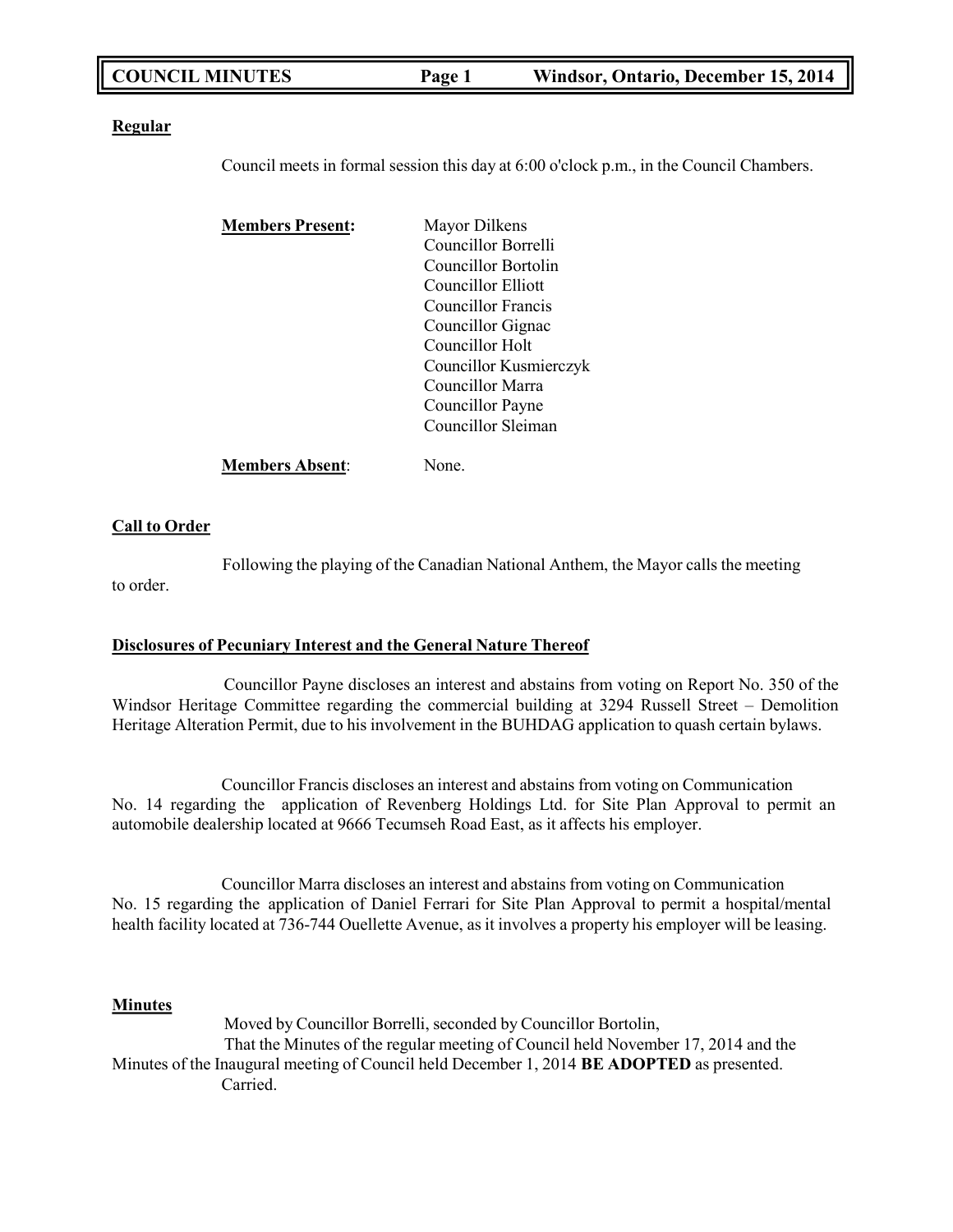## **COUNCIL MINUTES Page 2 December 15, 2014**

## **Notice of Proclamations**

Employee Mentoring Month – January 2015

## **Committee of the Whole**

Moved by Councillor Elliott, seconded by Councillor Francis,

That Council do now rise and move into Committee of the Whole with the Mayor presiding for the purpose of dealing with:

- (a) communication items;
- (b) consent agenda;
- (c) hearing requests for deferrals or referrals of any items of business;
- (d) hearing presentations and delegations;
- (e) consideration of business items;
- (f) consideration of Committee reports:
	- (i) **Report of Special In-Camera Meeting or other Committee as may be held prior to Council** (if scheduled); and

(g) consideration of by-laws 189-2014 through 198-2014 (inclusive). Carried.

## **Communications**

Moved by Councillor Gignac, seconded by Councillor Holt,

**M430–2014** That the following Communication Items 1 to 6, 10 to 17, 19 to 34 and 36 to 37 inclusive, as set forth in the Council Agenda **BE REFERRED** as noted except Communication No. 7, 8, 9, 18 and 35 which are dealt with as follows:

## **Communication No. 7:**

Moved by Councillor Sleiman, seconded by Councillor Gignac,

**M431-2014** That the correspondence dated August 6, 2014 from Unifor Local 195, representing the Taxi Drivers in the City of Windsor **BE RECEIVED** for information; and further, that Administration **BE DIRECTED** to initiate a taxi fare review process which involves public consultations/hearing before the Licensing Commission and all affected parties including the Brokers, Taxi Cab Plate Holders, the Union and all other interested members of the public.

Carried.

## **Communication No. 8:**

Moved by Councillor Payne, seconded by Councillor Gignac,

**M432-2014** That the request by Sayed Fakhar Balkhi dated October 7, 2014 to appear before a Council meeting regarding a large sewer pipe repair bill in front of 562 Dougall Avenue **BE NOTED AND FILED.**

Carried.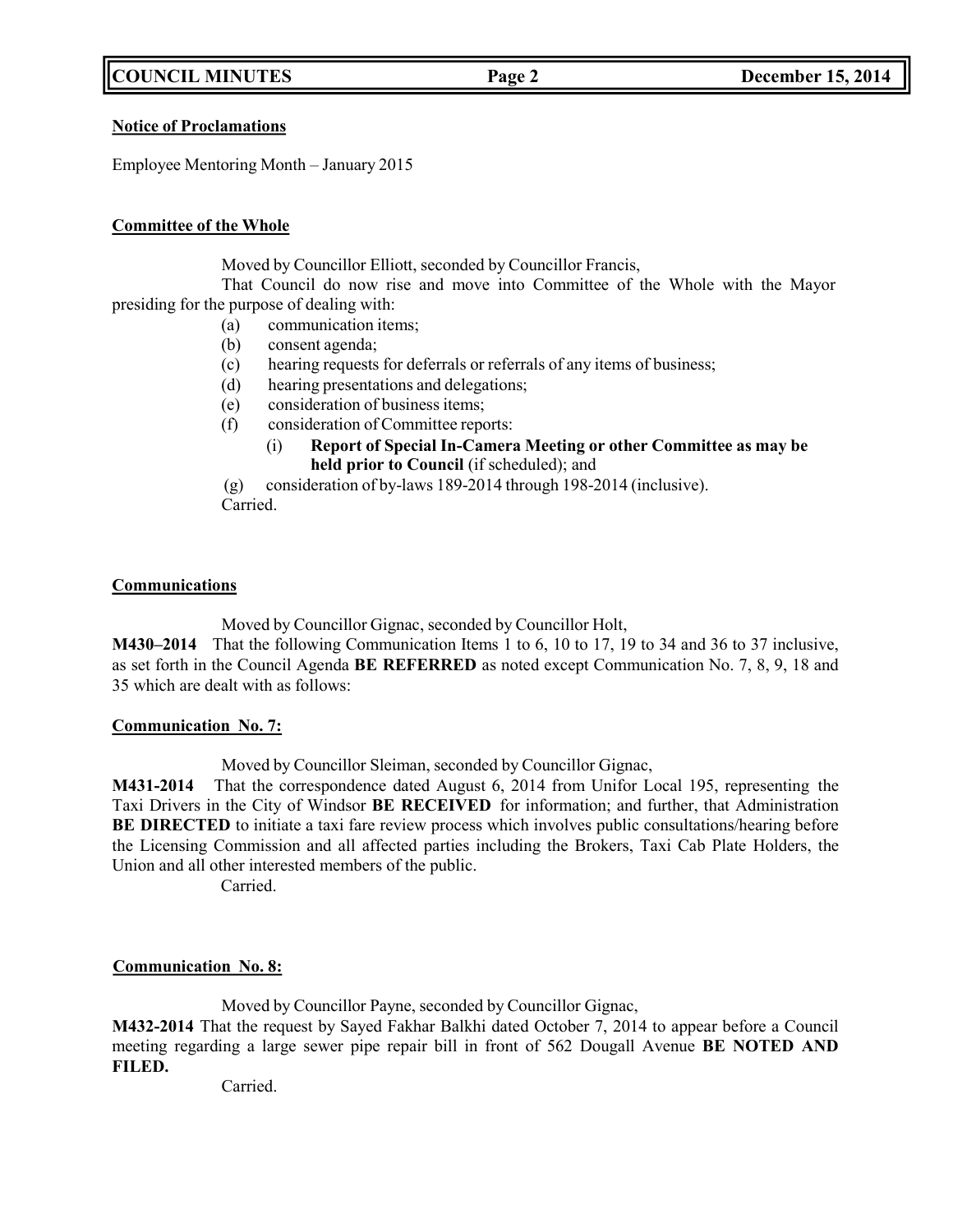## **Communication No. 9:**

Moved by Councillor Payne, seconded by Councillor Sleiman,

**M433-2014** That the request by Pastor Shirley Walsh, Chairperson, March for Jesus, dated October 10, 2014, **BE RECEIVED** for information, and further that the requestor **BE REQUESTED** to submit a detailed request for Council's consideration regarding the March for Jesus.

Carried.

## **Communication No. 18:**

Moved by Councillor Sleiman, seconded by Councillor Marra, **M434-2014** That the City of Windsor **CONTRIBUTE** \$2,500.00 to sponsor the Annual Willistead Reception, which will be held on Sunday, January 25, 2015. Carried.

## **Communication No. 35:**

Moved by Councillor Marra, seconded by Councillor Gignac, **M435-2014** That the Minutes of Transit Windsor and Windsor Chartabus Inc. from its meetings held November 11, 2014 **BE ADOPTED**.

Carried.

## **MB2014 Comm35**

| <b>Item</b>    | From                                                                   | <b>Description</b>                                                                                                                                                                                                                                                                                |
|----------------|------------------------------------------------------------------------|---------------------------------------------------------------------------------------------------------------------------------------------------------------------------------------------------------------------------------------------------------------------------------------------------|
|                | Ministry of Citizenship,                                               | Call for nominations for The Ontario Medal for Young Volunteers<br>(deadline for nominations is January 15, 2015) and The Ontario<br>Volunteer Service Awards (deadline for nominations is January 25,                                                                                            |
|                | Immigration and<br><b>International Trade</b>                          | $2015$ ).<br><b>Executive Director of Human Resources</b>                                                                                                                                                                                                                                         |
|                |                                                                        | Note & File<br>GP2014                                                                                                                                                                                                                                                                             |
| $\overline{2}$ | Ontario Municipal Board<br>- Environment and Land<br>Tribunals Ontario | Appointment for prehearing conference by teleconference is scheduled for<br>Wednesday, January 7, 2015 at 9:00 a.m. regarding Town of LaSalle and<br>Anna Lynn Meloche and Town of LaSalle and Nancy Pancheshan.<br><b>City Planner</b><br><b>City Solicitor</b><br>Note & File<br><b>GPL2014</b> |
| 3              | State of Michigan<br>Department of<br><b>Environmental Quality</b>     | Notice of a public meeting that was held on December 11, 2014 and copy<br>of the Detroit Renewable Power's Consent Judgment regarding the terms<br>of an environmental settlement with Detroit Renewable Power.<br><b>City Engineer</b><br><b>City Solicitor</b><br>Note & File<br>EI2014         |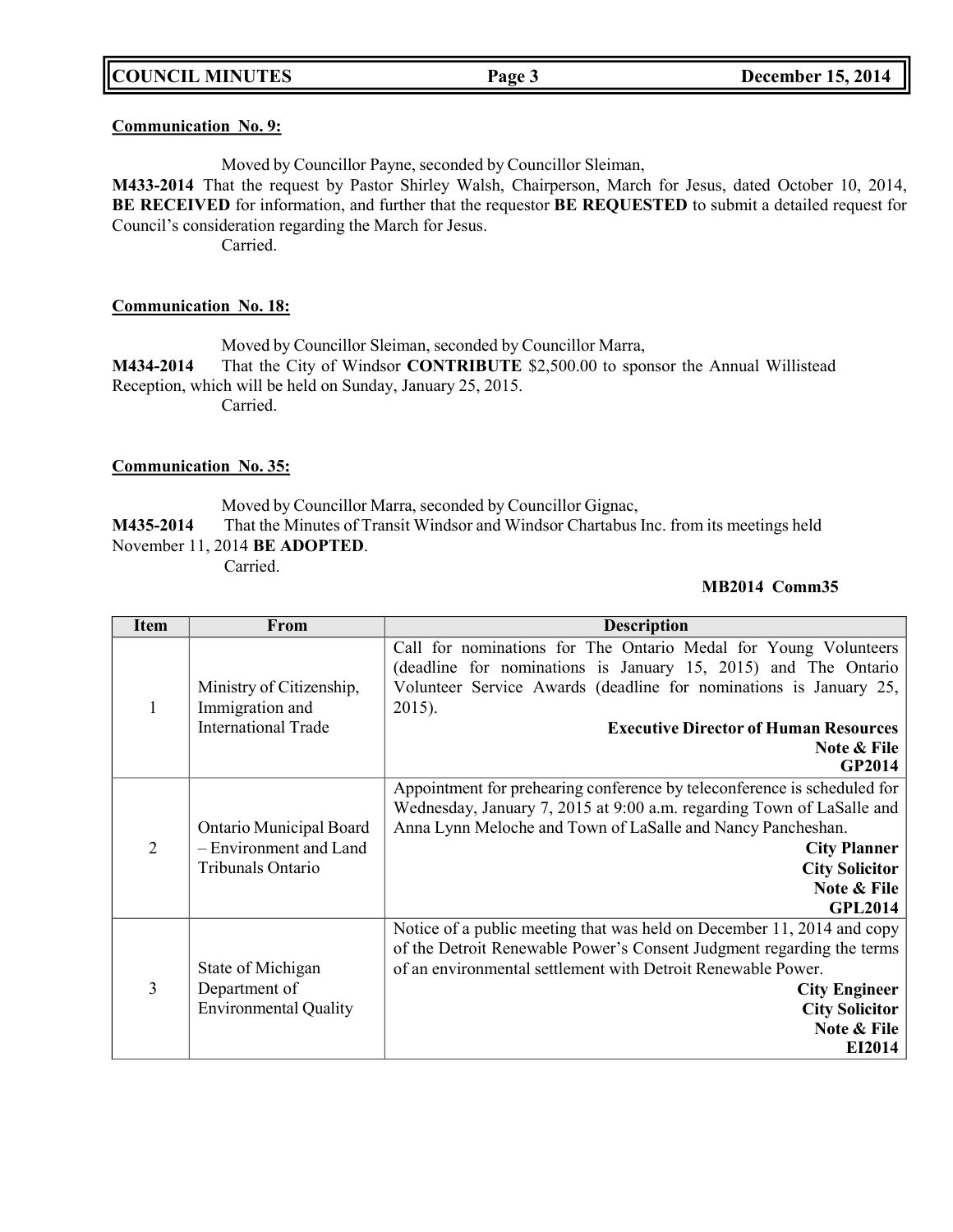**COUNCIL MINUTES Page 4 December 15, 2014**

| $\overline{4}$ | Town of Lakeshore                                              | Notice of the passing of a Zoning By-Law Amendment – Marihuana for<br>Medical Purposes Production Facility, Industrial Hemp Production<br>Facility.<br><b>City Planner</b><br>Note & File<br>ZB2014                                                                     |
|----------------|----------------------------------------------------------------|-------------------------------------------------------------------------------------------------------------------------------------------------------------------------------------------------------------------------------------------------------------------------|
| 5              | Town of Tecumseh                                               | Notice of the passing of a Temporary Use By-Law by the Town of<br>Tecumseh to permit one sea container to be used as an accessory storage<br>building for lands known as 12237 Riverside Drive.<br><b>City Planner</b><br><b>City Solicitor</b><br>Note & File<br>Z2014 |
| 6              | <b>Essex Region</b><br><b>Conservation Authority</b><br>(ERCA) | Additional Policy for Implementation for the Essex Region Source<br>Protection Plan.<br><b>City Engineer</b><br><b>City Planner</b><br>Note & File<br>EI2014                                                                                                            |
| 7              | Unifor, Local 195<br>Chairperson, Vets Taxi<br>Unit            | Request to increase the taxicab meter rate.<br><b>Licence Commissioner</b><br><b>COUNCIL DIRECTION REQUESTED</b><br><b>ACLT2014</b>                                                                                                                                     |
| 8              | Sayak Fakhar Balkhi                                            | Request for extra time to pay for sewer pipe repairs.<br><b>City Engineer</b><br><b>Chief Financial Officer &amp; City Treasurer</b><br><b>COUNCIL DIRECTION REQUESTED</b><br><b>SW2014</b>                                                                             |
| 9              | Pastor Shirley Walsh,<br>Chairperson, March for<br>Jesus       | Request to speak to Council regarding March for Jesus activities.<br><b>COUNCIL DIRECTION REQUESTED</b><br><b>APR2014</b>                                                                                                                                               |
| 10             | Secretary/Treasurer<br>Committee of Adjustment                 | Consent Authority Agenda Record Hearing to be held on Thursday,<br>December 18, 2014, Council Chambers, 3rd Floor, Windsor City Hall.<br>Note & File<br>ZC2014                                                                                                          |
| 11             | Manager of Urban Design                                        | Application of 1531088 Ontario Inc. C/O Alfred George for Site Plan<br>Approval to permit a two storey professional office space located at 1192<br>Ouellette Avenue.<br>Note & File<br>ZS/12072                                                                        |
| 12             | Manager of Urban Design                                        | Application of Brian Bendig for Site Plan Approval to permit an addition<br>located at 3450 Wheelton Drive.<br>Note & File<br>ZS/12074                                                                                                                                  |
| 13             | Manager of Urban Design                                        | Application of Ignazio Stagno-Avanti Paving Inc. for Site Plan Approval<br>to permit a parking lot extension located at 1255 North Talbot Road.<br>Note & File<br>ZS/12067                                                                                              |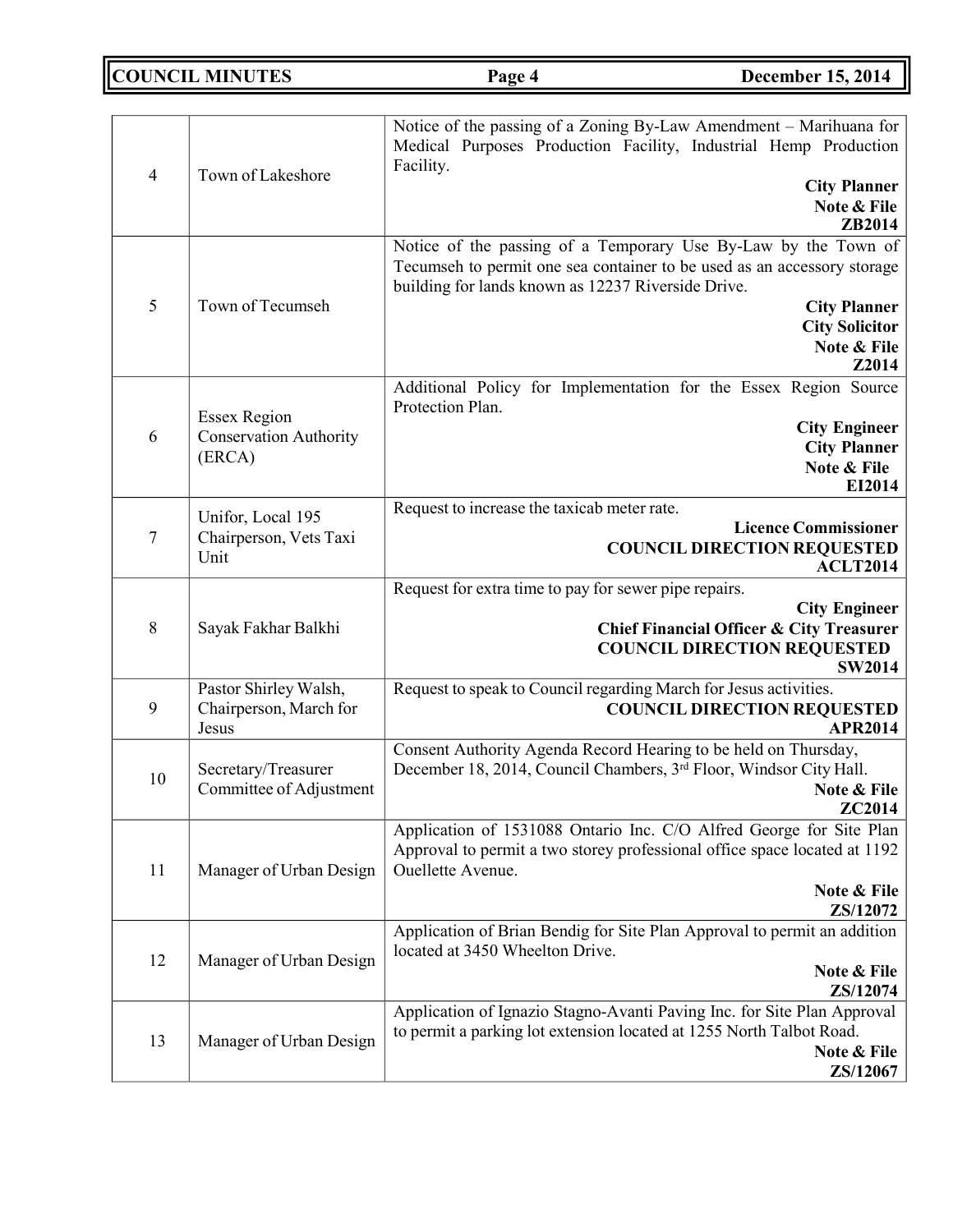**COUNCIL MINUTES Page 5 December 15, 2014**

|                                 |                           | Application of Revenberg Holdings Ltd. for Site Plan Approval to permit<br>an automobile dealership located at 9666 Tecumseh Road East.       |  |
|---------------------------------|---------------------------|-----------------------------------------------------------------------------------------------------------------------------------------------|--|
| 14                              | Manager of Urban Design   | Note & File                                                                                                                                   |  |
|                                 |                           | ZS/12068                                                                                                                                      |  |
|                                 |                           | Application of Daniel Ferrari for Site Plan Approval to permit a<br>hospital/mental health facility located at 736-744 Ouellette Avenue.      |  |
| 15                              | Manager of Urban Design   | Note & File                                                                                                                                   |  |
|                                 |                           | ZS/12075                                                                                                                                      |  |
|                                 |                           | Application of St. Clair-Rhodes Development Corp for Site Plan<br>Approval to permit a new 3-storey office building located at $1247 \& 1271$ |  |
| 16                              | Manager of Urban Design   | Riverside Drive East.                                                                                                                         |  |
|                                 |                           | Note & File                                                                                                                                   |  |
|                                 |                           | ZS/12079<br>Internal Audit Performance Dashboard dated September 30, 2014.                                                                    |  |
| 17                              | PriceWaterhouseCoopers    | Note & File                                                                                                                                   |  |
|                                 |                           | AF/11247                                                                                                                                      |  |
|                                 |                           | Sponsorship Request for Annual Willistead Reception.                                                                                          |  |
| 18                              | Office of the Mayor       | <b>COUNCIL DIRECTION REQUESTED</b><br><b>SR2014</b>                                                                                           |  |
|                                 | Association of            | Bill 8, Accountability and Transparency Measures Updates.                                                                                     |  |
| 19                              | Municipalities of Ontario | <b>City Clerk</b>                                                                                                                             |  |
|                                 | (AMO)                     | Note & File<br>GM2014                                                                                                                         |  |
|                                 | Association of            | Ministry of Education Proposing New Process for School Closures.                                                                              |  |
| 20<br>Municipalities of Ontario |                           | Note & File                                                                                                                                   |  |
|                                 | (AMO)                     | <b>ME2014</b><br>Management Action Plan for PwC "Your Quick Gateway (YQG)" Internal                                                           |  |
| 21                              | City Treasurer            | Audit Report.                                                                                                                                 |  |
|                                 |                           | Note & File                                                                                                                                   |  |
|                                 |                           | <b>APM/9795</b><br>Summary of Hotline Issues Referred to Management by PwC - 2014 Q3.                                                         |  |
| 22                              | City Treasurer            | Note & File                                                                                                                                   |  |
|                                 |                           | AF/11247                                                                                                                                      |  |
|                                 |                           | Your Quick Gateway (Windsor) Inc. $-3^{rd}$ Quarter 2014 Financial<br>Statements.                                                             |  |
| 23                              | City Treasurer            | Note & File                                                                                                                                   |  |
|                                 |                           | APM/9795                                                                                                                                      |  |
| 24                              | City Treasurer            | Update Report - Test Pilot Project Electrical Vehicle Charging Station.<br>Note & File                                                        |  |
|                                 |                           | SR/12080                                                                                                                                      |  |
|                                 |                           | CQ7-2014 – Snow Event Response.                                                                                                               |  |
| 25                              | City Engineer             | Note & File                                                                                                                                   |  |
|                                 |                           | <b>SW2014</b><br>Impact of the 2013/2014 Winter Season & CQ8-2014.                                                                            |  |
| 26                              | City Engineer             | Note & File                                                                                                                                   |  |
|                                 |                           | <b>SW2014</b>                                                                                                                                 |  |
| 27                              | City Engineer             | 2013 Annual Report Card on the Community Strategic Plan.<br>Note & File                                                                       |  |
|                                 |                           | GM/7387                                                                                                                                       |  |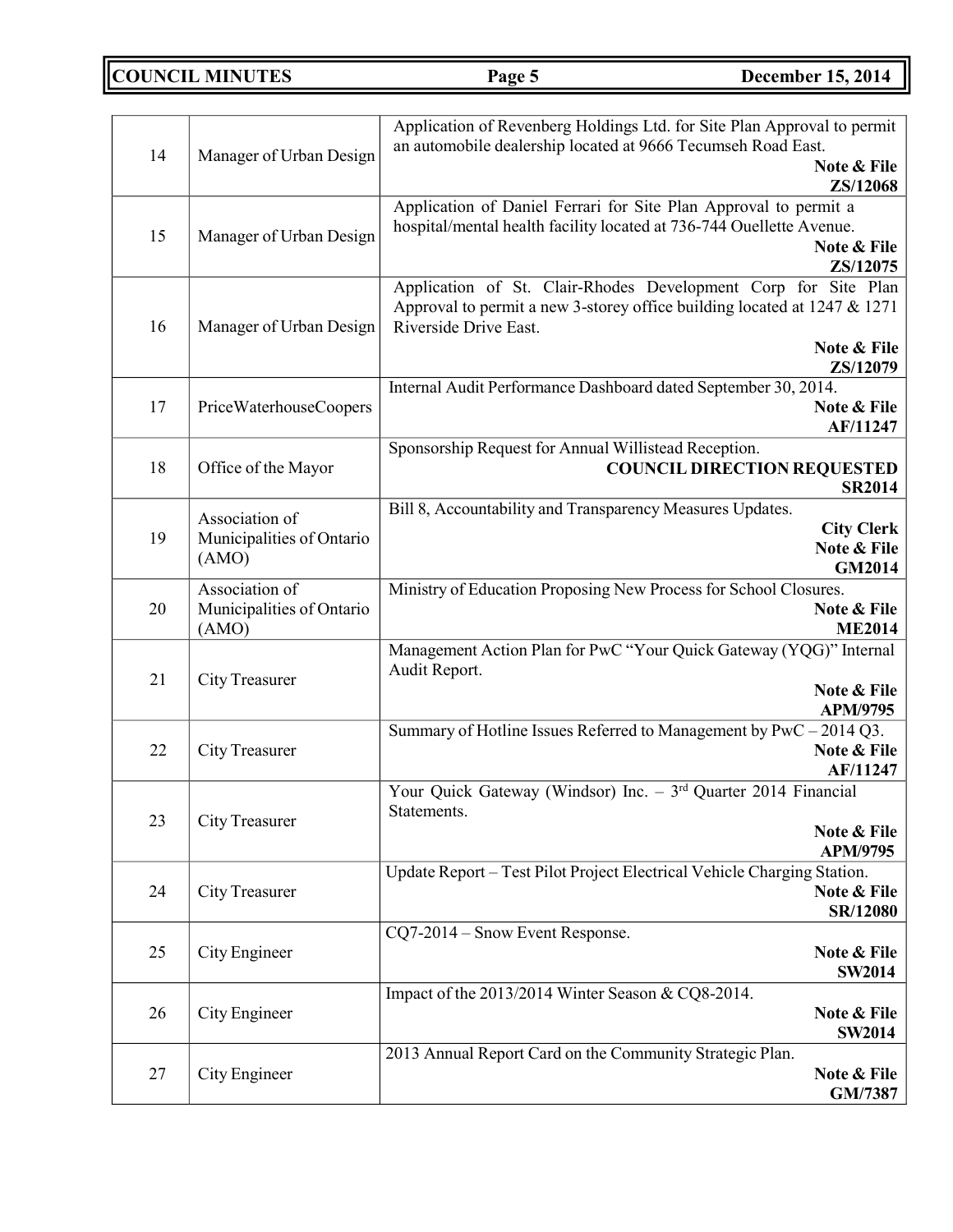**COUNCIL MINUTES Page 6 December 15, 2014**

|    |                                                              | Winter Control Operational Review Status Update.                                                                                         |
|----|--------------------------------------------------------------|------------------------------------------------------------------------------------------------------------------------------------------|
| 28 | City Engineer                                                | Note & File                                                                                                                              |
|    |                                                              | <b>SW2014</b>                                                                                                                            |
| 29 | City Clerk                                                   | 311 Texting.<br>Note & File                                                                                                              |
|    |                                                              | <b>APR2014</b>                                                                                                                           |
|    |                                                              | Ministry of Labour Orders issued regarding Work Refusal by worker                                                                        |
| 30 | <b>Executive Director of</b>                                 | located at the Lou Romano Water Reclamation Plant.                                                                                       |
|    | <b>Human Resources</b>                                       | Note & File                                                                                                                              |
|    |                                                              | AS2014                                                                                                                                   |
|    |                                                              | Ontario Ministry of Labour ID #01348HRJN561 Compliance with<br>Ministry of Labour orders related to firefighter occupational exposure to |
|    |                                                              | bodily fluids. WFRS Station #1.                                                                                                          |
|    | <b>Executive Director of</b>                                 | Ontario Ministry of Labour ID #01348HRJN563Compliance with Ministry                                                                      |
| 31 | <b>Human Resources</b>                                       | of Labour orders related to possible firefighter occupational exposure to                                                                |
|    |                                                              | tuberculosis. WFRS Station #1.                                                                                                           |
|    |                                                              | Note & File<br><b>SF2014</b>                                                                                                             |
|    |                                                              | Ontario Ministry of Labour ID#01248HSLN672 Compliance with Ministry                                                                      |
|    |                                                              | of Labour order related to Parking Garage #2 Park St. & Pelissier St.                                                                    |
|    | <b>Executive Director of</b>                                 | Ontario Ministry of Labour ID#01248HSLN673 Compliance with Ministry                                                                      |
| 32 | <b>Human Resources</b>                                       | of Labour order related to Parking Garage #2 Park St. & Pelissier St.                                                                    |
|    |                                                              | Note & File                                                                                                                              |
|    |                                                              | <b>SW2014</b>                                                                                                                            |
| 33 | <b>Executive Director of</b>                                 | Life Insurance Coverage for Members Over 65.<br>Note & File                                                                              |
|    | <b>Human Resources</b>                                       | AS2014                                                                                                                                   |
|    | Community                                                    | Huron Lodge Long Term Care Home Obtains Accreditation.                                                                                   |
| 34 | Development & Health                                         | Note & File                                                                                                                              |
|    | Commissioner                                                 | <b>AH2014</b>                                                                                                                            |
|    |                                                              | Minutes of the Transit Windsor Board of Directors and Windsor Chartabus                                                                  |
| 35 | <b>Transit Windsor</b>                                       | Inc. meetings held November 11, 2014.<br><b>TO BE ADOPTED</b>                                                                            |
|    |                                                              | <b>MB2014</b>                                                                                                                            |
|    |                                                              | Construction & Operation of Fermi Unit 3, Monroe County, Michigan                                                                        |
| 36 | <b>United States Nuclear</b><br><b>Regulatory Commission</b> | City Engineer                                                                                                                            |
|    |                                                              | <b>SWE2014</b>                                                                                                                           |
|    | Ontario Lottery and                                          | New President & CEO Announced                                                                                                            |
| 37 | Gaming Corporation<br>(OLG)                                  | Manager of Policy, Gaming & Licensing/Deputy Licensing Commissioner<br>MB/10895                                                          |
|    |                                                              |                                                                                                                                          |

Carried.

Councillor Marra discloses a conflict and abstains from voting on Communication No. 15. Councillor Francis discloses a conflict and abstains from voting on Communication No. 14.

## **Consent Agenda**

Moved by Councillor Kusmierczyk, seconded by Councillor Marra,

That the following Consent Agenda and the recommendations contained in the administrative reports **BE APPROVED** as amended: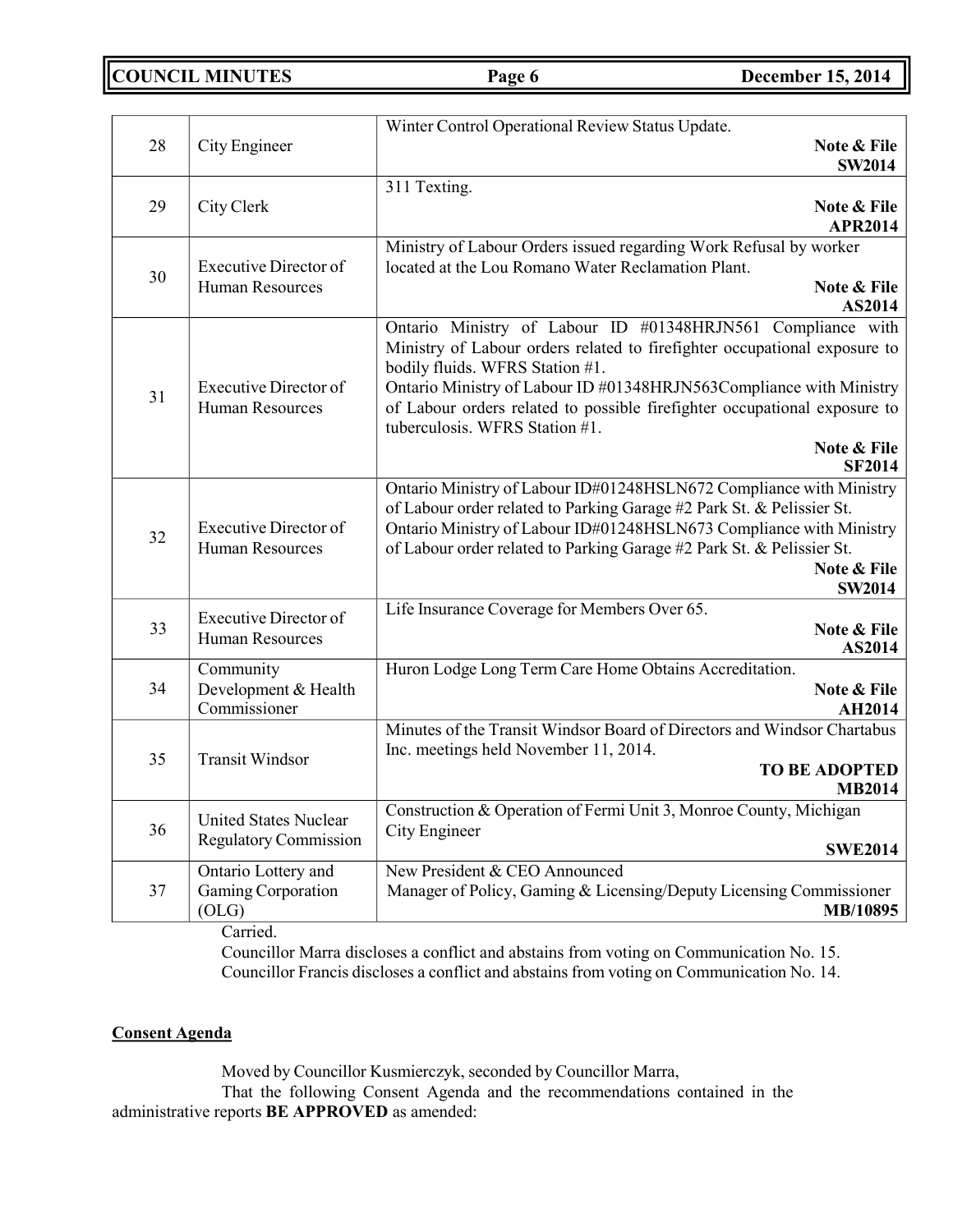|  | <b>COUNCIL MINUTES</b> | Page <sup>'</sup> | <b>December 15, 2014</b> |
|--|------------------------|-------------------|--------------------------|
|--|------------------------|-------------------|--------------------------|

- Item 1 Settlement of Assessment Appeal Daimler Chrysler Canada Inc. (Chrysler)
- Item 2 Appointment of Acting Mayor 2015-2018
- Item 4 2015 Annual Temporary Borrowing
- Item 5 Management Action Plan for PwC "Manage Information Security" Internal Audit Report
- Item 6 Management Action Plan for PwC "Procurement, Purchasing & Payables" Internal Audit Report
- Item 7 Management Action Plan for PwC "Transit Windsor" Internal Audit Report
- Item 9 Windsor Professional Firefighter Employees on Long Term Disability
- Item 10 Operational Model for Lakeview Park Marina
- Item 11 Lakeview Park Marina Update
- Item 12 2015 Interim Property Tax Billing By-law
- Item 13 Windsor Police Service Emergency 911 Centre Computer Replacements
- Item 14 A By-law to Authorize Special Charges being imposed on lots abutting on the Local Improvement Work completed under By-law 107-2012 on Rankin Avenue from south of Cleary Street to north of Northwood Street
- Item 19 Letter of Support for SWIFT Network

## **Consent Committee Reports**

|                | <b>Environment, Transportation &amp; Public Safety Standing Committee</b> |                                                                                                                                                |  |
|----------------|---------------------------------------------------------------------------|------------------------------------------------------------------------------------------------------------------------------------------------|--|
| No.            |                                                                           | <b>Description</b>                                                                                                                             |  |
|                | Report No. 240                                                            | Residential Permit Parking Petition for Pitt Street West and Janette Avenue                                                                    |  |
| 2              | Report No. 241                                                            | 2014 Annual Report for the Town & Gown Committee                                                                                               |  |
| $\overline{3}$ | Report No. 242                                                            | 2014 Annual Report for the Windsor Bicycling Committee                                                                                         |  |
| $\overline{4}$ | Report No. 243                                                            | 2014 Annual Report for the Windsor Essex County Environment Committee                                                                          |  |
| 5              | Report No. 244                                                            | Report No. 58 of the Windsor Bicycling Committee (Endorsement of the<br>Safety Village's application for an Ontario Trillium Foundation Grant) |  |
| 6              | Report No. 245                                                            | Minutes of the Windsor Bicycling Committee meeting held September 24,<br>2014                                                                  |  |
|                | Report No. 246                                                            | Minutes of the Windsor Essex County Environment Committee meeting held<br>October 2, 2014                                                      |  |

|               | <b>Planning &amp; Economic Development Standing Committee</b> |                                                                                                                                                                                             |  |  |
|---------------|---------------------------------------------------------------|---------------------------------------------------------------------------------------------------------------------------------------------------------------------------------------------|--|--|
| No.           |                                                               | <b>Description</b>                                                                                                                                                                          |  |  |
|               | Report No. 252                                                | Request under the Alley Closing Subsidy Program (ACSP) to close the<br>north/south alley located between Francois Road and Ellrose Avenue, south of<br><b>Guy Street</b>                    |  |  |
| $\mathcal{D}$ | Report No. 253                                                | Request to close part of the east/west alley located east of Dougall Avenue,<br>north of Eugenie Street West, abutting the property known as 180 Eugenie<br><b>Street West</b>              |  |  |
| 3             | Report No. 254                                                | Request under the Alley Closing Subsidy Program (ACSP) to close the<br>north/south and the east/west alleys located between Academy Dr., Alexandra<br>Ave., Labelle St. And Grand Marais W. |  |  |

Carried.

## **Deferrals and/or Referrals and Withdrawals**

None requested.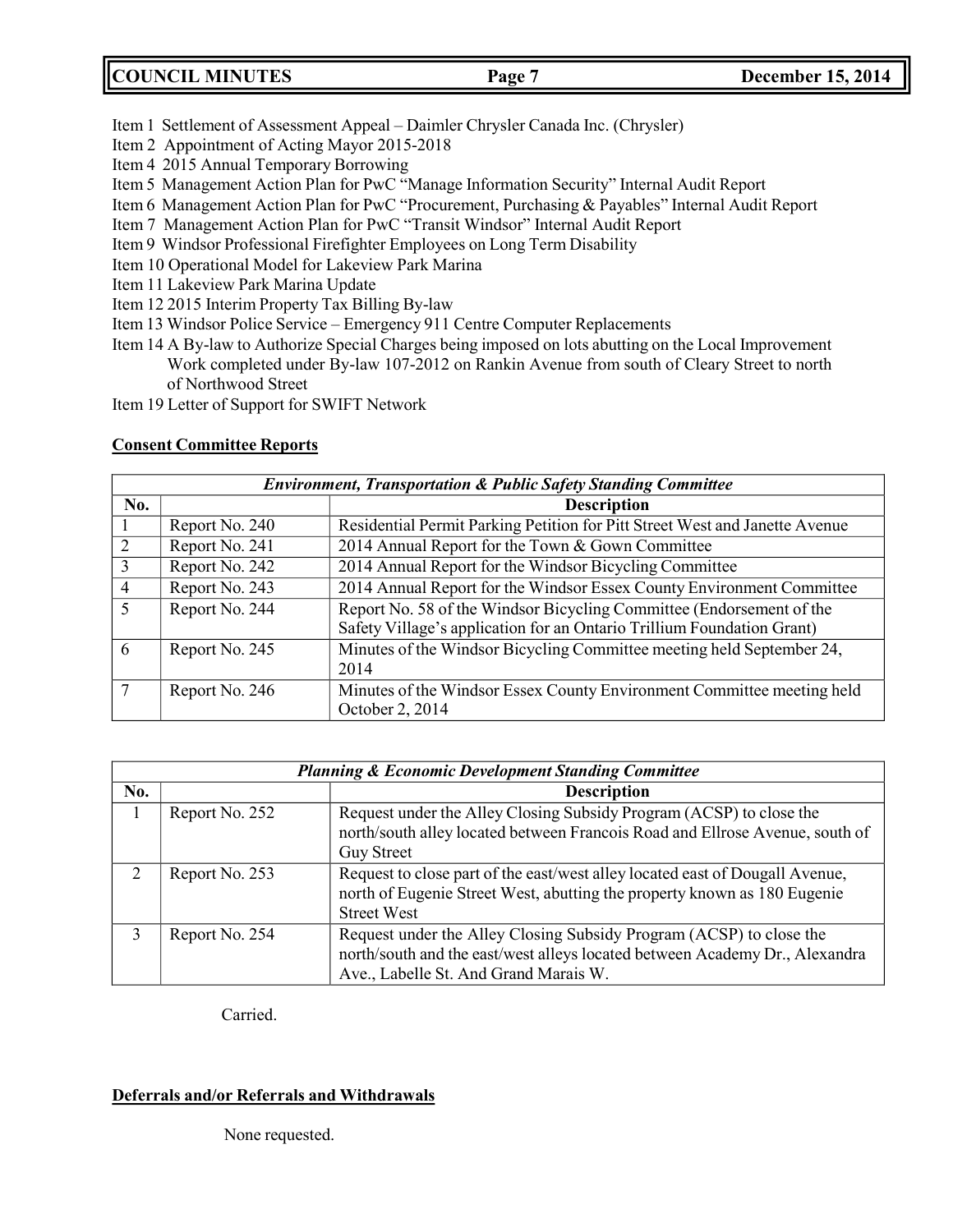## **Presentations & Delegations:**

## **PRESENTATIONS:**

## **Item 15 PwC Procurement, Purchasing & Payables (Final Internal Audit Report dated 3 September 2014)**

## **Christopher O'Connor and Kevin Campagna, representing PricewaterhouseCoopers LLP**

Christopher O'Connor and Kevin Campagna, representing PricewaterhouseCoopers LLP, appear before Council to provide a summary of their findings with regards to procurement, purchasing and payables.

## **Item 16 Manage Information Security (Final Internal Audit Report dated 29 October 2014)**

## **Christopher O'Connor and John Pajares, representing PricewaterhouseCoopers LLP**

Christopher O'Connor and John Pajares, representing PricewaterhouseCoopers LLP, appear before Council to provide a summary of the final internal audit report pertaining to Manage Information Systems.

## **Item 17 Transit Windsor Review (Final Internal Audit Report dated 31 October 2014)**

## **Jacqueline Peterson and Suk Bedi, representing PricewaterhouseCoopers LLP**

Jacqueline Peterson and Suk Bedi, representing PricewaterhouseCoopers LLP, appear before Council to provide a summary of the final internal audit report pertaining to the Transit Windsor Review.

## **Item 18 YQG Your Quick Gateway Review (Final Internal Audit Report dated 31 October 2014)**

#### **Jacqueline Peterson and Suk Bedi, representing PricewaterhouseCoopers LLP**

Jacqueline Peterson and Suk Bedi, representing PricewaterhouseCoopers LLP, appear before Council to provide a summary of their findings with regards to the Your Quick Gateway Review.

## **DELEGATIONS**

## **Report No. 350 of the Windsor Heritage Committee Report (Commercial Building, 3294 Russell Street, Demolition Heritage Alteration Permit)**

## **Dan Reaume, Bridge Superintendent, Ambassador Bridge; and Stan Korosec, Canadian Government Relations & Security**

Dan Reaume, Bridge Superintendent, Ambassador Bridge; and Stan Korosec, Canadian Government Relations & Security, appear before Council and are available for questions with regards to the request to demolish the building at 3294 Russell Street in the Sandwich Heritage Conservation District.

#### **MB2014**

(For final disposition of this matter, see Clause **M429-2014** in Schedule "A" attached

hereto.)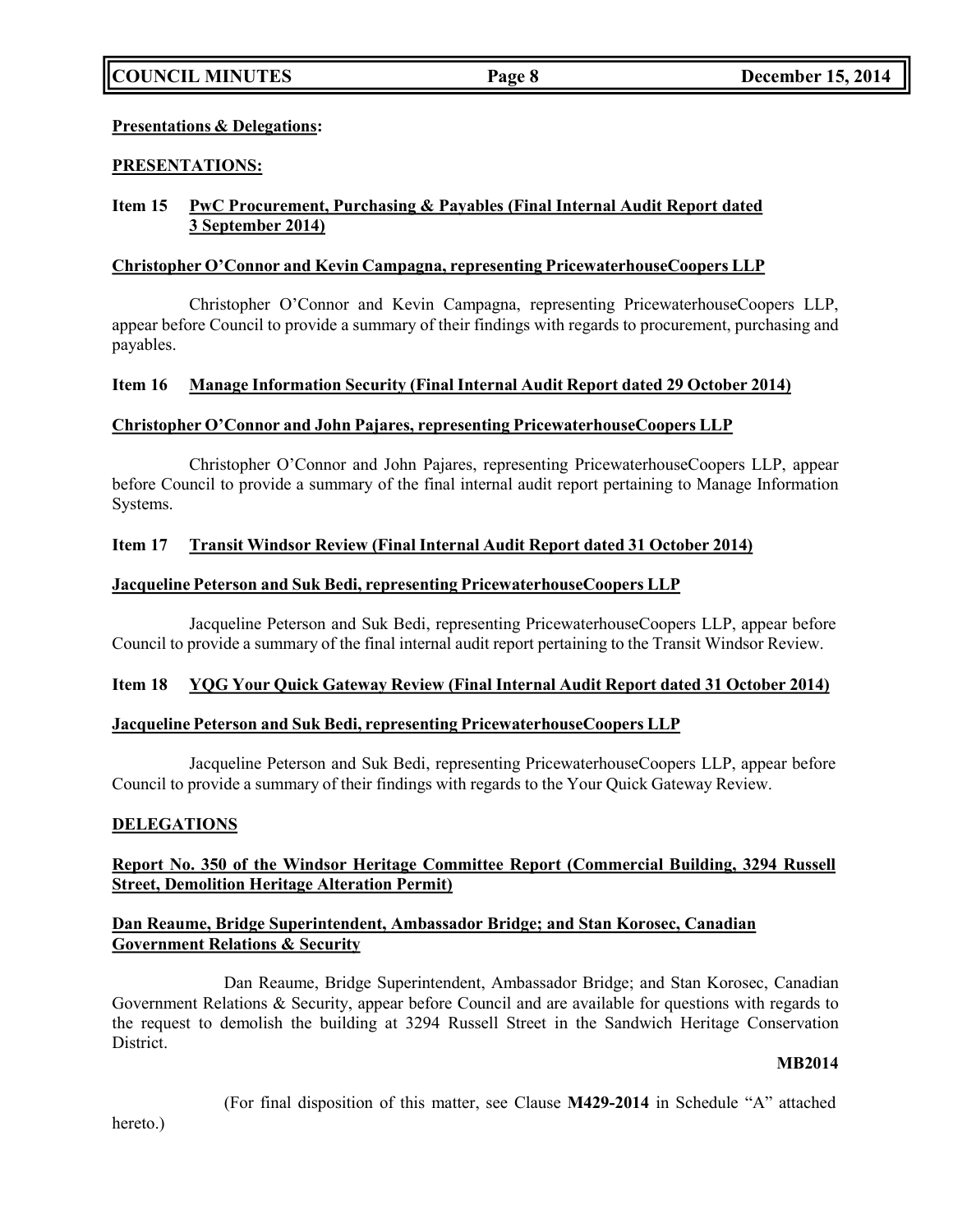**COUNCIL MINUTES Page 9 December 15, 2014**

## **Inclusion of the Windsor Heritage Committee as part of the Planning & Economic Development Standing Committee**

## **Robin Easterbrook, Chair, Windsor Heritage Committee**

Robin Easterbrook, Chair, Windsor Heritage Committee, appears before Council to speak in support of the administrative recommendation to merge the Windsor Heritage Committee and the Planning and Economic Development Standing Committee, suggesting this would allow heritage matters to be heard promptly by City Council and to meet legislated time frames and customer service targets, and concludes by requesting 5 at large heritage members form part of this merged entity, to allow for proper balance.

## **MB2014 8**

(For final disposition of this matter, see Clause **CR283/2014** in Schedule "A" attached

## **Regular Business Items (for final disposition of these matters see Schedule "A" attached)**

Item 3 2015 Public Works Capital Budget Pre-Approval

## **Consideration of Committee Reports**

Moved by Councillor Borrelli, seconded by Councillor Bortolin, **M436-2014** That the **Report of the special In-camera** meeting held December 15, 2014, **BE ADOPTED** as presented. Carried.

ACO2014

#### **By-laws**

hereto.)

Moved by Councillor Elliott, seconded by Councillor Francis,

That the following By-laws No. 189-2014 through 198-2014 (inclusive), be introduced and read a first and second time:

- 189-2014 "A BY-LAW TO APPOINT MEMBERS OF COUNCIL TO ACT AS MAYOR".
- 190-2014 "A BY-LAW TO ASSUME SUNRISE COURT BEING A STREET SHOWN ON PLAN 12M-560 KNOWN AS SUNRISE COURT AND THE MUNICIPAL SERVICES LOCATED THEREIN, IN THE CITY OF WINDSOR", authorized by M98-2012, adopted February 21, 2012
- 191-2014 "A BY-LAW TO RATIFY AND CONFIRM THE PROHIBITING OF PARKING OF VEHICULAR TRAFFIC ON OUELLETTE AVENUE, BETWEEN GILES BOULEVARD AND TECUMSEH ROAD AND ON GILES BOULEVARD BETWEEN DUFFERIN PLACE AND BRUCE AVENUE AND OUELLETTE AVENUE BETWEEN GILES BOULEVARD AND PARK STREET FOR THE PURPOSE OF ASSEMBLING THE HOLIDAY PARADE", authorized by CAO-2886, approved November 26, 2014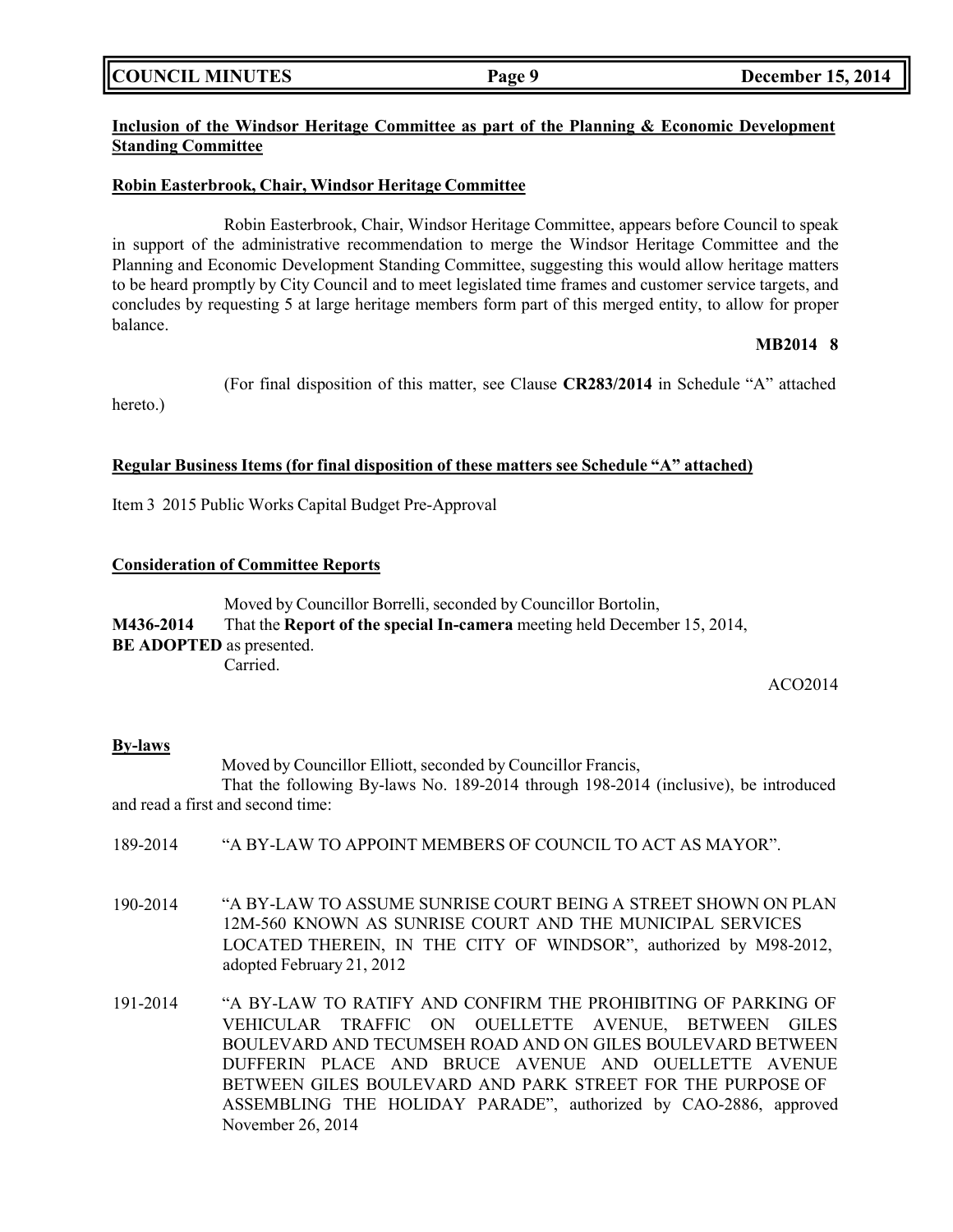**COUNCIL MINUTES Page 10 December 15, 2014**

- 192-2014 "A BY-LAW TO FURTHER AMEND BY-LAW NUMBER 250-2004 CITED AS THE "WINDSOR SIGN BY-LAW"", authorized by M404-2014, adopted November 17, 2014
- 193-2014 "A BY-LAW TO AUTHORIZE SPECIAL CHARGES BEING IMPOSED ON LOTS ABUTTING ON THE LOCAL IMPROVEMENT WORK COMPLETED UNDER BY-LAW 107/2012 ON RANKIN AVENUE FROM SOUTH OF CLEARY STREET TO NORTH OF NORTHWOOD STREET, IN THE CITY OF WINDSOR".
- 194-2014 "A BY-LAW TO AUTHORIZE THE CORPORATION OF THE CITY OF WINDSOR TO ENTER INTO EXTENSION AGREEMENTS AND FOR THE CHIEF ADMINISTRATIVE OFFICER AND CLERK TO EXECUTE SUCH AGREEMENTS", authorized by M41-2012, adopted January 23, 2012
- 195-2014 "A BY-LAW TO AMEND BY-LAW NUMBER 170-2012 PRESCRIBING THE HEIGHT AND DESCRIPTION OF FENCES IN THE CITY OF WINDSOR", authorized by M395-2014, adopted November 17, 2014
- 196-2014 "A BY-LAW TO FURTHER AMEND ZONING BY-LAW NUMBER 8600", authorized by By-Law 8600, Section 13, adopted March 31, 1986
- 197-2014 "A BY-LAW TO PROVIDE THAT PART-LOT CONTROL SHALL NOT APPLY TO CERTAIN LAND THAT IS WITHIN REGISTERED PLAN 12M-459 IN THE CITY OF WINDSOR", authorized by By-Law 28-2013, adopted February 19, 2013
- 198-2014 "A BY-LAW TO CONFIRM THE PROCEEDINGS OF THE COUNCIL OF THE CORPORATION OF THE CITY OF WINDSOR AT ITS MEETING HELD ON THE FIFTEENTH DAY OF DECEMBER, 2014"

Carried.

Moved by Councillor Gignac, seconded by Councillor Holt,

That the Committee of the Whole does now rise and report to Council respecting the business items considered by the Committee:

- **1) Communication Items (as amended)**
- **2) Consent Agenda (as amended)**
- **3) Items Deferred**
- **Items Referred**
- **4) Consideration of the Balance of Business Items (see Schedule "A")**
- **5) Committee Reports (as presented)**
- **6) By-laws given first and second readings (as presented)**

Carried.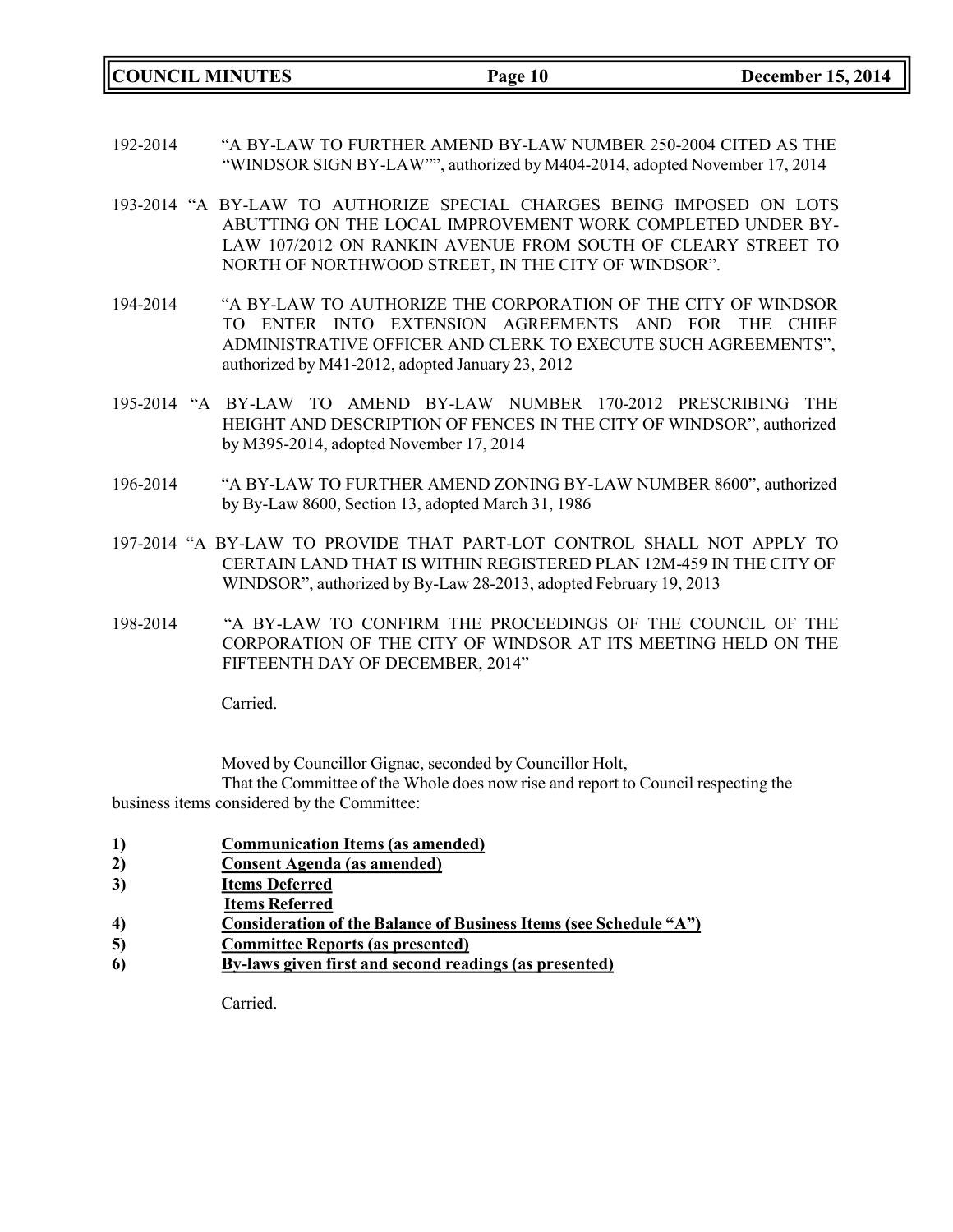## **COUNCIL MINUTES Page 11 December 15, 2014**

### **Notices of Motion**

Moved by Councillor Sleiman, seconded by Councillor Marra,

**M437-2014** That Rule 13.9 of the Procedure By-law regarding business not already before Council **BE WAIVED t**o permit the introduction of a motion for consideration without prior notice regarding the suspension of enforcement of the hard-sided container by-law.

Carried.

Moved by Councillor Marra, seconded by Councillor Sleiman,

**M438-2014** That the enforcement of the hard-sided container by-law **BE SUSPENDED** for two collection periods following Boxing Day, in recognition of the fact that the holidays usually produce a need for higher than normal garbage collection.

Carried.

## **Third Reading of By-laws**

Moved by Councillor Kusmierczyk, seconded by Councillor Marra,

That the following By-laws No. 189-2014 through 198-2014 (inclusive), having been read a first and second time be now read a third time and finally passed and that the Mayor and Clerk **BE AUTHORIZED** to sign and seal the same notwithstanding any contrary provision of the Council. Carried.

**Petitions**

None presented.

#### **Council Questions**

Moved by Councillor Payne, seconded by Councillor Gignac,

**M439-2014** That the following Council Question by Councillor Payne **BE APPROVED**, and that Administration **BE DIRECTED** to proceed with the necessary actions to respond to the Council Question in the form of a written report, consistent with Council's instructions, and in accordance with Section 17.1 of the Procedure By-law 98-2011:

## **CQ27-2014**

*Appendix A in the 2015 Budget Pre-Approval Report (Item 3 on the December 15, 2014 agenda) contains no allotment for the milling and paving of old rural cross section suburban streets such as those west of Walker Road in Ward 9. These streets have been patched and repaired for many years resulting in a very substandard driving surface generating numerous complaints from the travelling public. Milling and paving which basically provides a new driving surface without the much greater cost of reconstructing the road is very much needed for such streets and funds have been provided in previous years for such work.*

I would therefore ask that a report be available for the upcoming Budget Meeting on the feasibility of continuing funding for milling and paving of local streets including Ward 9.

Carried.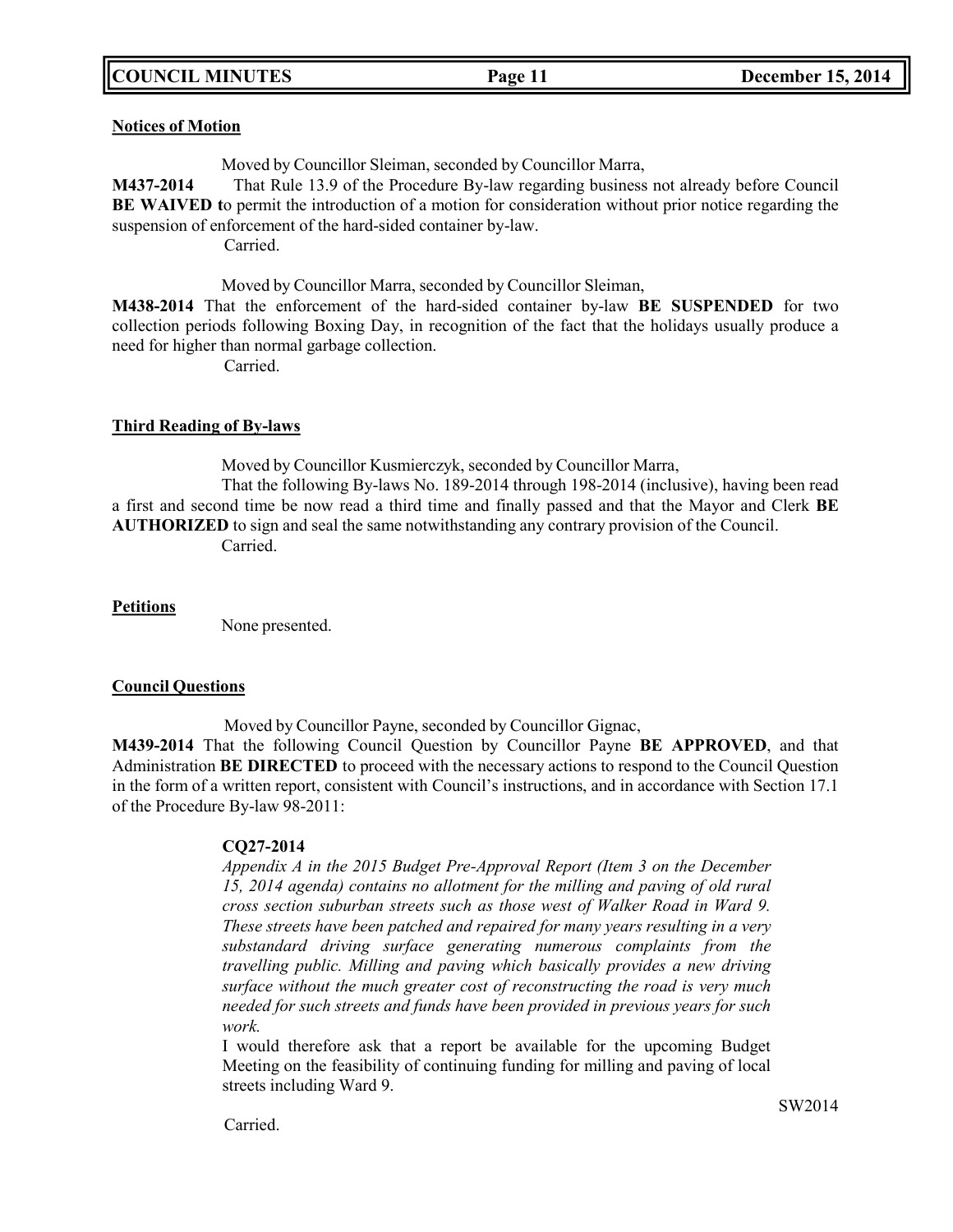| <b>COUNCIL MINUTES</b> | Page 12 | <b>December 15, 2014</b> |
|------------------------|---------|--------------------------|
|                        |         |                          |

Moved by Councillor Payne, seconded by Councillor Kusmierczyk,

**M440-2014** That the following Council Question by Councillor Payne **BE APPROVED**, and that Administration **BE DIRECTED** to proceed with the necessary actions to respond to the Council Question in the form of a written report, consistent with Council's instructions, and in accordance with Section 17.1 of the Procedure By-law 98-2011:

#### **CQ28-2014**

Asks for a report on the feasibility of providing adult exercise equipment in city parks and playgrounds.

Carried.

Moved by Councillor Payne, seconded by Councillor Kusmierczyk,

**M441-2014** That the following Council Question by Councillor Payne **BE APPROVED**, and that Administration **BE DIRECTED** to proceed with the necessary actions to respond to the Council Question in the form of a written report, consistent with Council's instructions, and in accordance with Section 17.1 of the Procedure By-law 98-2011:

#### **CQ29-2014**

Asks for a report on the feasibility of planning for a Community Centre in Ward 9 in view of the present lack of any such centre in the Ward and also the resultant population increase that will occur as the annexed lands are developed.

Carried.

Moved by Councillor Gignac, seconded by Councillor Holt,

**M442-2014** That the following Council Question by Councillor Gignac **BE APPROVED**, and that Administration **BE DIRECTED** to proceed with the necessary actions to respond to the Council Question in the form of a written report, consistent with Council's instructions, and in accordance with Section 17.1 of the Procedure By-law 98-2011:

#### **CQ30-2014**

Asks Administration to explore the impact of the "double hatting" issue AMO is advocating changes to and how it will affect single tier municipalities that employ full time firefighters in areas such as WSIB, training costs, etc.

GM2014

Carried.

Moved by Councillor Kusmierczyk, seconded by Councillor Bortolin,

**M443-2014** That the following Council Question by Councillor Kusmierczyk **BE APPROVED**, and that Administration **BE DIRECTED** to proceed with the necessary actions to respond to the Council Question in the form of a written report, consistent with Council's instructions, and in accordance with Section 17.1 of the Procedure By-law 98-2011:

SR2014

SR2014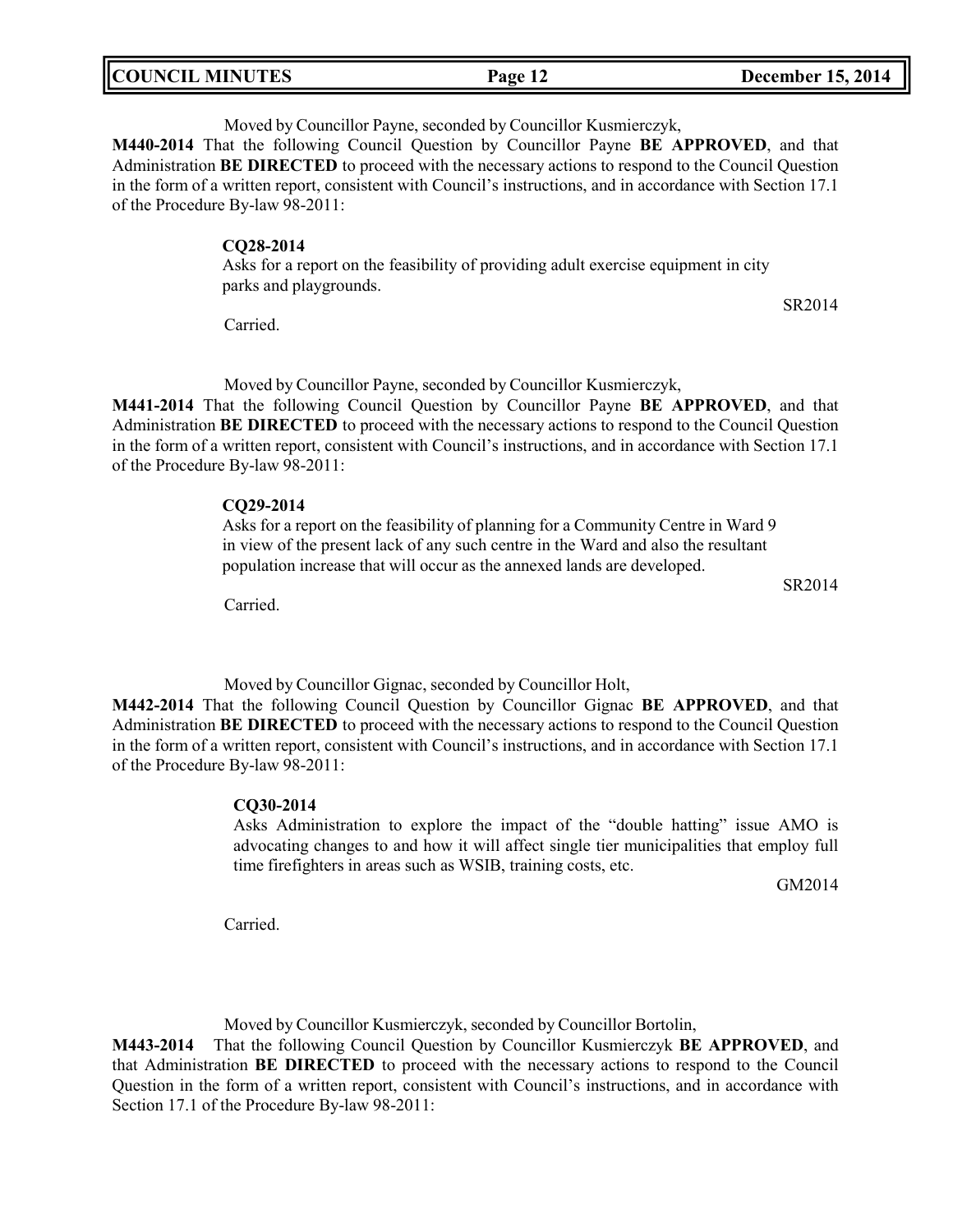## **CQ31-2014**

*I have received a number of complaints about the 15-day window to pay parking tickets. When they receive the late fine they are shocked that the fine has doubled.* I ask administration to report back on the feasibility of introducing a 30-day window to pay parking fines.

Carried.

Moved by Councillor Marra, seconded by Councillor Bortolin,

**M444-2014** That the following Council Question by Councillor Marra **BE APPROVED**, and that Administration **BE DIRECTED** to proceed with the necessary actions to respond to the Council Question in the form of a written report, consistent with Council's instructions, and in accordance with Section 17.1 of the Procedure By-law 98-2011:

## **CQ32-2014**

Asks Administration to prepare a report for City Council explaining the impact of the Provincial government's funding model changes within the child care sector. Many of our local families and citizens avail themselves of very specialized child care services from the John McGivney Children's Centre.

Secondly, is the City of Windsor aware of whether a community capacity assessment was completed in order to determine whether there are sufficient services available for the acute specialized needs of children with special needs given the change to the funding model and the impact it will have on the John McGivney Children's Centre.

SS2014

Carried.

Moved by Councillor Bortolin, seconded by Councillor Francis,

**M445-2014** That the following Council Question by Councillor Bortolin **BE APPROVED**, and that Administration **BE DIRECTED** to proceed with the necessary actions to respond to the Council Question in the form of a written report, consistent with Council's instructions, and in accordance with Section 17.1 of the Procedure By-law 98-2011:

## **CQ33-2014**

In response to numerous concerns I heard throughout the election campaign and in light of the recent media coverage of the backlog of complaints with respect to property standards (specifically in the rental housing stock), I would like to ask Administration to prepare a report in time for budget deliberations on the current protocols and timing in dealing with complaints. More specifically the number of visits a complaint can/will render, the average response time and flow, and lastly what the current fine/penalty structure is.

I would like the report to also include recommendations on the following:

- Creating efficiencies through minimizing return visits
- Reducing the wait time and backlog
- Investigate the opportunity of an increased fine/penalty structure
- Accelerate the timeline for prosecution

I would like Administration to also include and look into some best practices from other municipalities that have seen great success in creating a system with no backlog.

Carried.

ST2014

SB2014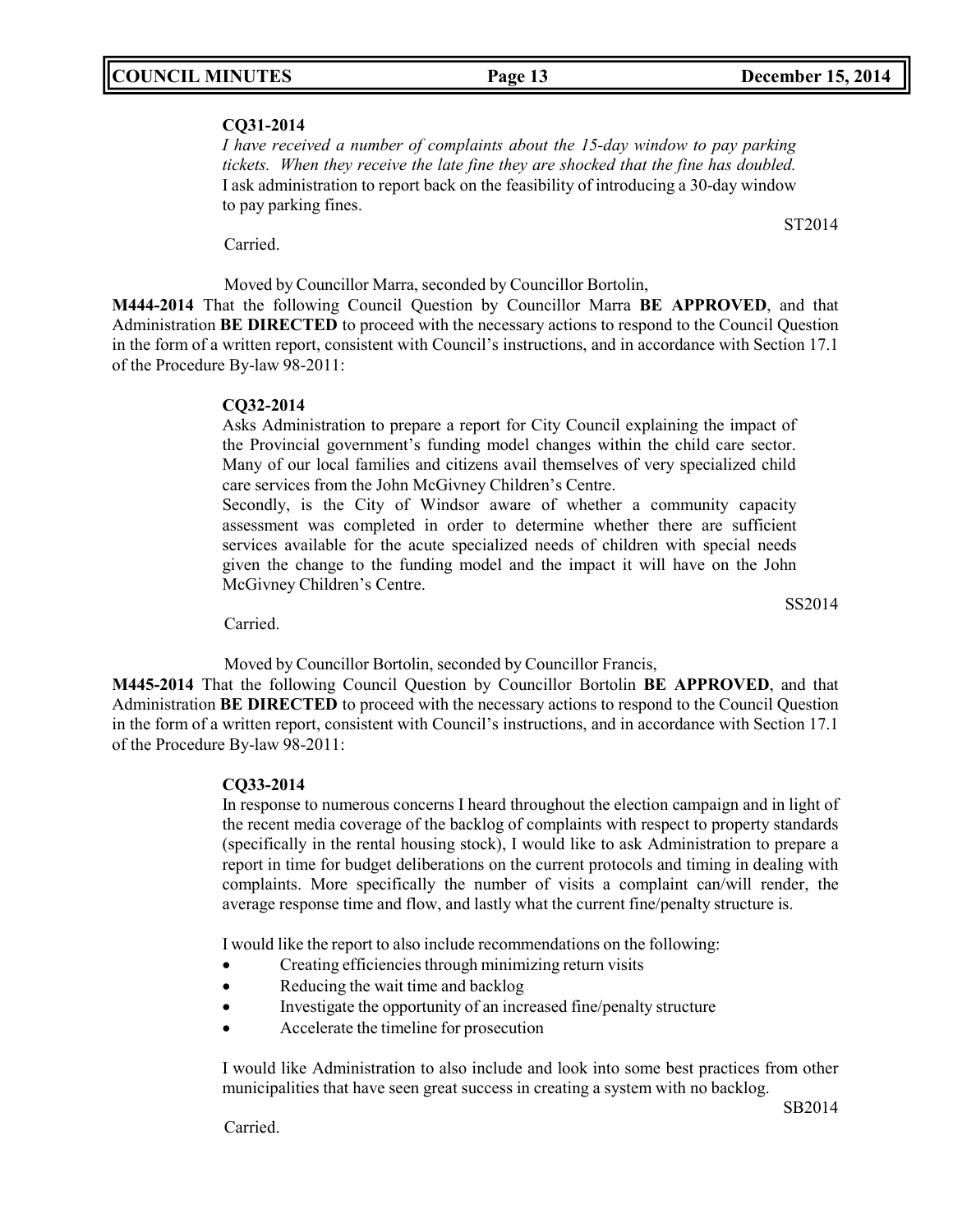| <b>COUNCIL MINUTES</b> | Page 14 | <b>December 15, 2014</b> |
|------------------------|---------|--------------------------|
|                        |         |                          |

Moved by Councillor Holt, seconded by Councillor Bortolin,

**M446-2014** That the following Council Question by Councillor Holt **BE APPROVED**, and that Administration **BE DIRECTED** to proceed with the necessary actions to respond to the Council Question in the form of a written report, consistent with Council's instructions, and in accordance with Section 17.1 of the Procedure By-law 98-2011:

#### **CQ34-2014**

Asks can the City Planner please identify what progressive options or tools are available to Council, such as by-law or development policy changes that will encourage compact and walkable residential, commercial or mixed-use developments and enhanced right-of-way opportunities throughout the city?

Carried.

Moved by Councillor Francis, seconded by Councillor Marra,

**M447-2014** That the following Council Question by Councillor Francis **BE APPROVED**, and that Administration **BE DIRECTED** to proceed with the necessary actions to respond to the Council Question in the form of a written report, consistent with Council's instructions, and in accordance with Section 17.1 of the Procedure By-law 98-2011:

#### **CQ35-2014**

Asks can ditches be filled in when it is deemed appropriate to do so as a matter of public safety on streets deemed dangerous by residents? What would be the cost of creating a program to fill in ditches on city streets/roadways when safety is a concern.

Carried.

## **Adjournment**

Moved by Councillor Elliott, seconded by Councillor Francis,

That this Council meeting stand adjourned until the next regular meeting of Council or at the call of the Mayor.

Carried.

Accordingly, the meeting is adjourned at 7:28 o'clock p.m.

**MAYOR**

SW2014

**CITY CLERK**

## **THIS IS A DRAFT COPY**

## **DEPUTY CITY CLERK/SENIOR MANAGER OF COUNCIL SERVICES**

SPL2014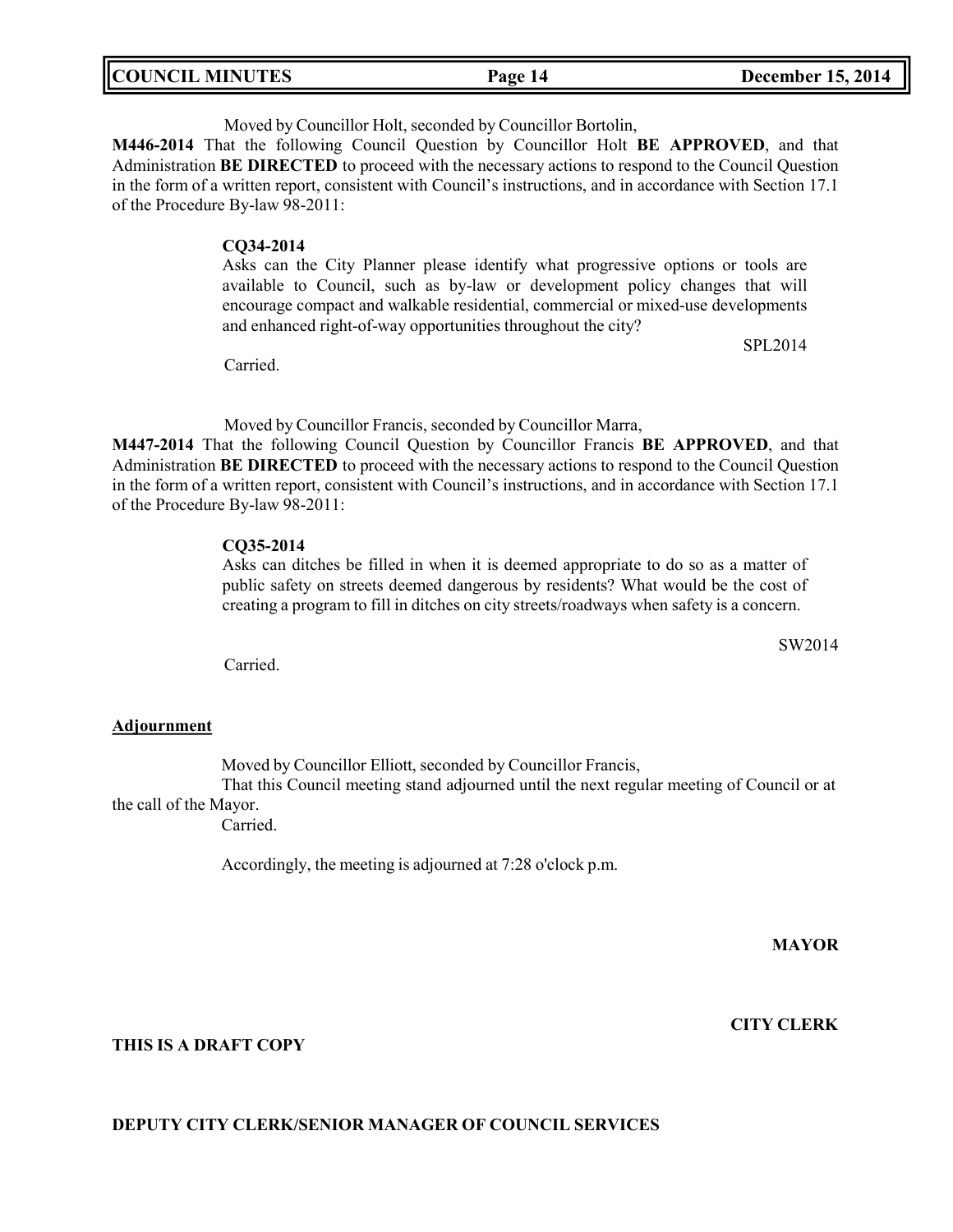## **COUNCIL MINUTES Page 15 December 15, 2014**

## Kusmierczyk Marra

## CR276/2014

THAT City Council **ACCEPT** the settlement offer which will result in a net payment of approximately \$8 million (\$5.738 million municipal share) bringing closure to the assessment appeals as follows:

- 2199 Chrysler Centre tax years 2009 2016
- 2935 Pillette Rd. tax years  $2013 2016$ ;

THAT City Council **AUTHORIZE** the Chief Financial Officer & City Treasurer (or designate) to execute the related Minutes of Settlement on behalf of the municipality; and further,

THAT City Council **AUTHORIZE** the CAO and City Clerk to execute the Memorandum of Agreement (MOA) subject to review for legal content by the City Solicitor and financial and technical content by the CFO & City Treasurer.

Carried.

## Report Number **17463 AFTA2014 C1**

Internal Distribution Finance [Janice Guthrie] Chief Financial Officer & City Treasurer City Solicitor

## External Distribution

Lori Shalhoub, Chrylser Canada 1 Riverside Dr. W. Windsor, Ontario N9A 4H6 lori.shalhoub@fcagrouplcom

Kusmierczyk Marra

## CR277/2014

That the Schedule being Appendix "A" attached hereto, for the appointment of Members of Council as Acting Mayor during the absence of the Mayor from the municipality or due to illness **BE APPROVED**; and that By-law 189-2014 **BE CONSIDERED** at this meeting.

Carried.

Report Number **17451 ACO2014 C2**

Appendices Schedule

**Internal Distribution** Council Services[Steve Vlachodimos] City Clerk/Licence Commissioner

External Distribution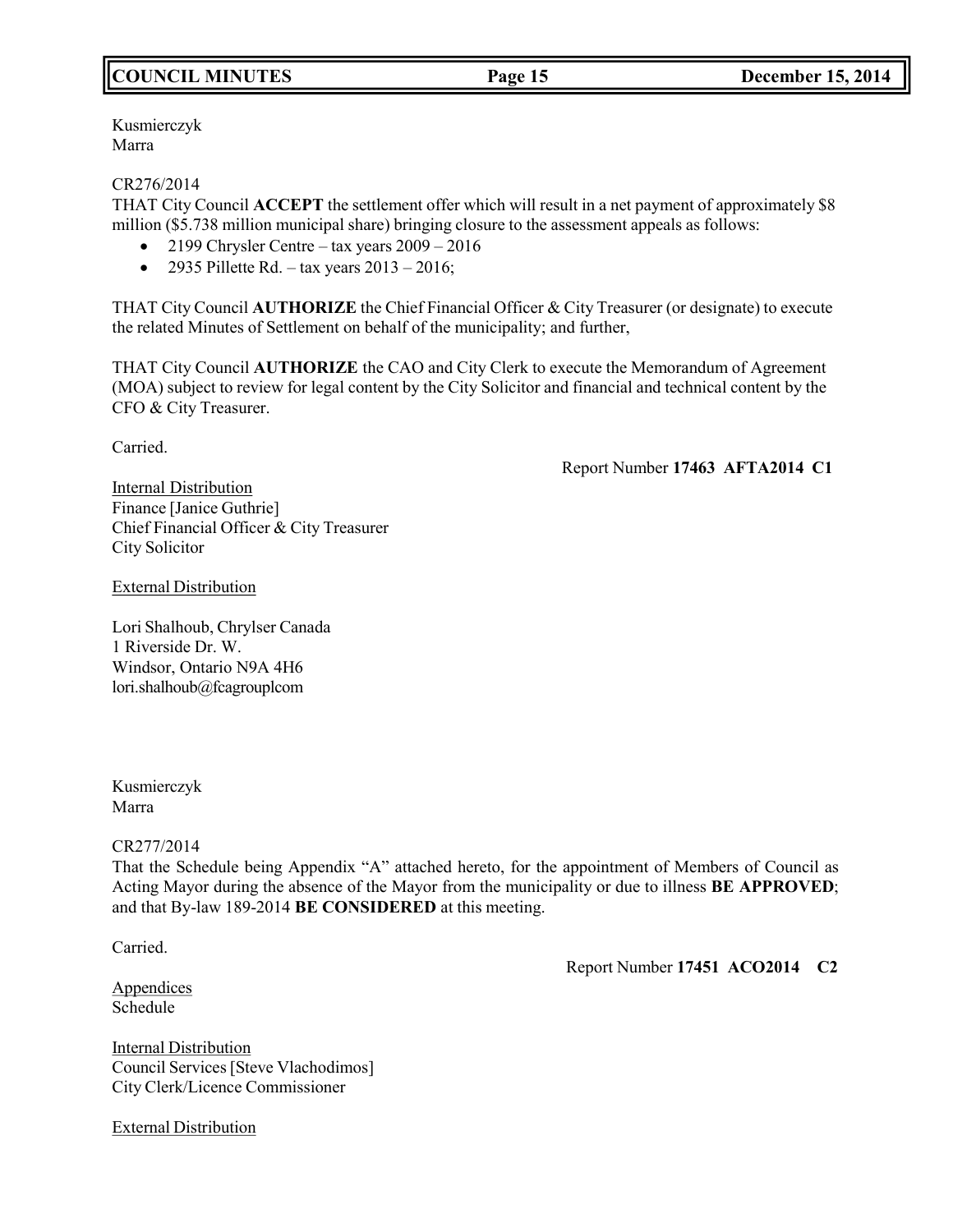Abstract - Councillors Mail Boxes CAO

Gignac Marra

CR278/2014

- **I.** That Council **APPROVE** an amount of \$15,675,000 as detailed in Appendix "A", representing a first charge to the 2015 Capital Budget, in order to take advantage of competitive bidding for infrastructure projects.
- **II.** That, in order to proceed with construction of the projects listed as Appendix "A" herein, funding for which is submitted as part of the 2015 Capital Works Budget, the City Engineer **BE AUTHORIZED** to proceed with the Award of Tenders to the low bidders, subject to the tenders meeting project specifications and being within the approved budget and subject to the terms and conditions of the City's Purchasing By-law 93-2012 (as amended); and that the Chief Administrative Officer and City Clerk **BE AUTHORIZED** to sign contracts with the low Tenderers, satisfactory in form to the City Solicitor, in financial content to the Chief Financial Officer and City Treasurer, and in technical content to the City Engineer.
- **III.** That the City Engineer **BE REQUIRED** to provide a reconciliation report to Council once all projects listed in Appendix "A" have been tendered.

Carried.

Report Number **17305 AFB/11935 3**

**Appendices** Projects List

Internal Distribution Public Works [Wesley Hicks] City Engineer Executive Director of Operations Senior Manager of Asset Planning, Melissa Osborne Manager of Purchasing Chief Financial Officer & City Treasurer City Solicitor

External Distribution

Abstract – Budget File

Kusmierczyk Marra

CR279/2014

THAT City Council **AUTHORIZE** the temporary borrowing of money for current expenditures for the year 2015, if and when required, as provided for under the provisions of Section 407 of the *Municipal Act*,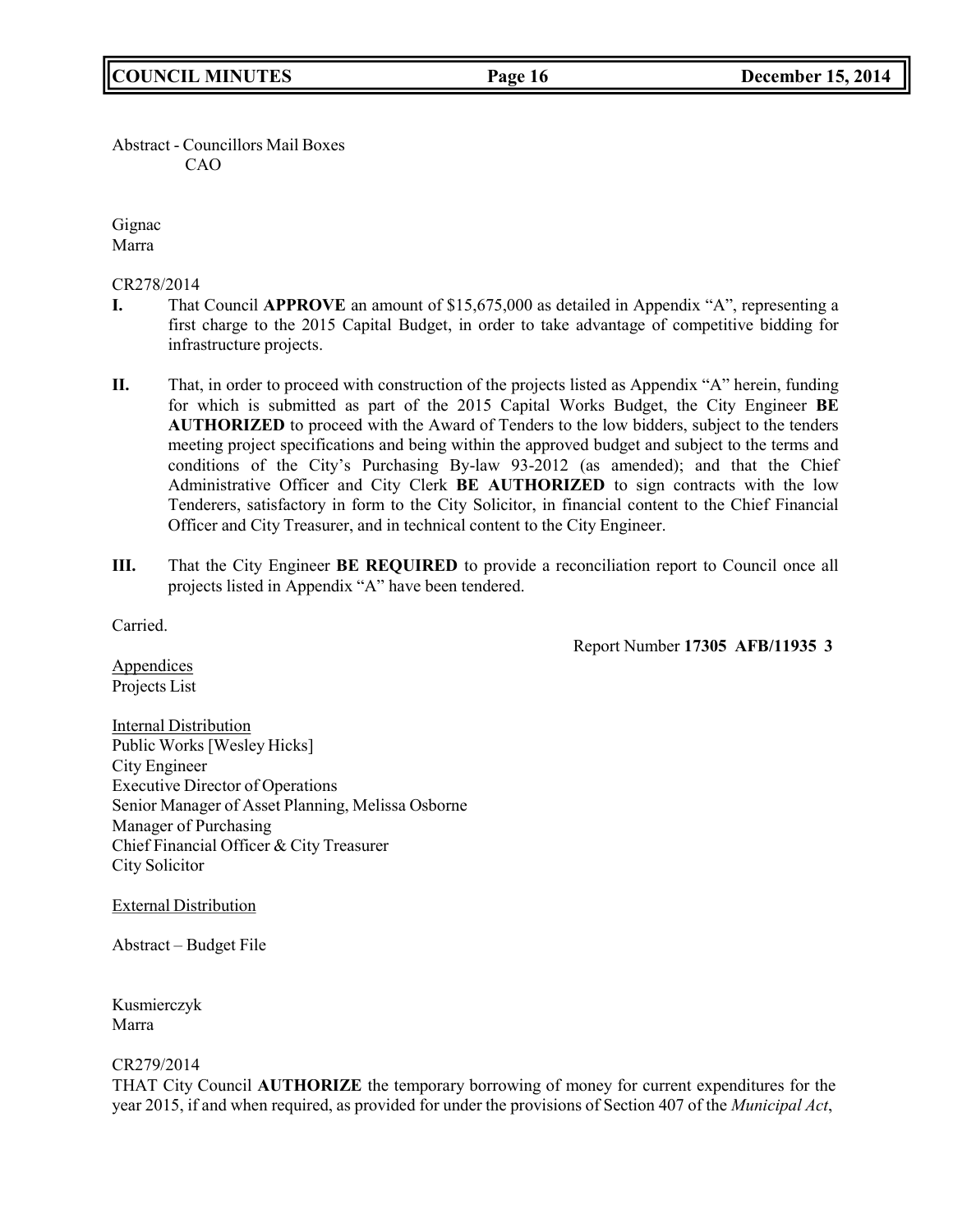| <b>COUNCIL MINUTES</b> | Page 17 | <b>December 15, 2014</b> |
|------------------------|---------|--------------------------|
|                        |         |                          |

THAT the City Solicitor **BE DIRECTED** to prepare the necessary by-law,

THAT City Council **AUTHORIZE** the CAO and City Clerk to execute the related banking agreements including any line of credit commitment letters as deemed necessary to establish/maintain the line of credit facility approved as to legal content by the City Solicitor and as to technical and financial content to the CFO/City Treasurer; and

THAT City Council **AUTHORIZE** the CAO and CFO/City Treasurer to borrow on a temporary basis, such sums, if any, as considered necessary to meet the current expenditures of the Corporation for the year until the taxes are collected and other revenues are received;, and to **EXECUTE** any such related banking agreements including but not limited to the Bank's Acceptance Agreement and Overdraft Lending Agreement approved as to legal content by the City Solicitor and as to technical and financial content to the CFO/City Treasurer; and

THAT City Council **AUTHORIZE** the CAO and CFO/City Treasurer to sign the "Security Agreement - Municipalities and School Boards" document subject to approval for legal content by the City Solicitor and as to technical and financial content to the CFO/City Treasurer.

Carried.

Report Number **17461 AF2014 C4**

Internal Distribution Finance [Vince Grillo] Chief Financial Officer & City Treasurer City Solicitor

External Distribution

| Scotiabank, c/o Terry Roman | 338 Ouellette Ave | terry.roman@scotiabank.com |
|-----------------------------|-------------------|----------------------------|
|-----------------------------|-------------------|----------------------------|

Kusmierczyk Marra

CR280/2014

THAT City Council **AUTHORIZE** administration to proceed to implement Items 1-6 of the Management Action Plan (Appendix A) in response to the findings of the "Manage Information Security" internal audit report, and;

THAT City Council **DIRECT** administration to report on the progress of the implementation of the Management Action Plan and that such reports should coincide with Pricewaterhouse Coopers LLP's quarterly updates to Council.

Carried.

Report Number **17440 AF/11247 C5**

Appendices Management Action Plan

Internal Distribution Finance [Stephen Cipkar] Chief Financial Officer & City Treasurer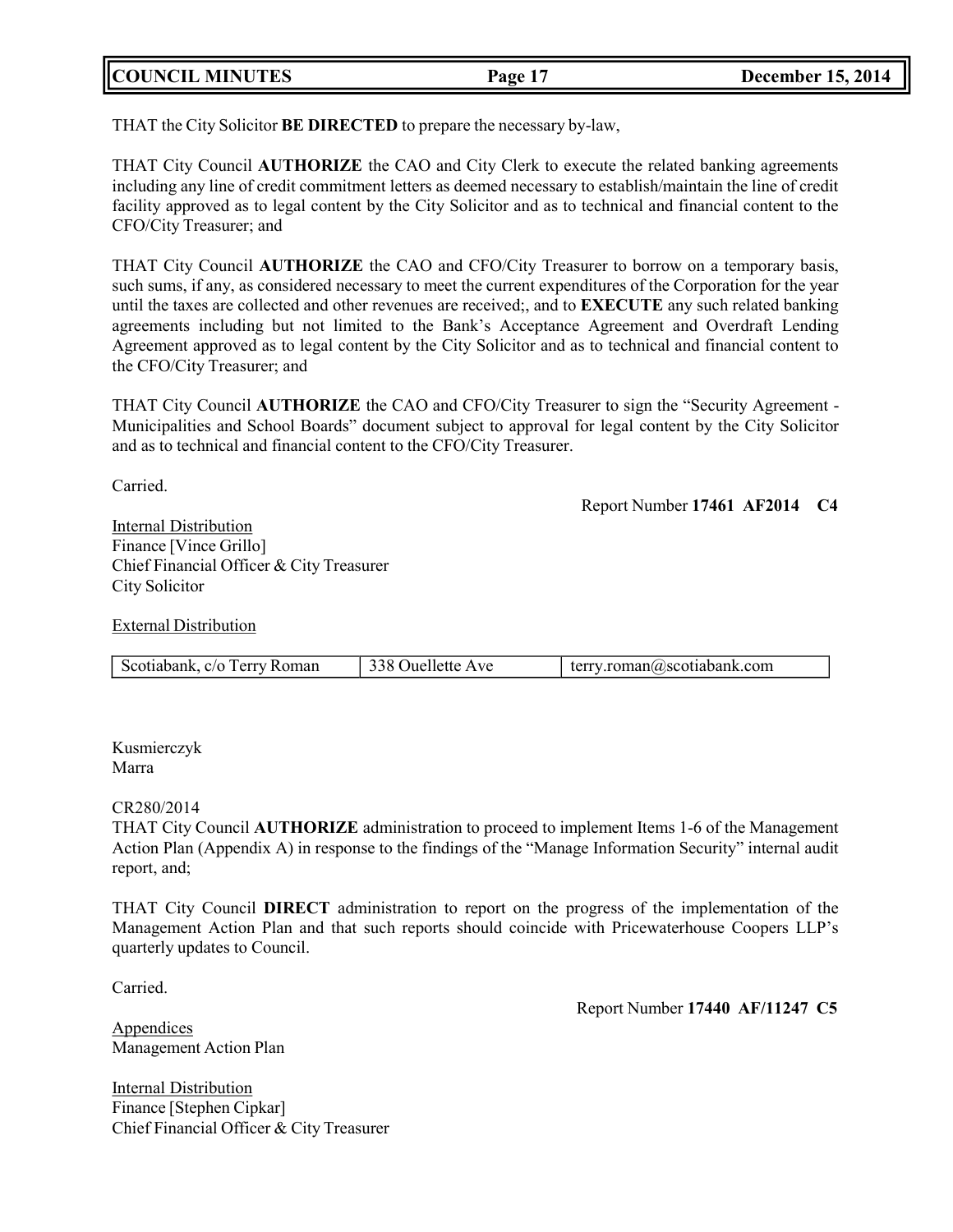## **COUNCIL MINUTES Page 18 December 15, 2014**

Executive Director, Information Technology City Solicitor

## External Distribution

|                                                          | Jacqueline Peterson, Partner - 245 Ouellette Avenue, Suite | Jacqueline.v.perterson $(a)$ ca.pwc.com |
|----------------------------------------------------------|------------------------------------------------------------|-----------------------------------------|
| Pricewaterhouse Coopers LLP                              | 300, Windsor, ON N9A 7J4                                   |                                         |
| Christopher O'Connor, 95 King Street South, Suite        |                                                            | Christopher.w.oconnor@ca.pwc.ca         |
| Consulting Leader, Southwest   201, Waterloo, ON N2J 5A2 |                                                            |                                         |
| Ontario – Pricewaterhouse                                |                                                            |                                         |
| Coopers LLP                                              |                                                            |                                         |

Kusmierczyk Marra

#### CR281/2014

THAT City Council **AUTHORIZE** administration to proceed to implement Items 1-8 of the Management Action Plan (Appendix A) in response to the findings of the "Procurement, Purchasing & Payables" internal audit report, and;

THAT City Council **DIRECT** administration to report on the progress of the implementation of the Management Action Plan and that such reports should coincide with Pricewaterhouse Coopers LLP's quarterly updates to Council.

Carried.

## Report Number **17424 AF/11247 C6**

**Appendices** Management Action Plan

**Internal Distribution** Finance [Stephen Cipkar] Chief Financial Officer & City Treasurer City Engineer City Solicitor

## External Distribution

|                                                          | Jacqueline Peterson, Partner – 245 Ouellette Avenue, Suite | Jacqueline.v.perterson $@ca.pwc.com$ |
|----------------------------------------------------------|------------------------------------------------------------|--------------------------------------|
| Pricewaterhouse Coopers LLP   300, Windsor, ON N9A 7J4   |                                                            |                                      |
| Christopher O'Connor, 95 King Street South, Suite        |                                                            | Christopher.w. oconnor @ca.pwc.ca    |
| Consulting Leader, Southwest   201, Waterloo, ON N2J 5A2 |                                                            |                                      |
| Ontario – Pricewaterhouse                                |                                                            |                                      |
| Coopers LLP                                              |                                                            |                                      |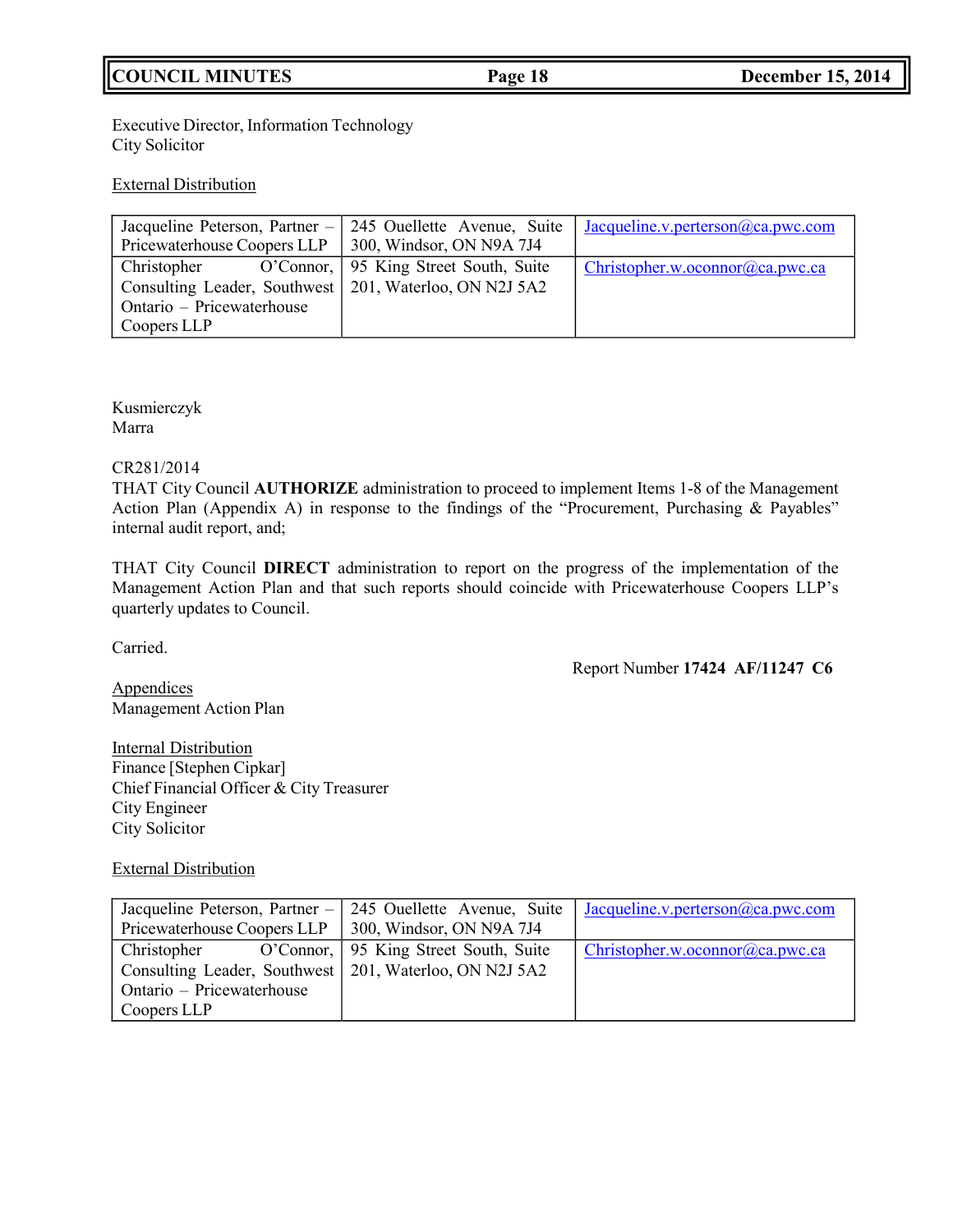## **COUNCIL MINUTES Page 19 December 15, 2014**

Kusmierczyk Marra

#### CR282/2014

THAT City Council **AUTHORIZE** administration to proceed to implement Items 1-4 of the Management Action Plan (Appendix A) in response to the findings of the "Transit Windsor" internal audit report; and,

THAT City Council **DIRECT** administration to report on the progress of the implementation of the Management Action Plan and that such reports should coincide with Pricewaterhouse Coopers LLP's quarterly updates to Council.

Carried.

Report Number **17423 AF/11247 C7**

Appendices Management Action Plan

Internal Distribution Finance [Stephen Cipkar] Chief Financial Officer & City Treasurer General Manager, Transit Windsor City Solicitor

External Distribution

|                                                          | Jacqueline Peterson, Partner – 245 Ouellette Avenue, Suite Jacqueline.v.perterson@ca.pwc.com |
|----------------------------------------------------------|----------------------------------------------------------------------------------------------|
| Pricewaterhouse Coopers LLP   300, Windsor, ON N9A 7J4   |                                                                                              |
| Christopher O'Connor, 95 King Street South, Suite        | Christopher.w.oconnor@ca.pwc.ca                                                              |
| Consulting Leader, Southwest   201, Waterloo, ON N2J 5A2 |                                                                                              |
| Ontario – Pricewaterhouse                                |                                                                                              |
| Coopers LLP                                              |                                                                                              |

Marra Holt

## CR283/2014

THAT the merging of the Windsor Heritage Committee (WHC) and the Planning & Economic Development Standing Committee (PEDSC) **BE APPROVED**; and further

THAT the Terms of Reference for the Planning and Economic Development Standing Committee **BE AMENDED** to reflect the inclusion of *Heritage Act* matters within its mandate, as well as the addition of 5 at-large Committee Members with heritage interests.

Carried.

Report Number **17458 MB2014 8**

Internal Distribution Planning [Thom Hunt, City Planner] City Engineer Heritage Planner, John Calhoun Coordinator, Windsor Heritage Committee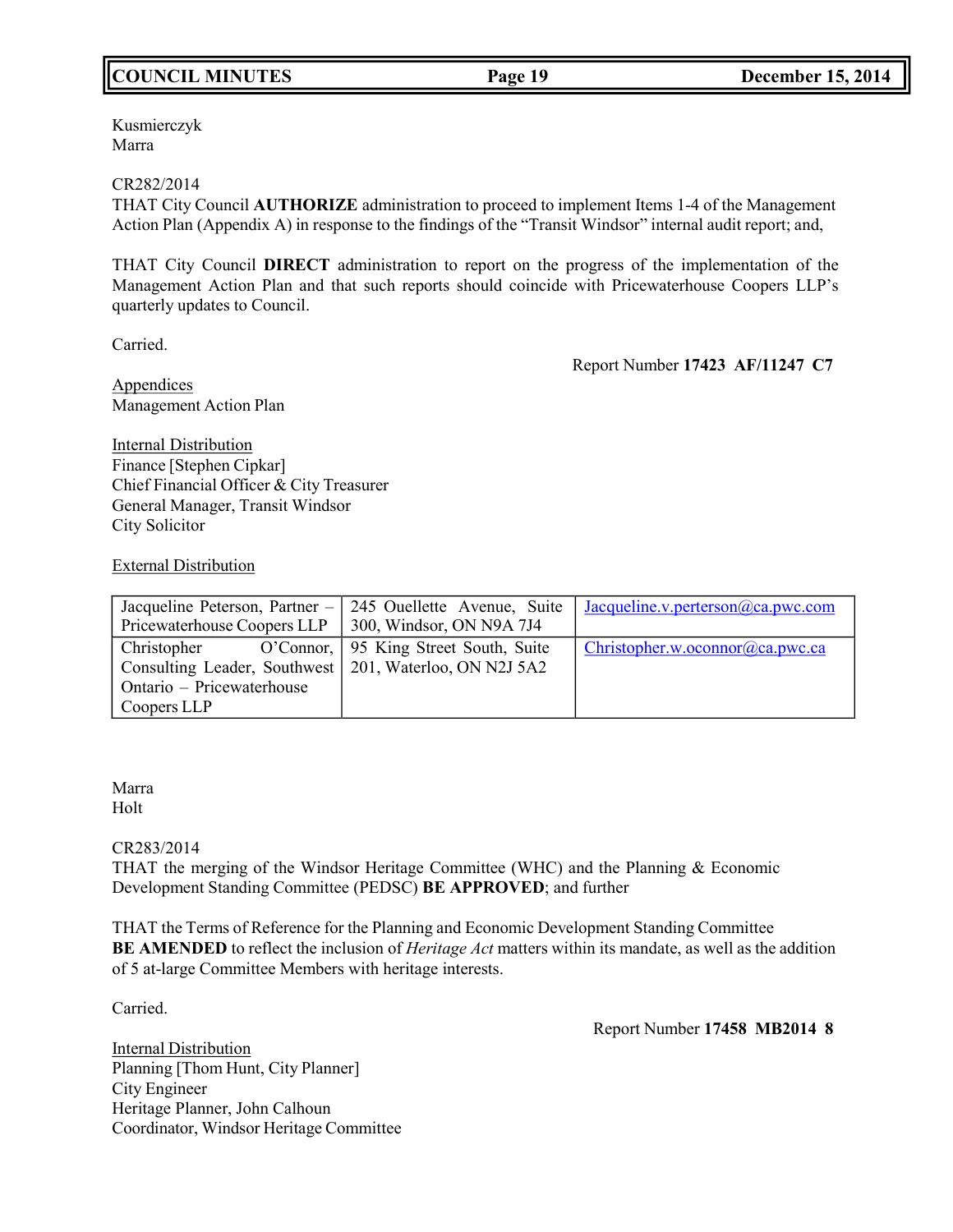## **COUNCIL MINUTES Page 20 December 15, 2014**

City Solicitor Senior Manager of Council Services/Deputy City Clerk

External Distribution

Robin Easterbrook, Chair Windsor Heritage Committee [reasterbrook@hotmail.com](mailto:reasterbrook@hotmail.com)

Windsor Heritage Committee Members

Abstract – BM

Kusmierczyk Marra

CR284/2014

**THAT** Council **APPROVE** an exception to CR254/73 for employees of the Windsor Professional Firefighter Association (WPFFA) to allow employees who are in receipt of Long Term Disability (LTD) benefits to be placed on Leave of Absence until such time as they are fit to return to work or retire.

Carried.

Report Number **17456 SF2014 C9**

**Internal Distribution** Special Projects Coordinator [Jennifer Kehoe] Executive Director of Human Resources[Vincenza Mihalo] City Clerk/Licence Commissioner Chief Financial Officer & City Treasurer City Solicitor Fire Chief

External Distribution

Kusmierczyk Marra

CR285/2014

That the report of the Recreation and Culture Department dated December 2, 2014 entitled "Operational Model for Lakeview Park Marina" **BE TABLED**, and that it **BE CONSIDERED** at the January 5, 2015 meeting of Council.

Carried.

Report Number **16748 SR2014 C10**

**Internal Distribution** Recreation and Culture [Trese MacNeil] Executive Director, Recreation and Culture [Jan Wilson] Executive Director, Parks & Facilities(A) City Engineer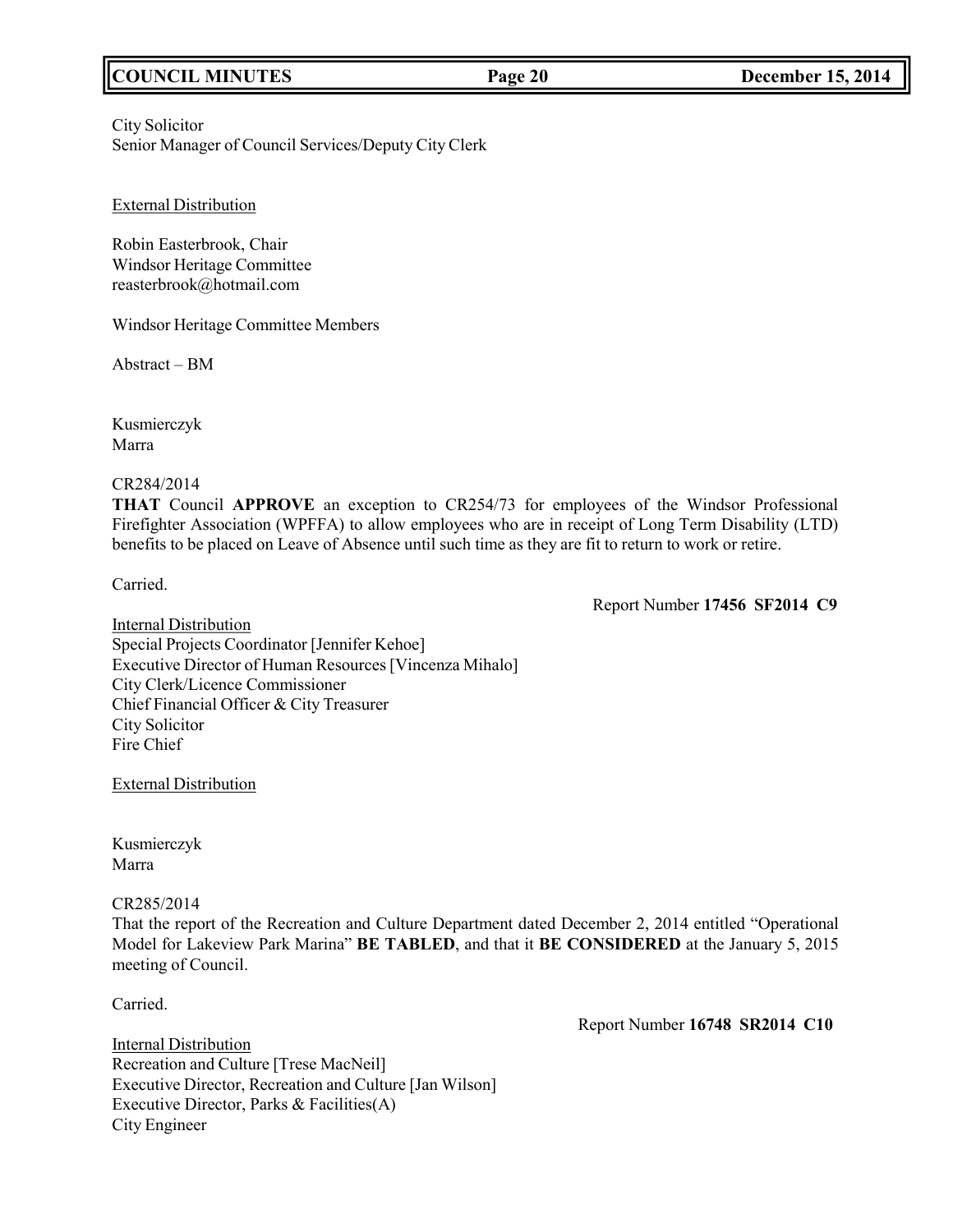## **COUNCIL MINUTES Page 21 December 15, 2014**

Community Development and Health Commissioner Chief Financial Officer & City Treasurer

External Distribution

Andy Breschuk 1902 Francois Windsor, ON N8W 4S8

Kusmierczyk Marra

CR286/2014

That the report of the Parks and Facilities department dated December 2, 2014 entitled "Lakeview Park Marina Update" **BE TABLED,** and that it **BE CONSIDERED** at the January 5, 2015 meeting of Council.

Carried.

Report Number **17299 SR2014 C11**

**Internal Distribution** Public Works [Mario Sonego, City Engineer] Executive Director, Recreation and Culture [Jan Wilson] Executive Director, Parks & Facilities(A) City Engineer Chief Financial Officer & City Treasurer

External Distribution

Andy Breschuk 1902 Francois Windsor, ON N8W 4S8

Kusmierczyk Marra

## CR287/2014

THAT City Council **DIRECT** Administration to prepare 2015 interim property tax bills based upon 50% of the prior year total municipal levy (inclusive of education tax); and

THAT City Council **DIRECT** that the collection of the 2015 interim property taxes be done in three instalments unless the property owner is enrolled in a pre-authorized payment plan; and

THAT City Council **ESTABLISH** a rate of 1.25% to be imposed as a penalty for non-payment of property taxes on the first day of default and a further 1.25% per month as interest on taxes due but unpaid pursuant to Section 345 of the *Ontario Municipal Act, 2001*; and

THAT the City Solicitor **BE AUTHORIZED** to prepare the necessary by-laws to enact the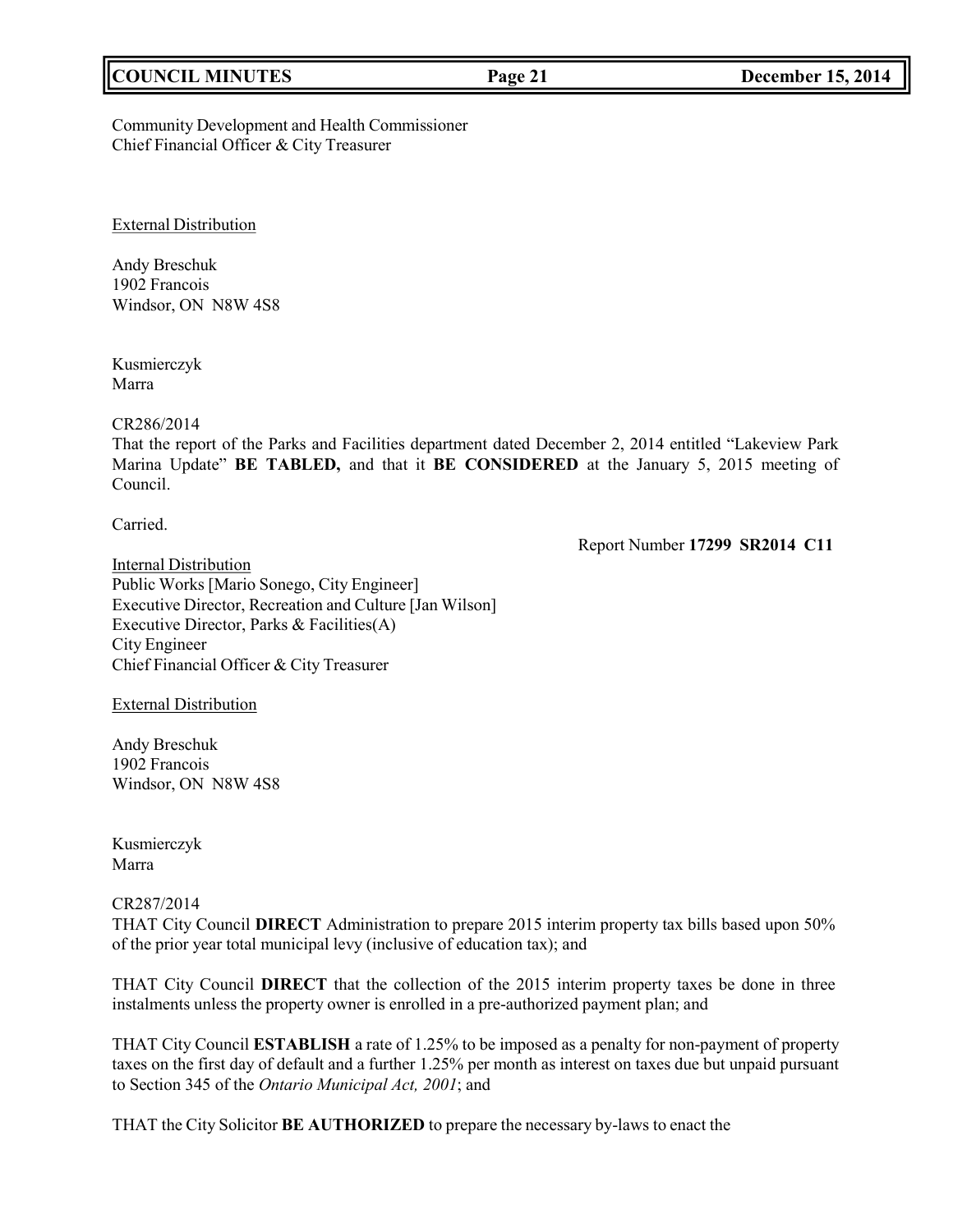## **COUNCIL MINUTES Page 22 December 15, 2014**

2015 interim tax bills.

Carried.

Report Number **17471 AF2014 C12**

Internal Distribution Finance [Tano Ferraro] Chief Financial Officer & City Treasurer City Solicitor

External Distribution

Kusmierczyk Marra

## CR288/2014

That City Council **APPROVE** funding from the Pay As You Go Leasing Reserve Fund 170 for the Windsor Police Service (WPS) Emergency 911 Centre computer replacements, at a total cost not to exceed \$48,110 plus applicable taxes.

Carried.

Report Number **17464 SP2014 C13**

Internal Distribution Finance [Florence Lee-St. Amour] Chief Financial Officer & City Treasurer Deputy Treasurer, Finance Accounting, Joe Mancina Police Chief

## External Distribution

| David Heimann<br>Windsor Police Service       | Windsor Police<br>150 Goyeau, P.O. Box 60<br>Windsor, ON N9A 6J5 | dheimann@police.windsor.on.ca |
|-----------------------------------------------|------------------------------------------------------------------|-------------------------------|
| Rita Pennesi<br><b>Windsor Police Service</b> | Windsor Police<br>150 Goyeau, P.O. Box 60<br>Windsor, ON N9A 6J5 | rpennesi@police.windsor.on.ca |

Kusmierczyk Marra

## CR289/2014

That Council **ADOPT** By-law 193-2014 for the imposition of special charges on lots abutting on or immediately benefiting from the local improvement work completed under By-law 107/2012 on Rankin Avenue from south of Cleary Street to north of Northwood Street, in accordance with Section 30 of Ontario Regulation 586/06, made under *Municipal Act 2001*.

Carried.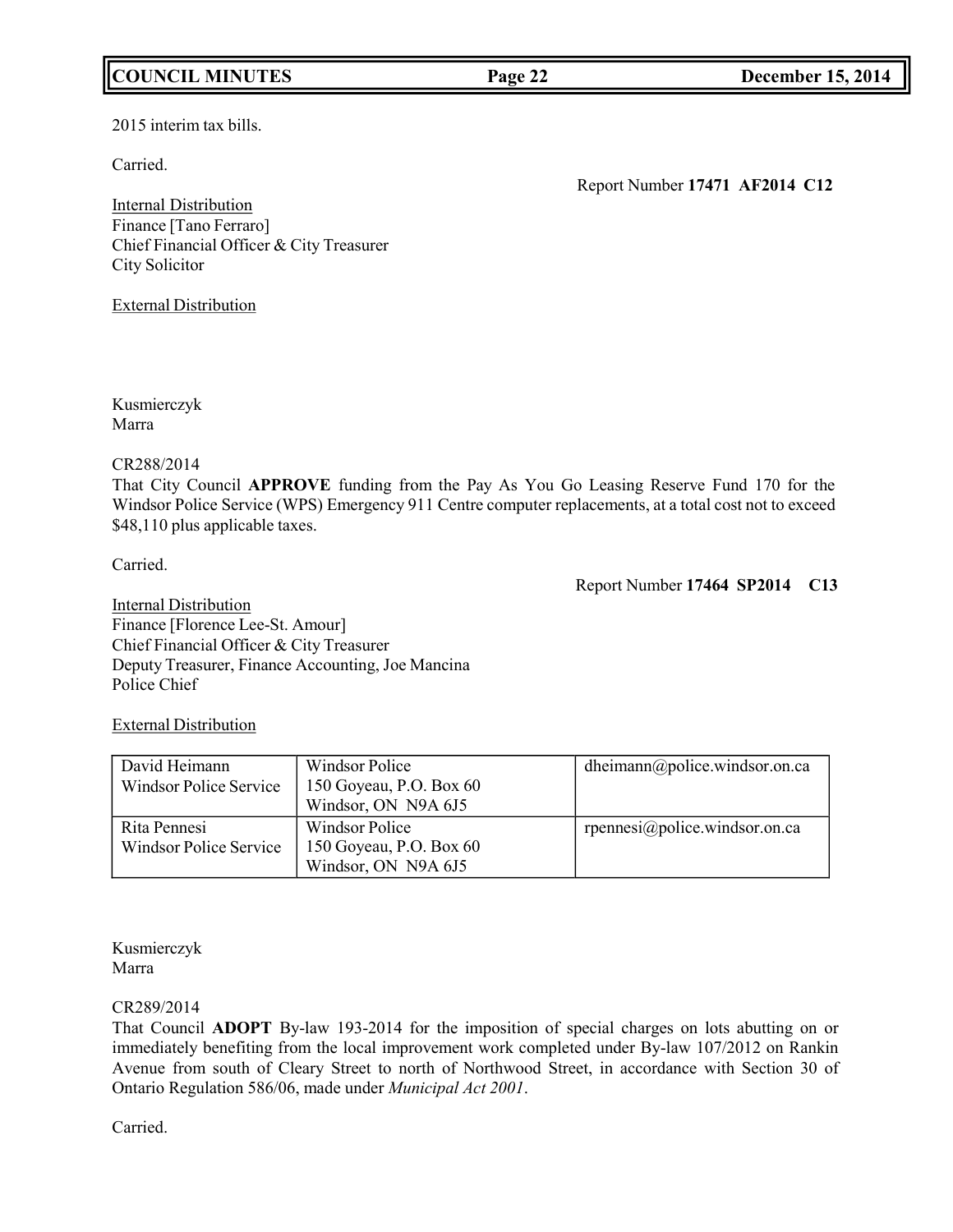## **COUNCIL MINUTES Page 23 December 15, 2014**

## Report Number **17446 SL/11488 C14**

**Internal Distribution** Public Works [Stacey Shyshak] City Engineer Chief Financial Officer & City Treasurer City Solicitor

## External Distribution

| Russ Homes Inc.                       | 1146 King Louis Dr., Belle River, ON N0R 1A0    |
|---------------------------------------|-------------------------------------------------|
| Marissa Del Rizzo and Dante Del Rizzo | 8021 Middle Sideroad, McGregor, ON N0R 1J0      |
| South Windsor Properties Inc Trustee  | 374 Ouellette Ave, Apt 801, Windsor, ON N9A 1A8 |
| Yash Sharma                           | 2349 Rankin Ave, Windsor, ON N9E 3X6            |
| 1433310 Ontario Ltd                   | 116 Shady Spring Cres, Lakeshore, ON, N9K 1E5   |
| 1433310 Ontario Ltd                   | 116 Shady Spring Cres, Lakeshore, ON, N9K 1E5   |
| Maria Sofikitis                       | 153 Hampton Cres, Windsor, ON N9E 4M5           |

Gignac Marra

## CR290/2014

That the report of PriceWaterhouseCoopers (PWC) dated September 3, 2014 regarding "Procurement, Purchasing & Payables", attached hereto as Appendix "A" **BE RECEIVED** for information.

Carried.

**AF2014 15**

**Appendices** Report

Internal Distribution Finance, Stephen Cipkar Chief Financial Officer and City Treasurer City Solicitor City Engineer Deputy Treasurer, Financial Accounting, Joe Mancina Executive Director, Information Technology

## External Distribution

|                                                   | Jacqueline Peterson, Partner – 245 Ouellette Avenue, Suite 300, Jacqueline v. peterson@ca.pwc.com |
|---------------------------------------------------|---------------------------------------------------------------------------------------------------|
| Pricewaterhouse Coopers LLP   Windsor, ON N9A 7J4 |                                                                                                   |

Gignac Sleiman

CR291/2014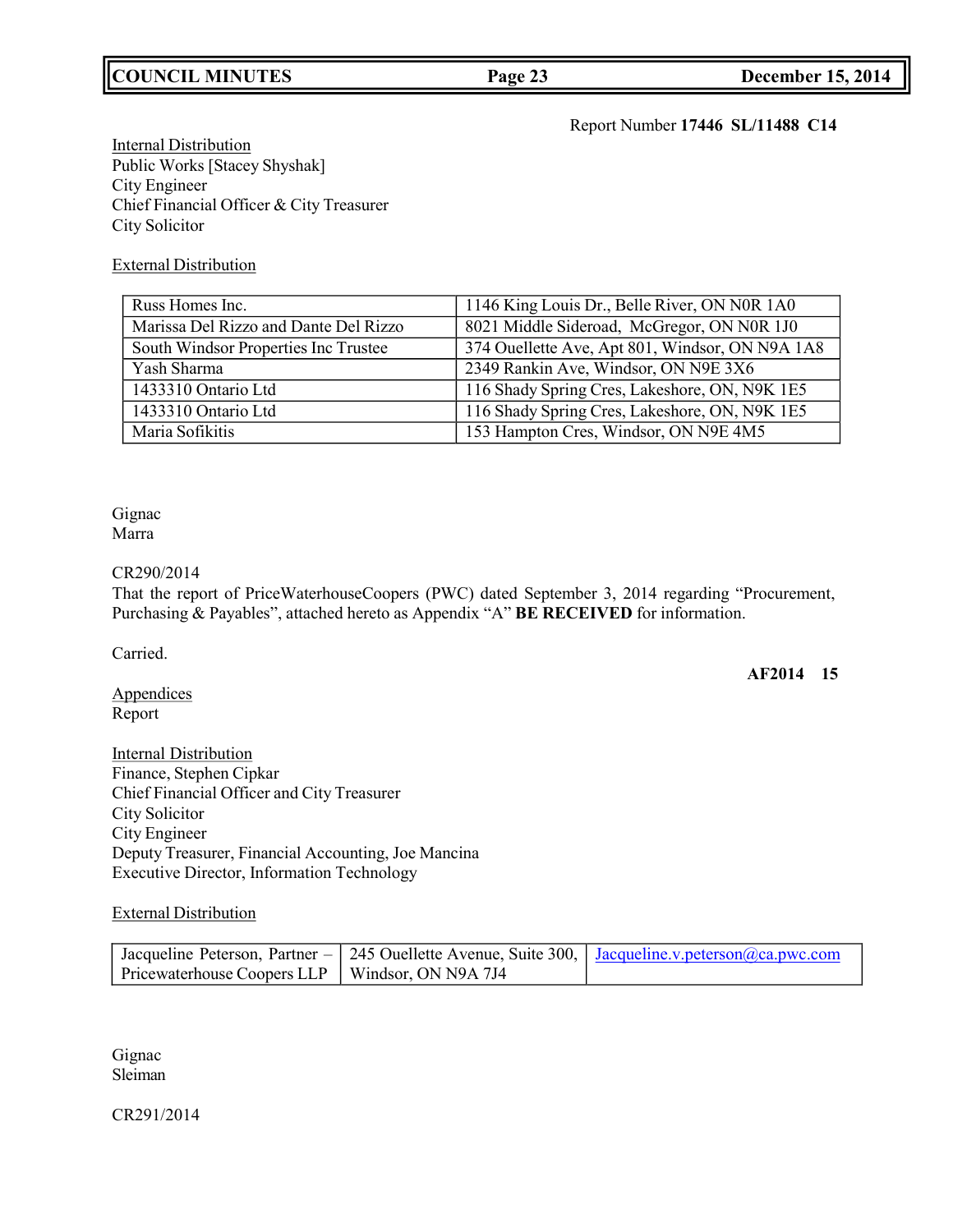| <b>COUNCIL MINUTES</b> | Page 24 | <b>December 15, 2014</b> |
|------------------------|---------|--------------------------|
|                        |         |                          |

That the report of PriceWaterhouseCoopers (PWC) dated October 29, 2014 regarding "Manage Information Security", attached hereto as Appendix "A" **BE RECEIVED**, for information.

Carried.

**AF2014 16**

**Appendices** Report

Internal Distribution Finance, Stephen Cipkar Chief Financial Officer and City Treasurer Executive Director, Information Technology Technical Support Analyst, Steve Francia

## External Distribution

|                                                   | Jacqueline Peterson, Partner – 245 Ouellette Avenue, Suite 300, Jacqueline.v.peterson@ca.pwc.com |
|---------------------------------------------------|--------------------------------------------------------------------------------------------------|
| Pricewaterhouse Coopers LLP   Windsor, ON N9A 7J4 |                                                                                                  |

#### Marra Gignac

#### CR292/2014

That the report of PriceWaterhouseCoopers (PWC) dated October 31, 2014 regarding "Transit Windsor Review", attached hereto as Appendix "A" **BE RECEIVED**, for information.

Carried.

**Appendices** Report

**AF2014 17**

Internal Distribution Finance, Stephen Cipkar Chief Financial Officer and City Treasurer General Manager, Transit Windsor Director of Corporate Services, Tony Houad Director of Operations, Patrick Delmore

### External Distribution

|                                                   | Jacqueline Peterson, Partner – 245 Ouellette Avenue, Suite 300, Jacqueline.v.peterson@ca.pwc.com |
|---------------------------------------------------|--------------------------------------------------------------------------------------------------|
| Pricewaterhouse Coopers LLP   Windsor, ON N9A 7J4 |                                                                                                  |

Sleiman Marra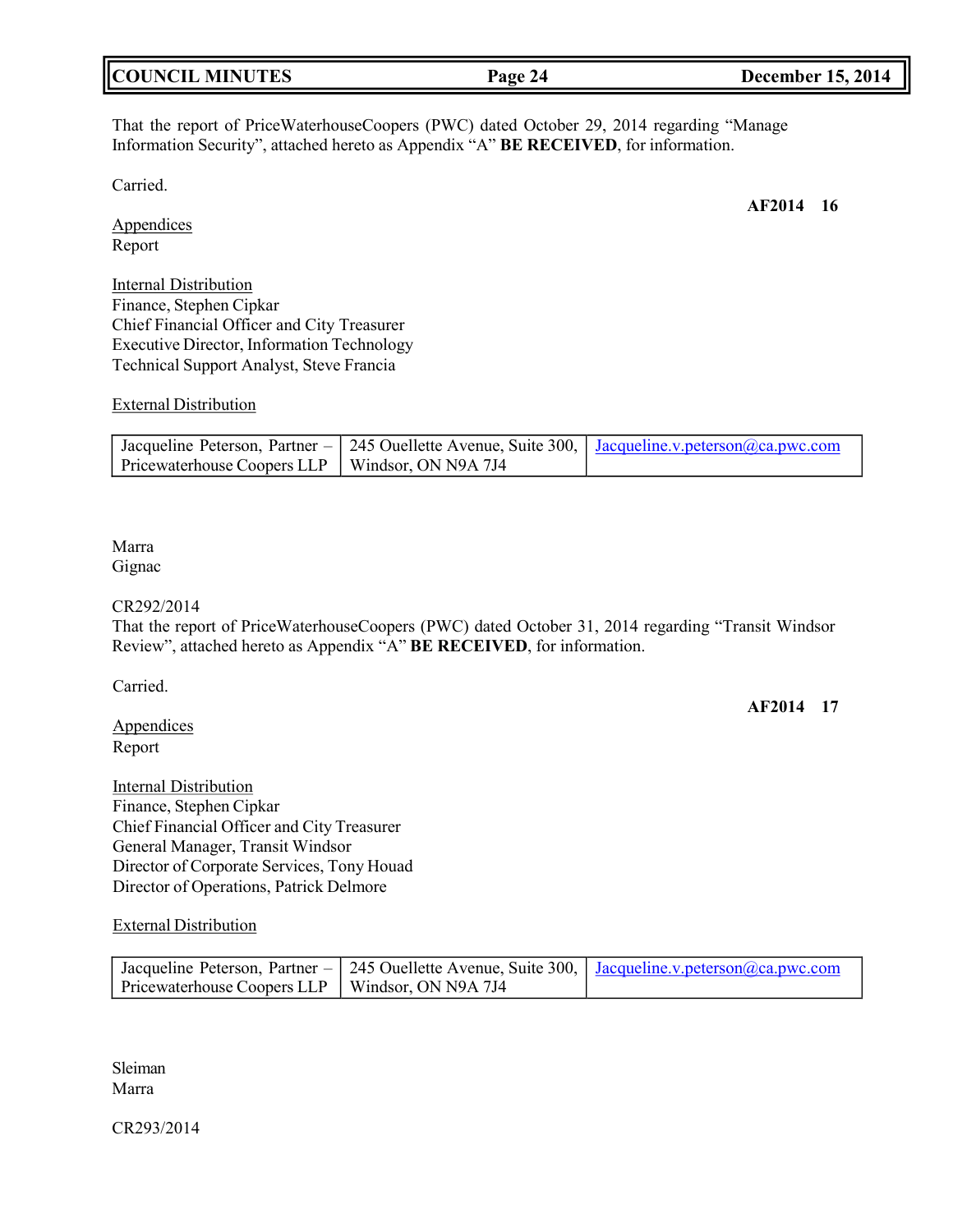| <b>COUNCIL MINUTES</b> | Page 25 | <b>December 15, 2014</b> |
|------------------------|---------|--------------------------|
|------------------------|---------|--------------------------|

That the report of PriceWaterhouseCoopers (PWC) dated October 31, 2014 regarding "Your Quick Gateway Review", attached hereto as Appendix "A" **BE RECEIVED**, for information.

Carried.

Appendices Report

Internal Distribution Finance, Stephen Cipkar Chief Financial Officer and City Treasurer Director of Finance, Jim McCormack, YQG

#### External Distribution

|                                                   | Jacqueline Peterson, Partner – 245 Ouellette Avenue, Suite 300, Jacqueline.v.peterson@ca.pwc.com |
|---------------------------------------------------|--------------------------------------------------------------------------------------------------|
| Pricewaterhouse Coopers LLP   Windsor, ON N9A 7J4 |                                                                                                  |

Kusmierczyk Marra

#### CR294/2014

That the Chief Administrative Officer **BE AUTHORIZED** to sign a letter of support for the SWIFT Network's submission for Building Canada Funding with the Small Communities Funding envelope.

Carried.

Report Number **17478 SI2014 C19**

Internal Distribution Information Technology [Harry Turnbull, Executive Director]

External Distribution

Moved by Councillor Kusmierczyk, seconded by Councillor Marra,

**M419-2014** That **Report No. 240 of the Environment, Transportation & Public Safety Standing Committee** of its meeting held November 19, 2014 regarding "Residential Permit Parking Petition for Pitt Street West and Janette Avenue" **BE ADOPTED** as presented. Carried.

Report Number **17407 ST2014**

Internal Distribution City Engineer Public Works [Josette Eugeni] Executive Director of Operations Chief Financial Officer & City Treasurer Manager of Traffic Operations – John Wolf Supervisor of Signs & Marking, Traffic – Eric Bailey Supervisor of Parking Enforcement – Bill Kravolensky Chief of Police City Solicitor - Please prepare the necessary by-law.

**AF2014 18**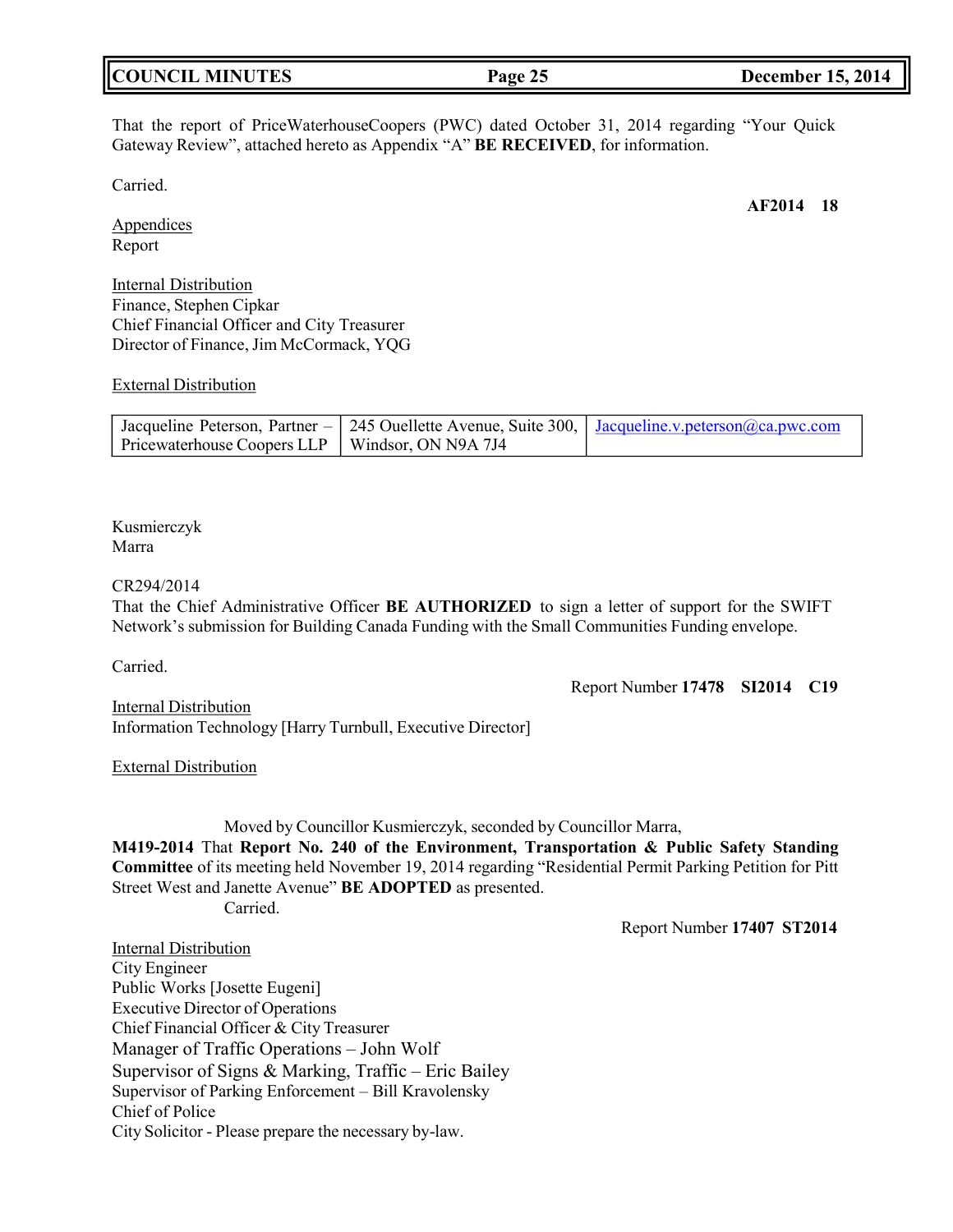## **COUNCIL MINUTES Page 26 December 15, 2014**

Acting Manager of Court Services, Sherri Arsenault

External Distribution

| Dan McCullouch, Rosati | dan.mccullouch@rosatigroup.com |
|------------------------|--------------------------------|
| Group                  |                                |
| Barbara Macedonski     | mbogda@hotmail.com             |
| Gord Wilds             | gordwilds@yahoo.ca             |

Moved by Councillor Kusmierczyk, seconded by Councillor Marra,

**M420-2014** That **Report No. 241 of the Environment, Transportation & Public Safety Standing Committee** of its meeting held November 19, 2014 regarding "2014 Annual Report for the Town & Gown Committee" **BE ADOPTED** as presented.

Carried.

MB2014

Internal Distribution City Engineer Coordinator, Town and Gown Committee

External Distribution

Moved by Councillor Kusmierczyk, seconded by Councillor Marra,

**M421-2014** That **Report No. 242 of the Environment, Transportation & Public Safety Standing Committee** of its meeting held November 19, 2014 regarding "2014 Annual Report for the Windsor Bicycling Committee" **BE ADOPTED** as presented.

Carried.

MB2014

**Internal Distribution** City Engineer Coordinator, Windsor Bicycling Committee

External Distribution

Moved by Councillor Kusmierczyk, seconded by Councillor Marra, **M422-2014** That **Report No. 243 of the Environment, Transportation & Public Safety Standing Committee** of its meeting held November 19, 2014 regarding 2014 Annual Report for the "Windsor Essex County Environment Committee" **BE ADOPTED** as presented. Carried.

Internal Distribution City Engineer Coordinator, Windsor Essex County Environment Committee

External Distribution

MB2014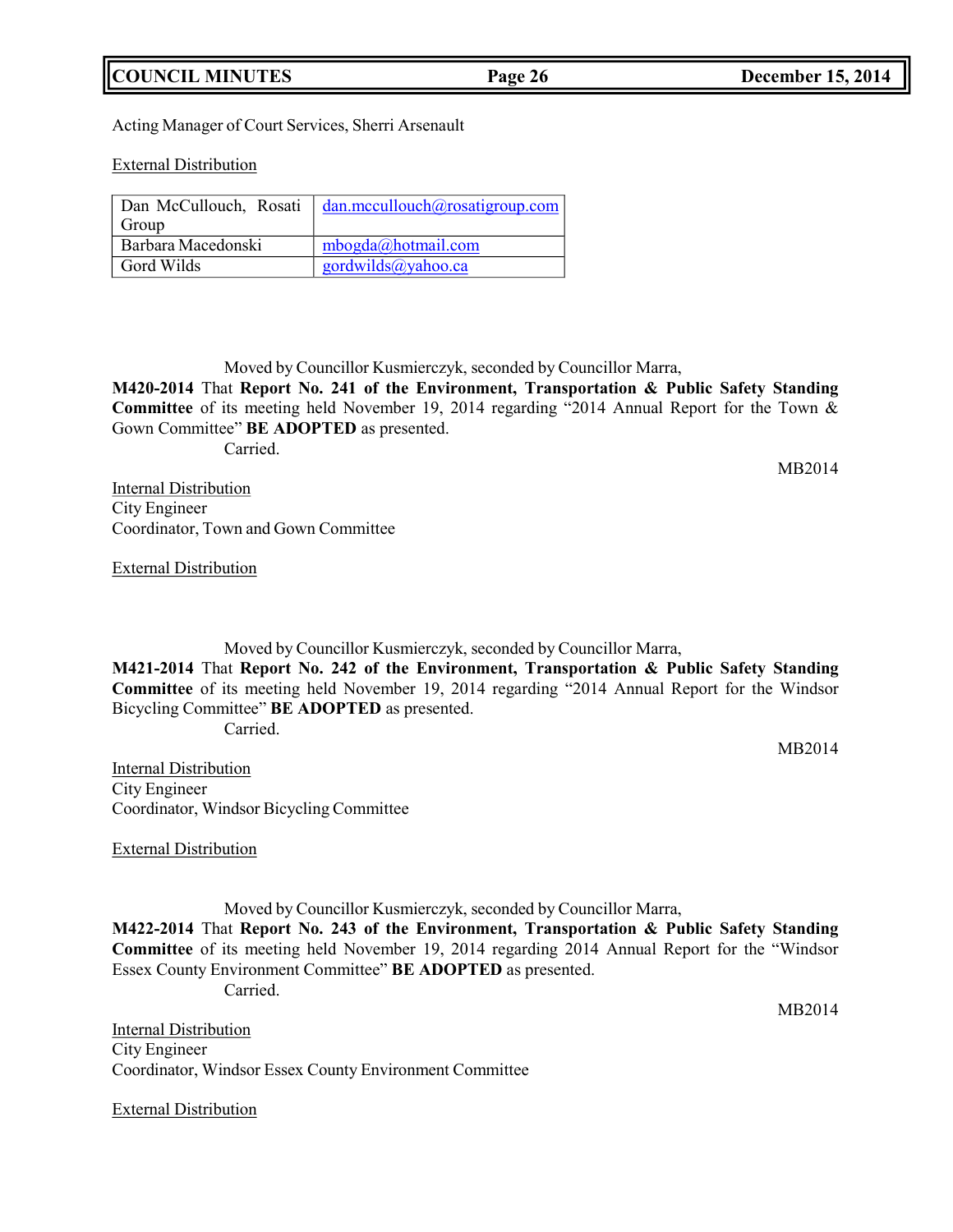| <b>COUNCIL MINUTES</b> | Page 27 | <b>December 15, 2014</b> |
|------------------------|---------|--------------------------|
|                        |         |                          |

Moved by Councillor Kusmierczyk, seconded by Councillor Marra,

**M423-2014** That **Report No. 244 of the Environment, Transportation & Public Safety Standing Committee** of its meeting held November 19, 2014 regarding "Report No. 58 of the Windsor Bicycling Committee (Endorsement of the Safety Village's application for an Ontario Trillium Foundation Grant)" **BE ADOPTED** as presented.

Carried.

MB2014

Internal Distribution City Engineer Coordinator, Windsor Bicycling Committee

External Distribution

| Windsor Bicycling Committee    |                                                  |
|--------------------------------|--------------------------------------------------|
| Lori Newton                    | 3552 Bruce Avenue, Windsor, ON<br><b>N9A 4V1</b> |
| Michael Lucier, Exec. Director | mlucier@the safetyvillage.com                    |

Moved by Councillor Kusmierczyk, seconded by Councillor Marra,

**M424-2014** That **Report No. 245 of the Environment, Transportation & Public Safety Standing Committee** of its meeting held November 19, 2014 regarding "Minutes of the Windsor Bicycling Committee meeting held September 24, 2014" **BE ADOPTED** as presented. Carried.

**Internal Distribution** City Engineer Coordinator, Windsor Bicycling Committee

External Distribution

| Peter Brgan, applicant | 1910 Francois Rd., Windsor, ON N8W |
|------------------------|------------------------------------|
|                        | 4S8                                |

Moved by Councillor Kusmierczyk, seconded by Councillor Marra,

**M425-2014** That **Report No. 246 of the Environment, Transportation & Public Safety Standing Committee** of its meeting held November 19, 2014 regarding "Minutes of the Windsor Essex County Environment Committee meeting held October 2, 2014" **BE ADOPTED** as presented.

Carried.

MB2014

Internal Distribution City Engineer Coordinator, Windsor Essex County Environment Committee

External Distribution

MB2014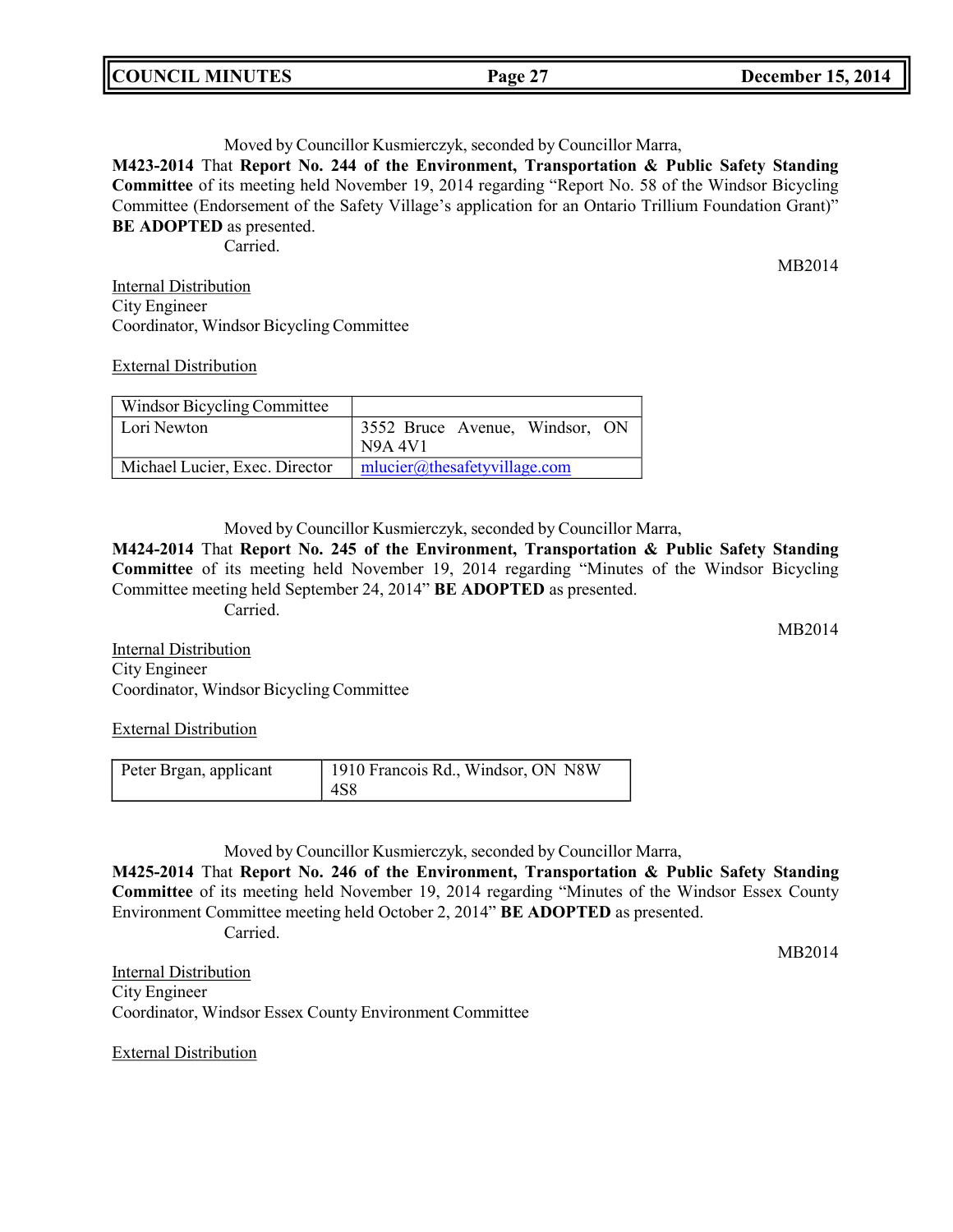| <b>COUNCIL MINUTES</b><br><b>December 15, 2014</b><br>Page 28 |
|---------------------------------------------------------------|
|---------------------------------------------------------------|

#### *M426-2014 AMENDED BY CR88/2014 ADOOTED BY COUNCIL ON APRIL 7, 2014*

Moved by Councillor Kusmierczyk, seconded by Councillor Marra,

**M426-2014** That **Report No. 252 of the Planning & Economic Development Standing Committee** of its meeting held November 10, 2014 regarding "Request under the Alley Closing Subsidy Program (ACSP) to close the north/south alley located between Francois Road and Ellrose Avenue, south of Guy Street" **BE ADOPTED** as presented.

Carried.

Report Number **17412 SAA/4126**

**Appendices** Drawing CC-1658

Internal Distribution Planning [Sahar Jamshidi] Planning [Don Wilson; Laura MacDonald] - - Prepare Ad Legal [Frank Scarfone; Cheryl Glassford]-Prepare the Easement/Assuming/Closing By-law. Manager of Transportation Planning – Josette Eugeni City Solicitor City Treasurer Public Works – Peter Breault Public Works – Travis Frickey Engineering – Development & Geomatics – Larisa Johnstone Engineering – Development & Geomatics – Kirk Tamm

External Distribution

Moved by Councillor Kusmierczyk, seconded by Councillor Marra,

**M427-2014** That **Report No. 253 of the Planning & Economic Development Standing Committee** of its meeting held November 10, 2014 regarding "Request to close part of the east/west alley located east of Dougall Avenue, north of Eugenie Street West, abutting the property known as 180 Eugenie Street West" **BE ADOPTED** as presented.

Carried.

Report Number **17408 SAA/4213**

Appendices Drawing CC-1665

Internal Distribution Planning [Justina Nwaesei] Planning [Don Wilson; Laura MacDonald] - - Prepare Ad Legal [Frank Scarfone; Cheryl Glassford]-Prepare the Easement/Assuming/Closing By-law. Manager of Transportation Planning – Josette Eugeni City Solicitor City Treasurer Public Works – Peter Breault Public Works – Travis Frickey Engineering – Development & Geomatics – Larisa Johnstone Engineering – Development & Geomatics – Kirk Tamm

External Distribution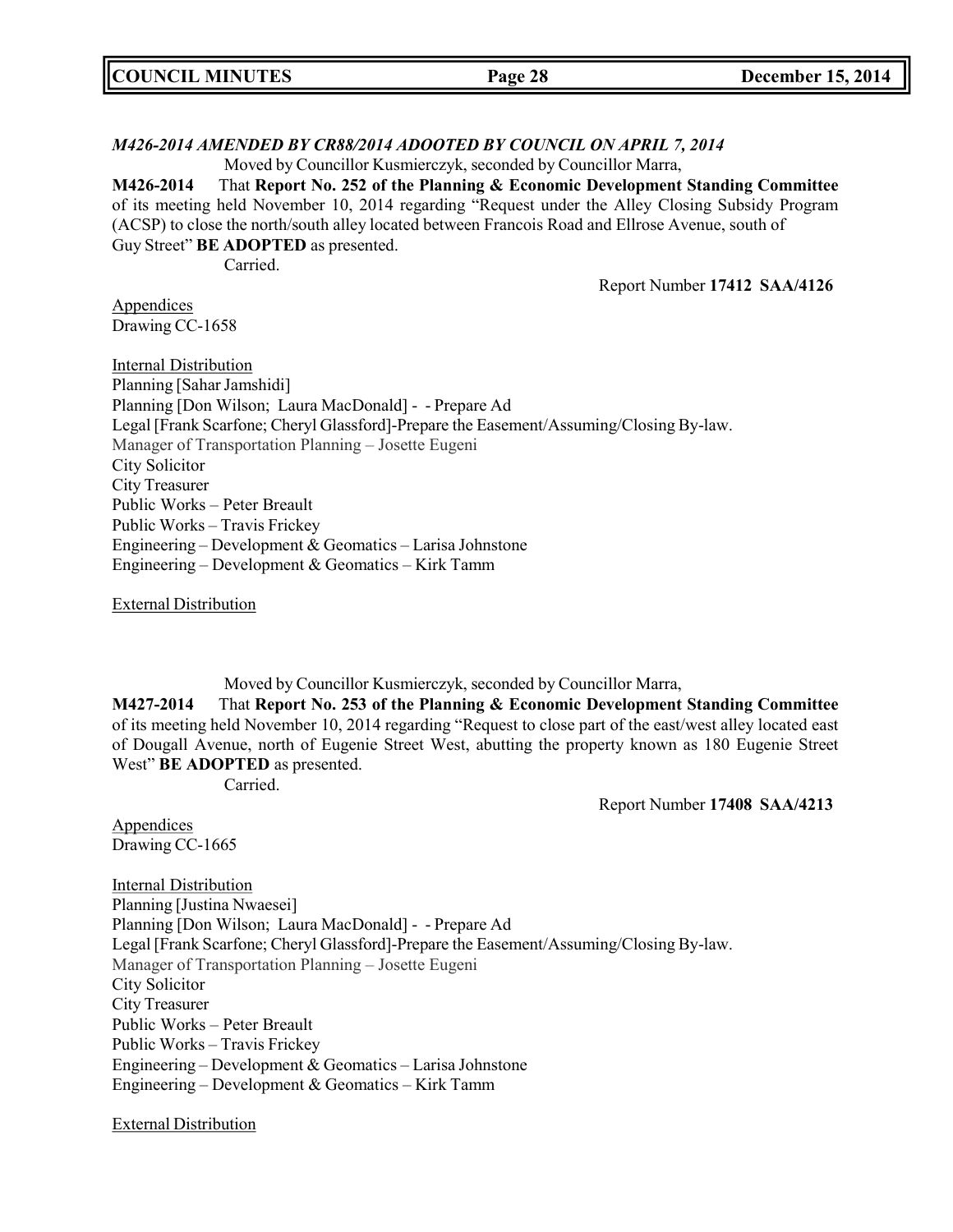**COUNCIL MINUTES Page 29 December 15, 2014**

Progetto Inc., applicant [carmen@architecttura-inc.com](mailto:carmen@architecttura-inc.com)

## *M426-2014 AMENDED BY CR88/2014 ADOOTED BY COUNCIL ON APRIL 7, 2014* Moved by Councillor Kusmierczyk, seconded by Councillor Marra,

**M428-2014** That **Report No. 254 of the Planning & Economic Development Standing Committee** of its meeting held November 10, 2014 regarding "Request under the Alley Closing Subsidy Program (ACSP) to close the north/south and the east/west alleys located between Academy Dr., Alexandra Ave., Labelle St. and Grand Marais Rd. W." **BE ADOPTED** as presented.

Carried.

Report Number **17411 SAA/4125**

**Appendices** Drawing CC-1661

Internal Distribution Planning [Sahar Jamshidi] Planning [Don Wilson; Laura MacDonald] - - Prepare Ad Legal [Frank Scarfone; Cheryl Glassford]-Prepare the Easement/Assuming/Closing By-law. Manager of Transportation Planning – Josette Eugeni City Solicitor City Treasurer Public Works – Peter Breault Public Works – Travis Frickey Engineering – Development & Geomatics – Larisa Johnstone Engineering – Development & Geomatics – Kirk Tamm

External Distribution

Marnie Pastovich, applicant

Moved by Councillor Marra, seconded by Councillor Elliott,

**M429-2014** That **Report No. 350 of the Windsor Heritage Committee** of its meeting held November 12, 2014 regarding "Commercial Building, 3294 Russell Street – Demolition Heritage Alteration Permit" **BE ADOPTED** as presented.

Carried.

Councillor Payne discloses an interest and abstains from voting on this matter.

Report Number **17357 MB2014**

Internal Distribution Planning [John R. Calhoun, Heritage Planner] City Planner City Engineer Chief Building Official Coordinator, Windsor Heritage Committee

External Distribution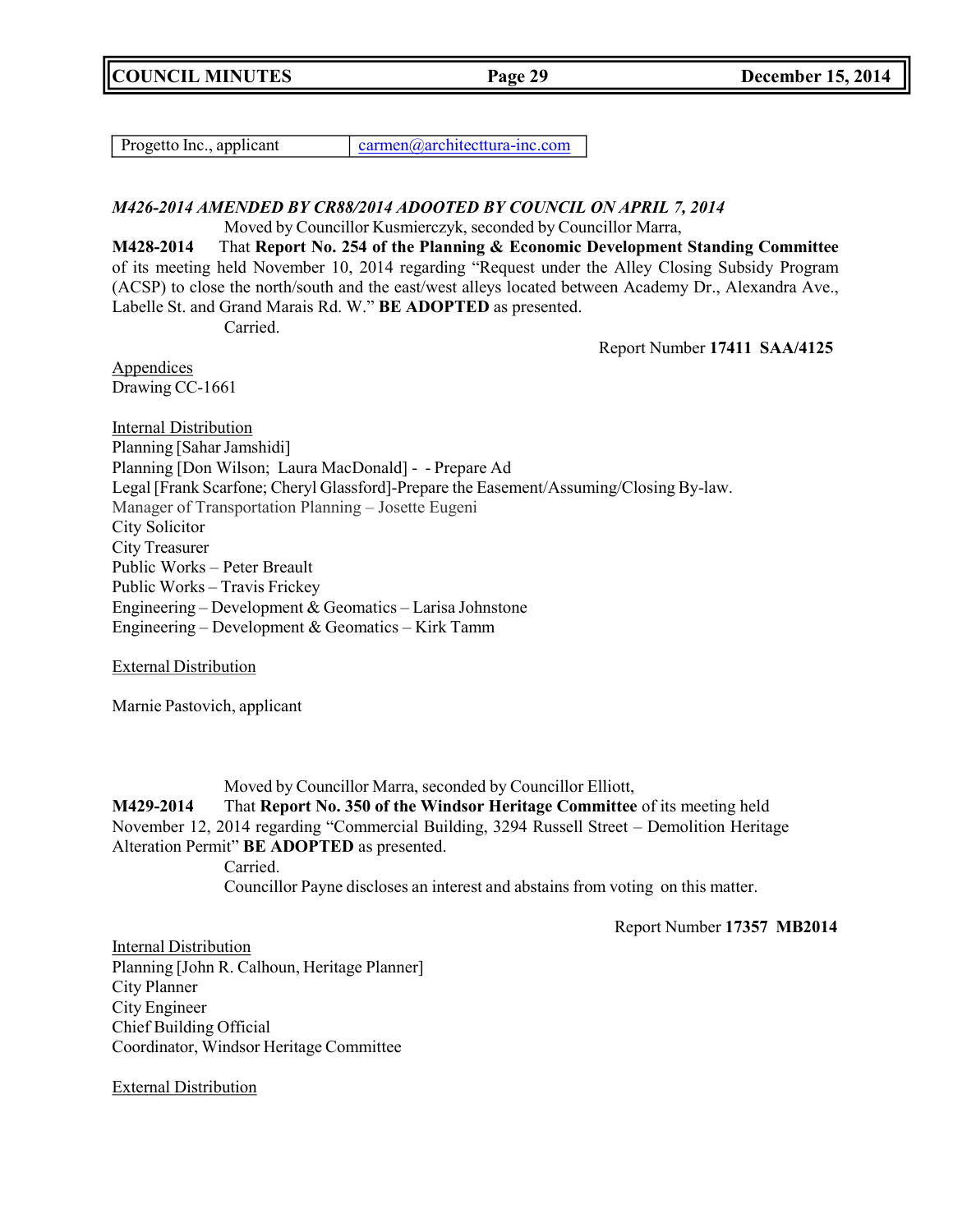| Windsor Heritage Committee including resource             |                               |
|-----------------------------------------------------------|-------------------------------|
| Dan Reaume, Canadian Transit Company                      | dreaume@ambassadorbridge.com  |
| Stan Korosec, Canadian Government Relations &<br>Security | skorosec@ambassadorbridge.com |
| <b>Gagnon Demolition</b>                                  | gagndemo@mnsi.net             |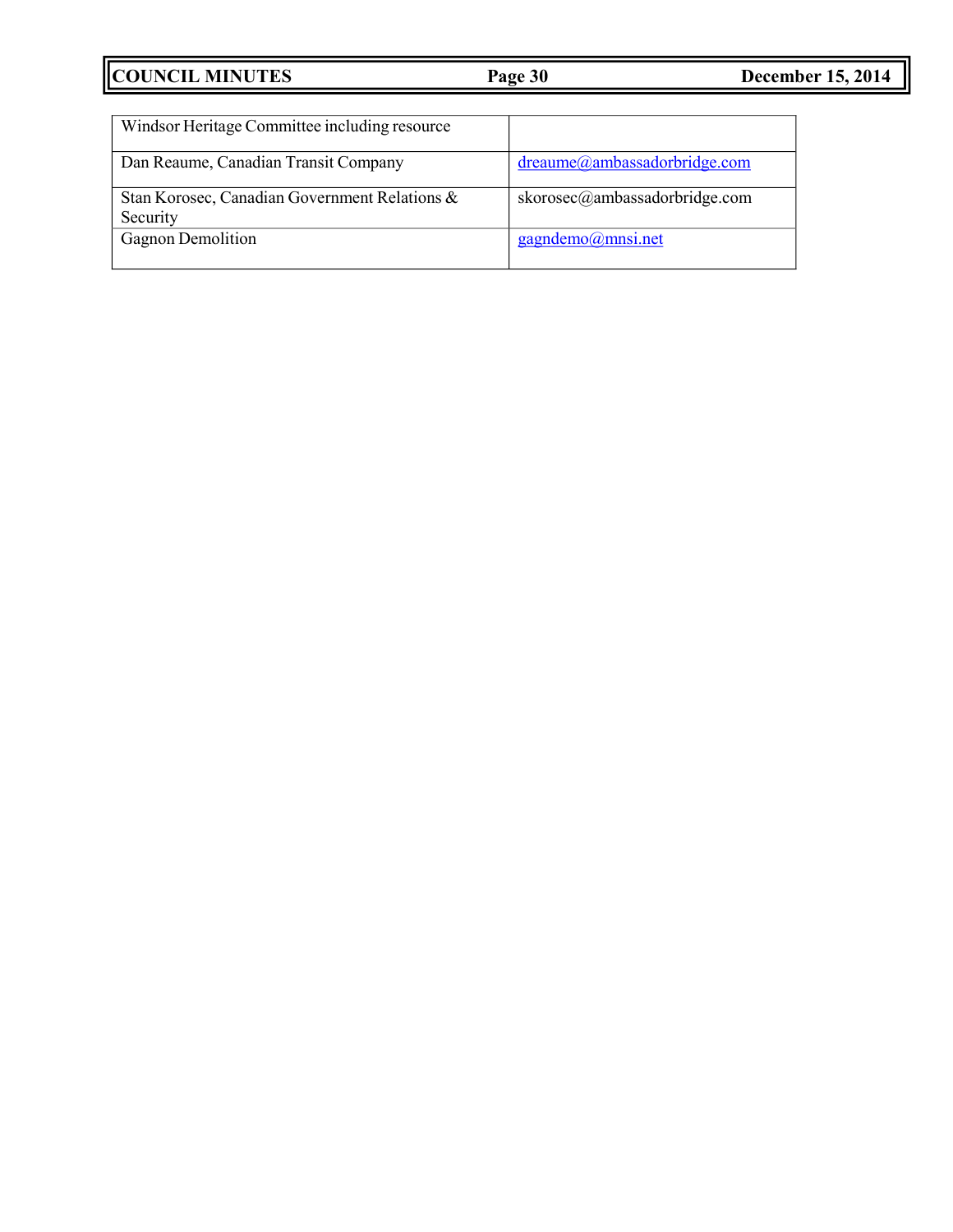|  | <b>COUNCIL MINUTES</b> |
|--|------------------------|
|--|------------------------|

**Adopted by Council at its meeting held December 15, 2014 [M419-2014] /AA** Windsor, Ontario December 15, 2014

# **REPORT NO. 240** of the **ENVIRONMENT, TRANSPORTATION & PUBLIC SAFETY STANDING COMMITTEE**

of its meeting held November 19, 2014

**Present: Councillor J. Gignac Councillor A. Halberstadt Councillor R. Jones Councillor H. Payne Councillor F. Valentinis, Chair**

That the following recommendations of the Environment, Transportation and Public Safety Standing Committee **BE APPROVED:**

Moved by Councillor Halberstadt, seconded by Councillor Gignac,

THAT the Parking By-law 9023 **BE AMENDED** as listed and attached in Appendix "A" of this report to reflect that residential permit parking will be in effect for Pitt Street West from Caron Avenue to Bruce Avenue and Janette Avenue from Pitt Street West to University Avenue West; and further

THAT the City Solicitor **PREPARE** the necessary document to amend the Parking By-law.

Carried.

Livelink #17407, ST2014

Clerk's Note: The administrative report authored by the Manager of Transportation Planning dated October 15, 2014 entitled "*Residential Permit Parking Petition for Pitt Street West and Janette Avenue*" is *attached* as background information. Also *attached* is the additional information memo dated November 19, 2014 outlining that "additional changes should be at the very least, properly vetted through the petition process. It is further recommended that additional changes that impact reallocation of roadway capacity be examined once the Downtown Transportation Strategy has been completed to avoid potential contradictions with the overall supported goals".

**CHAIRPERSON**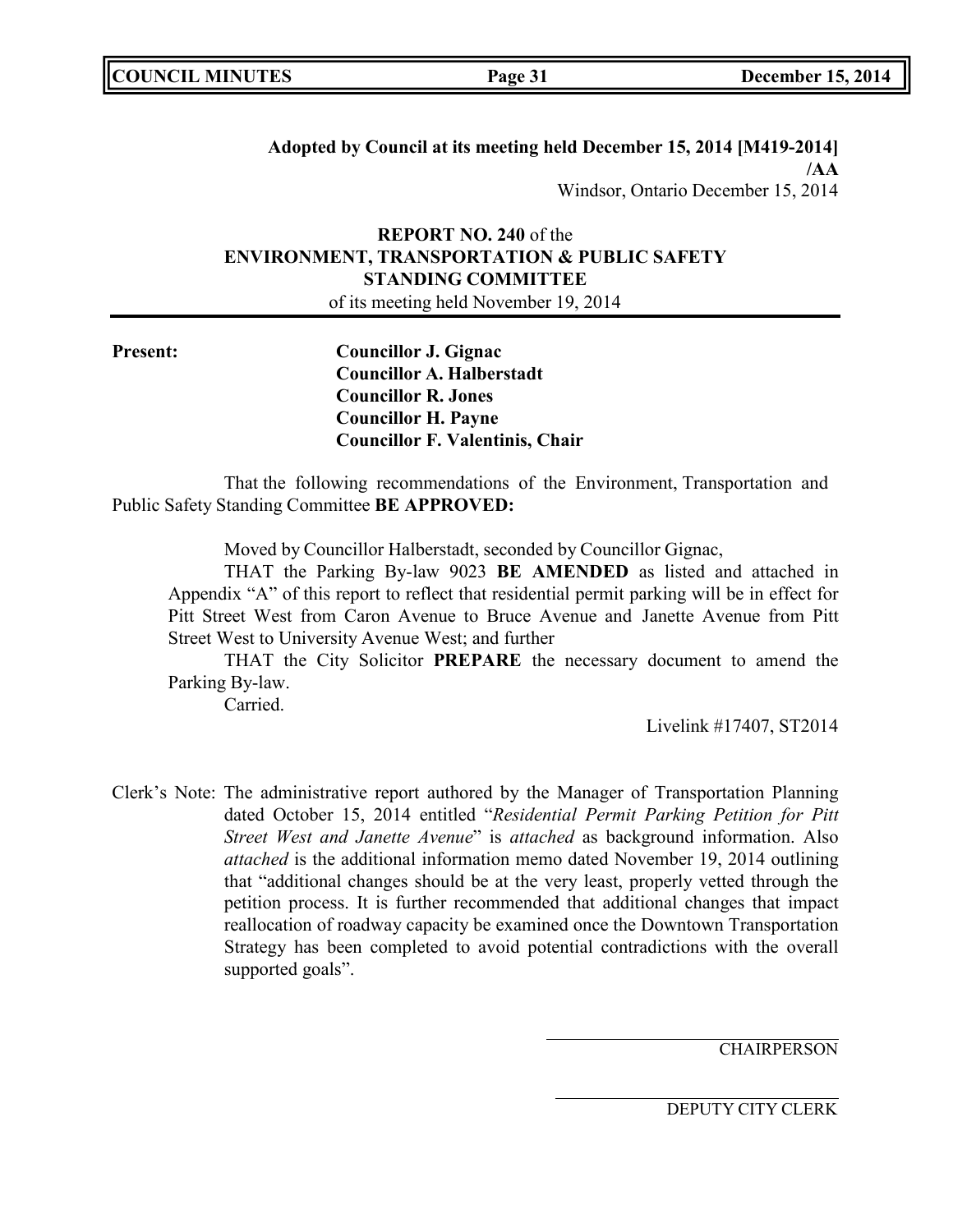**Adopted by Council at its meeting held December 15, 2014 [M420-2014] /AA** Windsor, Ontario December 15, 2014

# **REPORT NO. 241** of the **ENVIRONMENT, TRANSPORTATION & PUBLIC SAFETY STANDING COMMITTEE**

of its meeting held November 19, 2014

**Present: Councillor J. Gignac Councillor A. Halberstadt Councillor R. Jones Councillor H. Payne Councillor F. Valentinis, Chair**

That the following recommendations of the Environment, Transportation and Public Safety Standing Committee **BE APPROVED:**

Moved by Councillor Jones, seconded by Councillor Payne, THAT the Town & Gown Committee 2014 Annual Report **BE RECEIVED** for information. Carried.

Clerk's Note: The 2014 Annual Report for the Town & Gown Committee is *attached* as background information.

**CHAIRPERSON**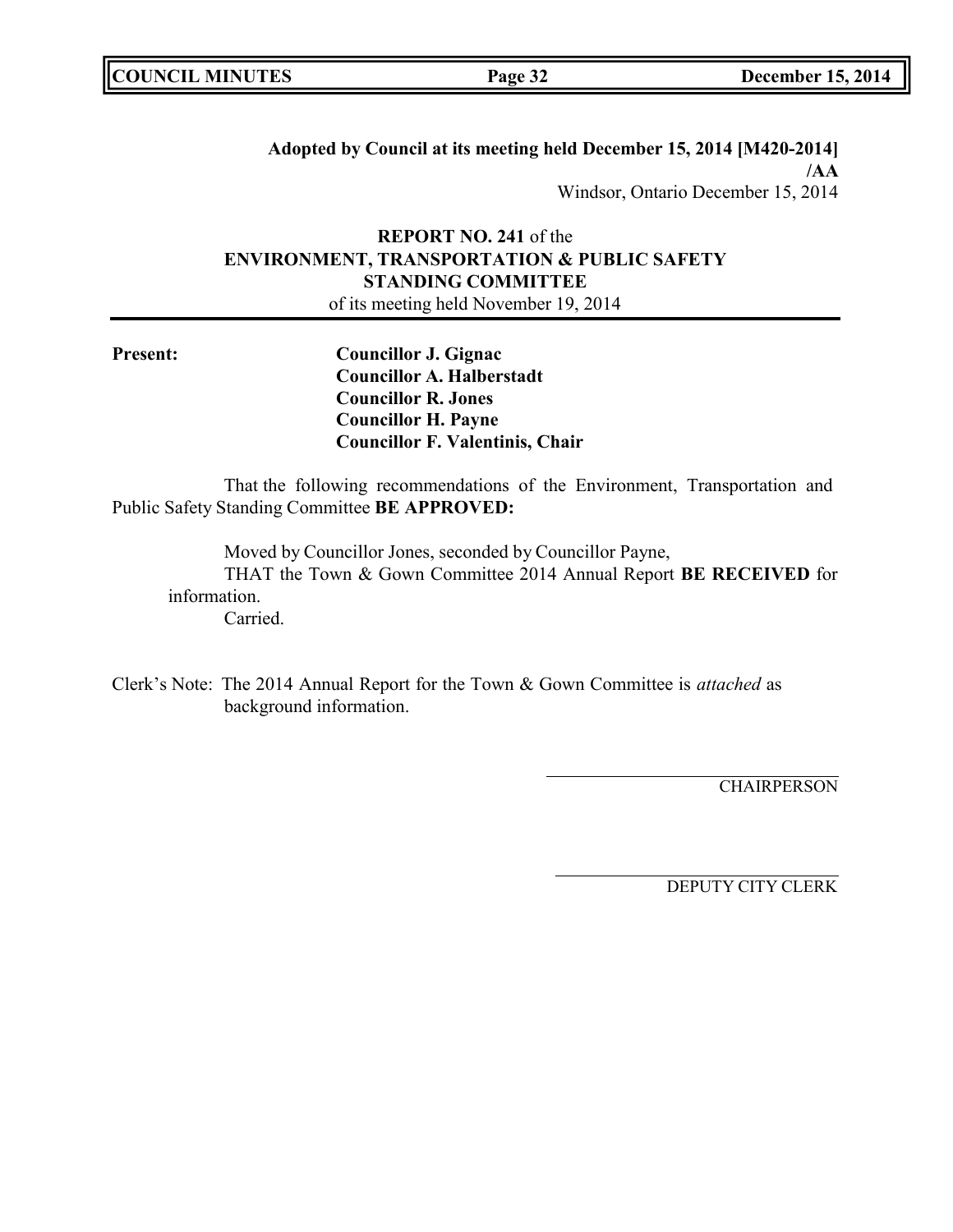**Adopted by Council at its meeting held December 15, 2014 [M421-2014] /AA** Windsor, Ontario December 15, 2014

# **REPORT NO. 242** of the **ENVIRONMENT, TRANSPORTATION & PUBLIC SAFETY STANDING COMMITTEE**

of its meeting held November 19, 2014

**Present: Councillor J. Gignac Councillor A. Halberstadt Councillor R. Jones Councillor H. Payne Councillor F. Valentinis, Chair**

That the following recommendations of the Environment, Transportation and Public Safety Standing Committee **BE APPROVED:**

Moved by Councillor Halberstadt, seconded by Councillor Gignac, THAT the Windsor Bicycling Committee 2014 Annual Report **BE RECEIVED** for information. Carried.

Clerk's Note: The 2014 Annual Report for the Windsor Bicycling Committee is *attached* as background information.

**CHAIRPERSON**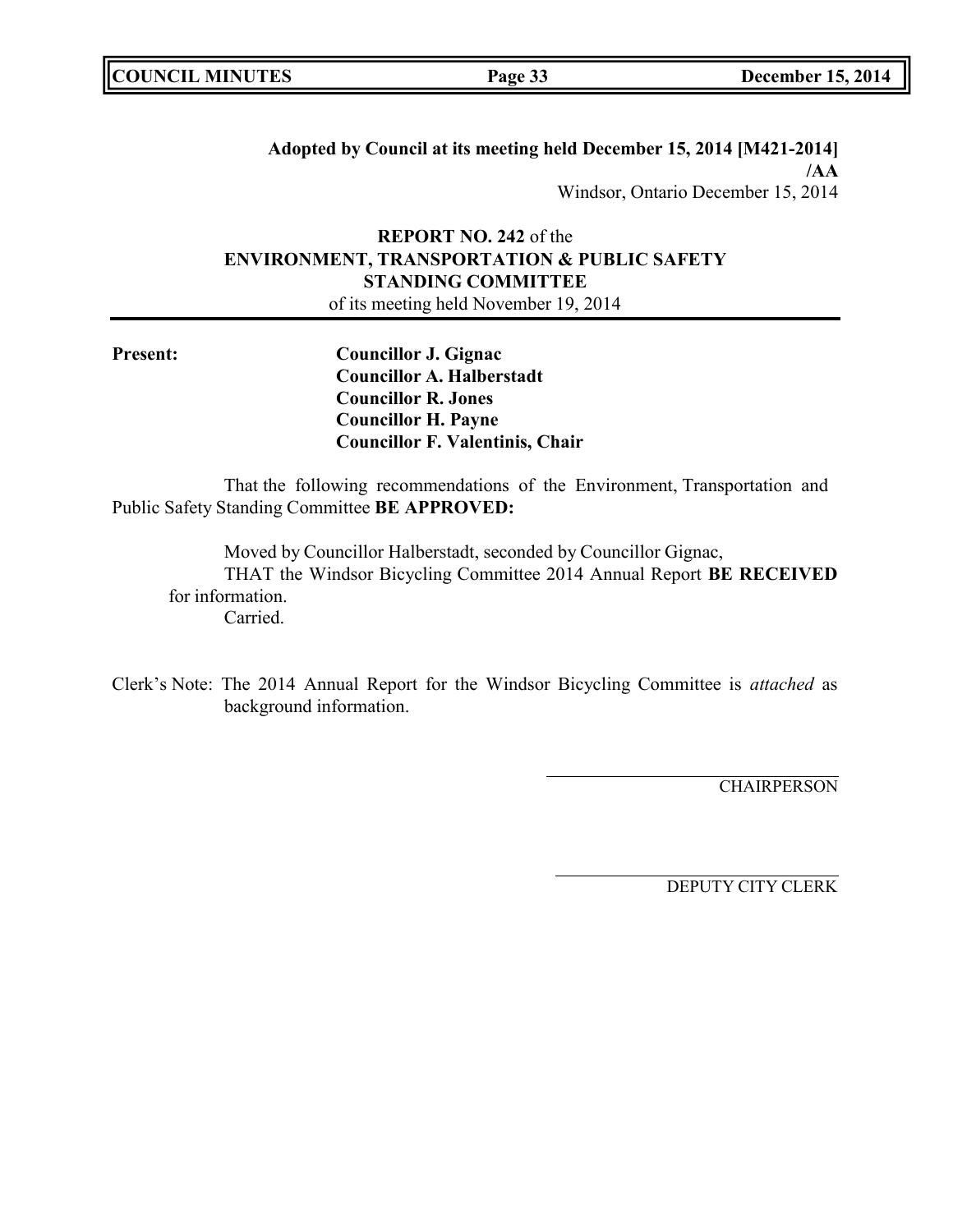**Adopted by Council at its meeting held December 15, 2014 [M422-2014] /AA** Windsor, Ontario December 15, 2014

# **REPORT NO. 243** of the **ENVIRONMENT, TRANSPORTATION & PUBLIC SAFETY STANDING COMMITTEE**

of its meeting held November 19, 2014

**Present: Councillor J. Gignac Councillor A. Halberstadt Councillor R. Jones Councillor H. Payne Councillor F. Valentinis, Chair**

That the following recommendations of the Environment, Transportation and Public Safety Standing Committee **BE APPROVED:**

Moved by Councillor Halberstadt, seconded by Councillor Payne, THAT the Windsor Essex County Environment Committee 2014 Annual Report **BE RECEIVED** for information. Carried.

Clerk's Note: The 2014 Annual Report for the Windsor Essex County Environment Committee is *attached* as background information.

**CHAIRPERSON**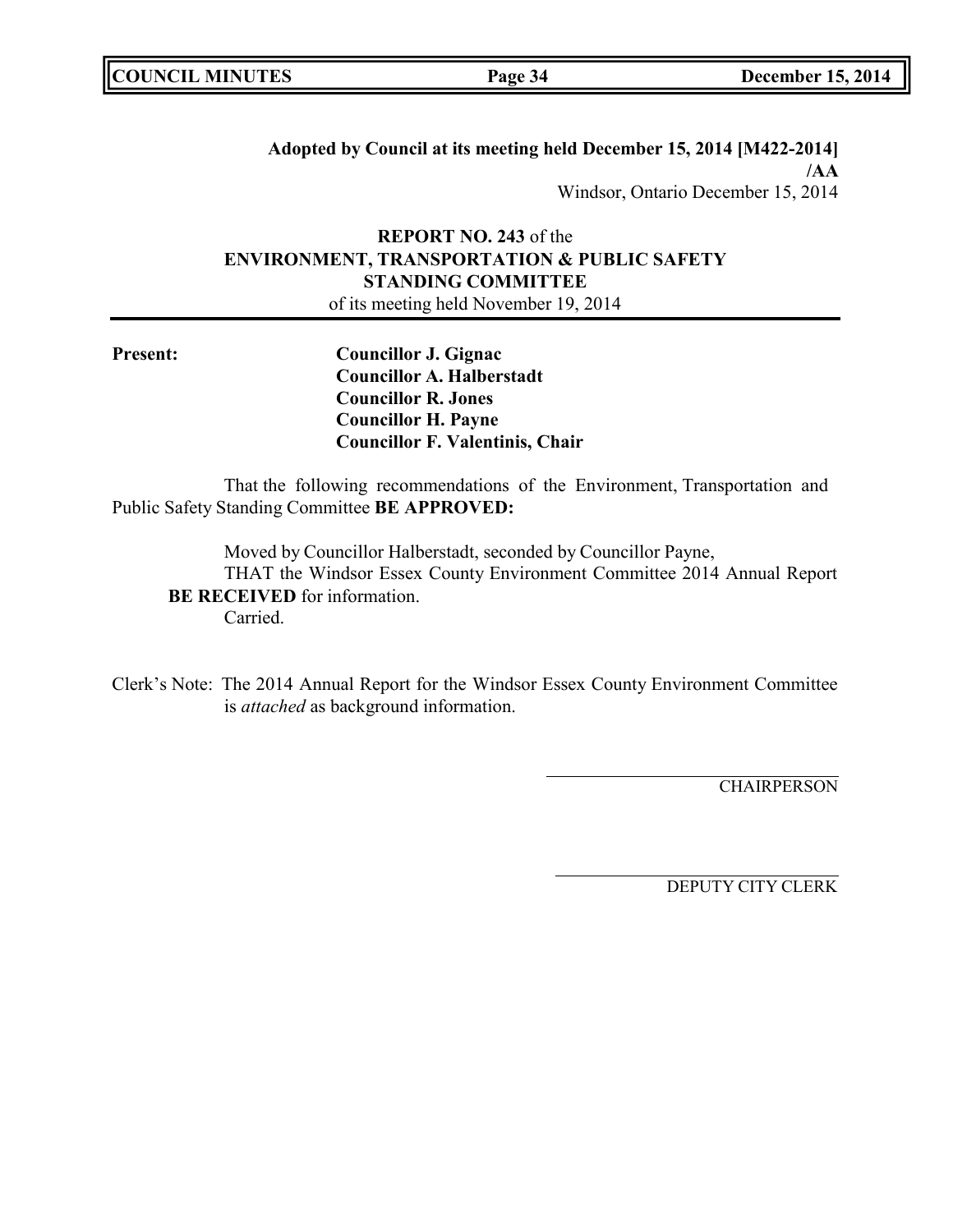|  | <b>COUNCIL MINUTES</b> |
|--|------------------------|
|--|------------------------|

## **Adopted by Council at its meeting held December 15, 2014 [M423-2014] /AA** Windsor, Ontario December 15, 2014

# **REPORT NO. 244** of the **ENVIRONMENT, TRANSPORTATION & PUBLIC SAFETY STANDING COMMITTEE**

of its meeting held November 19, 2014

| <b>Present:</b> | Councillor J. Gignac                   |
|-----------------|----------------------------------------|
|                 | <b>Councillor A. Halberstadt</b>       |
|                 | <b>Councillor R. Jones</b>             |
|                 | <b>Councillor H. Payne</b>             |
|                 | <b>Councillor F. Valentinis, Chair</b> |
|                 |                                        |

## **Reference: Report No. 58 of the Windsor Bicycling Committee**

That the following recommendations of the Environment, Transportation and Public Safety Standing Committee **BE APPROVED:**

Moved by Councillor Gignac, seconded by Councillor Jones, THAT Report No. 58 of the Windsor Bicycling Committee **BE RECEIVED** for information. Carried.

Clerk's Note: Report No. 58 of the Windsor Bicycling Committee (endorsation of the Safety Village's application for an Ontario Trillium Foundation Grant) is *attached* as background information.

**CHAIRPERSON**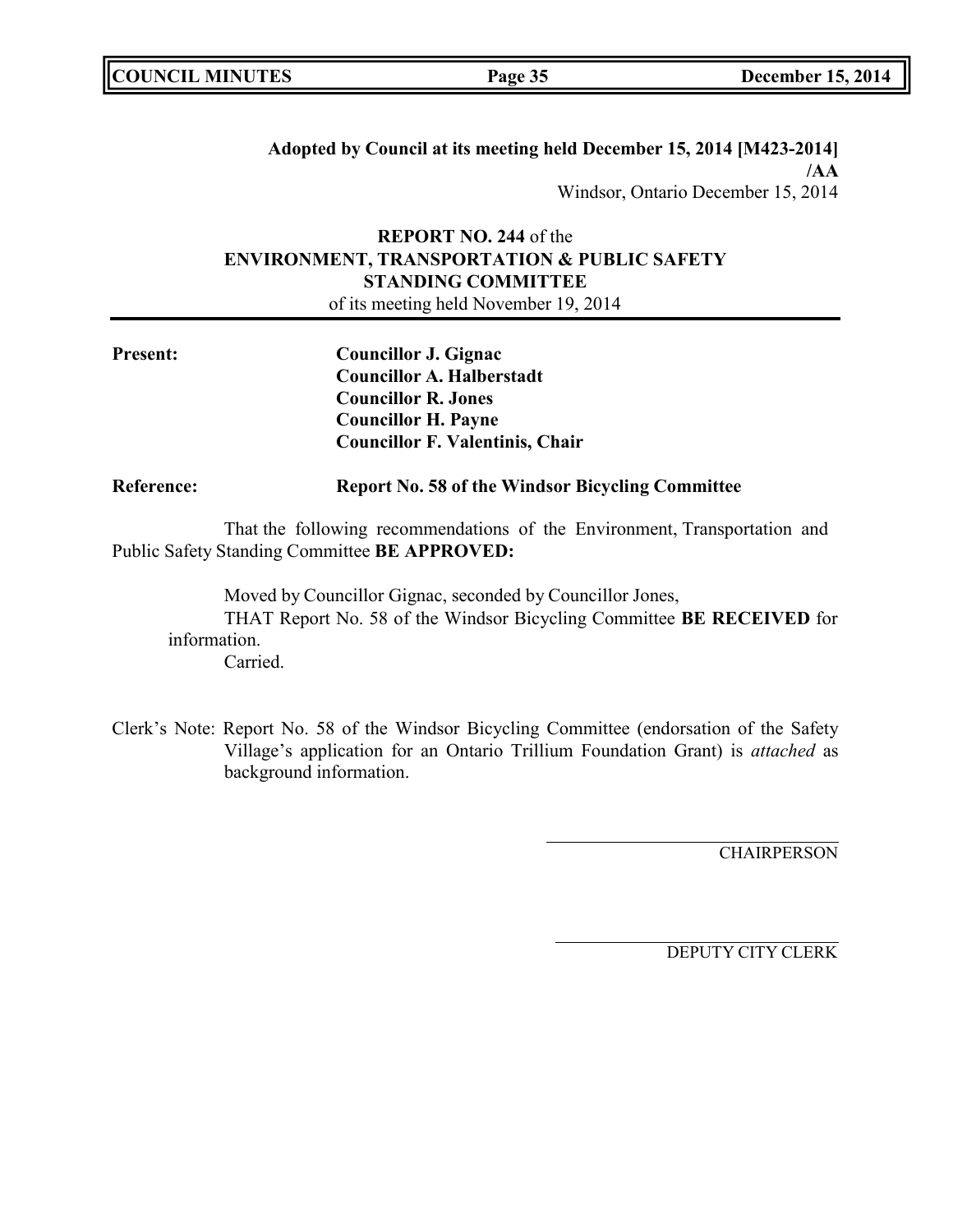|  | <b>COUNCIL MINUTES</b> |
|--|------------------------|
|--|------------------------|

## **Adopted by Council at its meeting held December 15, 2014 [M424-2014] /AA** Windsor, Ontario December 15, 2014

# **REPORT NO. 245** of the **ENVIRONMENT, TRANSPORTATION & PUBLIC SAFETY STANDING COMMITTEE**

of its meeting held November 19, 2014

**Present: Councillor J. Gignac Councillor A. Halberstadt Councillor R. Jones Councillor H. Payne Councillor F. Valentinis, Chair**

That the following recommendations of the Environment, Transportation and Public Safety Standing Committee **BE APPROVED:**

Moved by Councillor Gignac, seconded by Councillor Jones, THAT the minutes of the Windsor Bicycling Committee meeting held September 24, 2014 **BE RECEIVED** for information. Carried.

Clerk's Note: The minutes of the Windsor Bicycling Committee meeting held September 24, 2014 are *attached* as background information.

**CHAIRPERSON**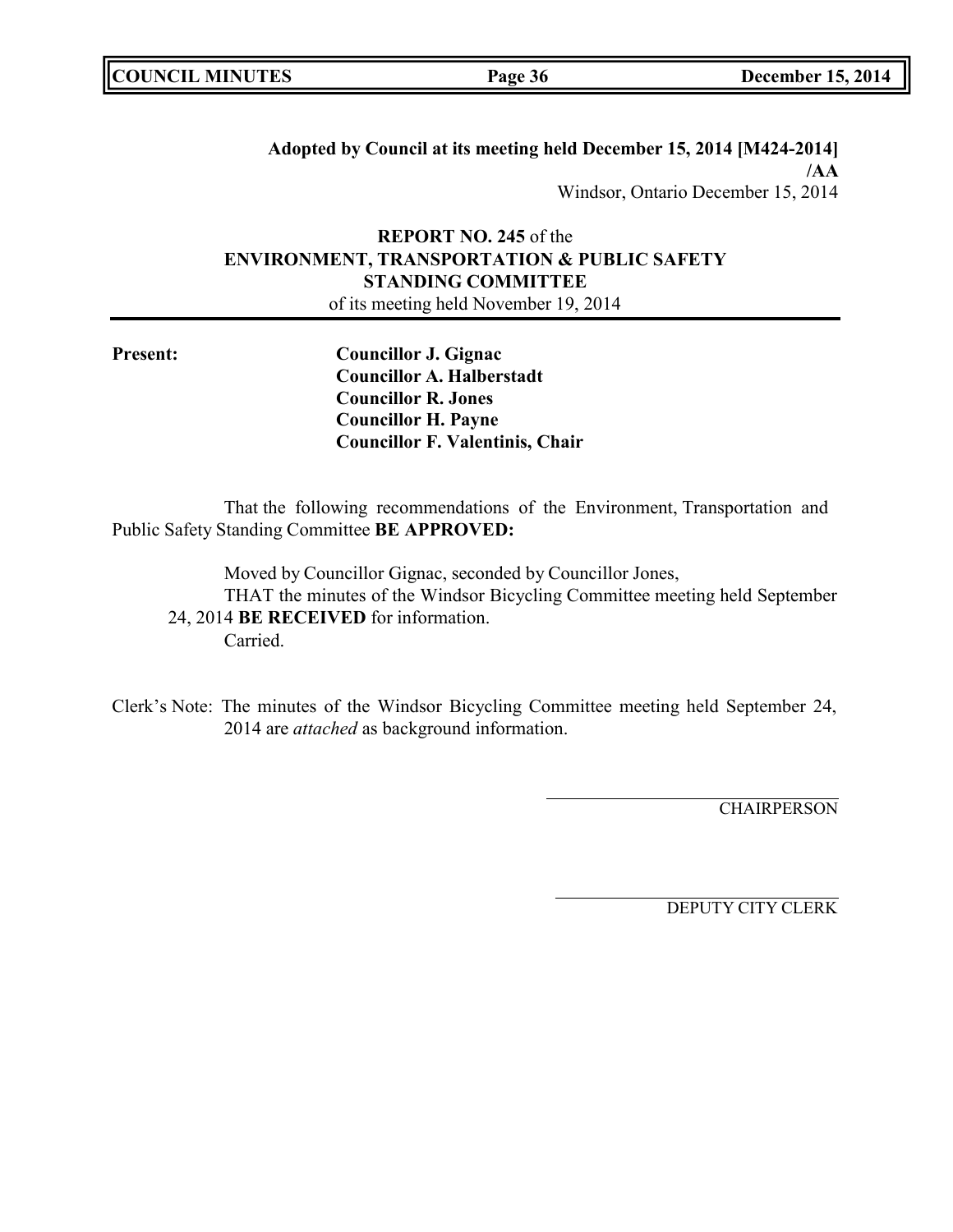|  | <b>COUNCIL MINUTES</b> |
|--|------------------------|
|--|------------------------|

**Adopted by Council at its meeting held December 15, 2014 [M425-2014] /AA** Windsor, Ontario December 15, 2014

# **REPORT NO. 246** of the **ENVIRONMENT, TRANSPORTATION & PUBLIC SAFETY STANDING COMMITTEE**

of its meeting held November 19, 2014

**Present: Councillor J. Gignac Councillor A. Halberstadt Councillor R. Jones Councillor H. Payne Councillor F. Valentinis, Chair**

That the following recommendations of the Environment, Transportation and Public Safety Standing Committee **BE APPROVED:**

Moved by Councillor Payne, seconded by Councillor Gignac, THAT the minutes of the Windsor Essex County Environment Committee meeting held October 2, 2014 **BE RECEIVED** for information. Carried.

Clerk's Note: The minutes of the Windsor Essex County Environment Committee meeting held October 2, 2014 are *attached* as background information.

**CHAIRPERSON**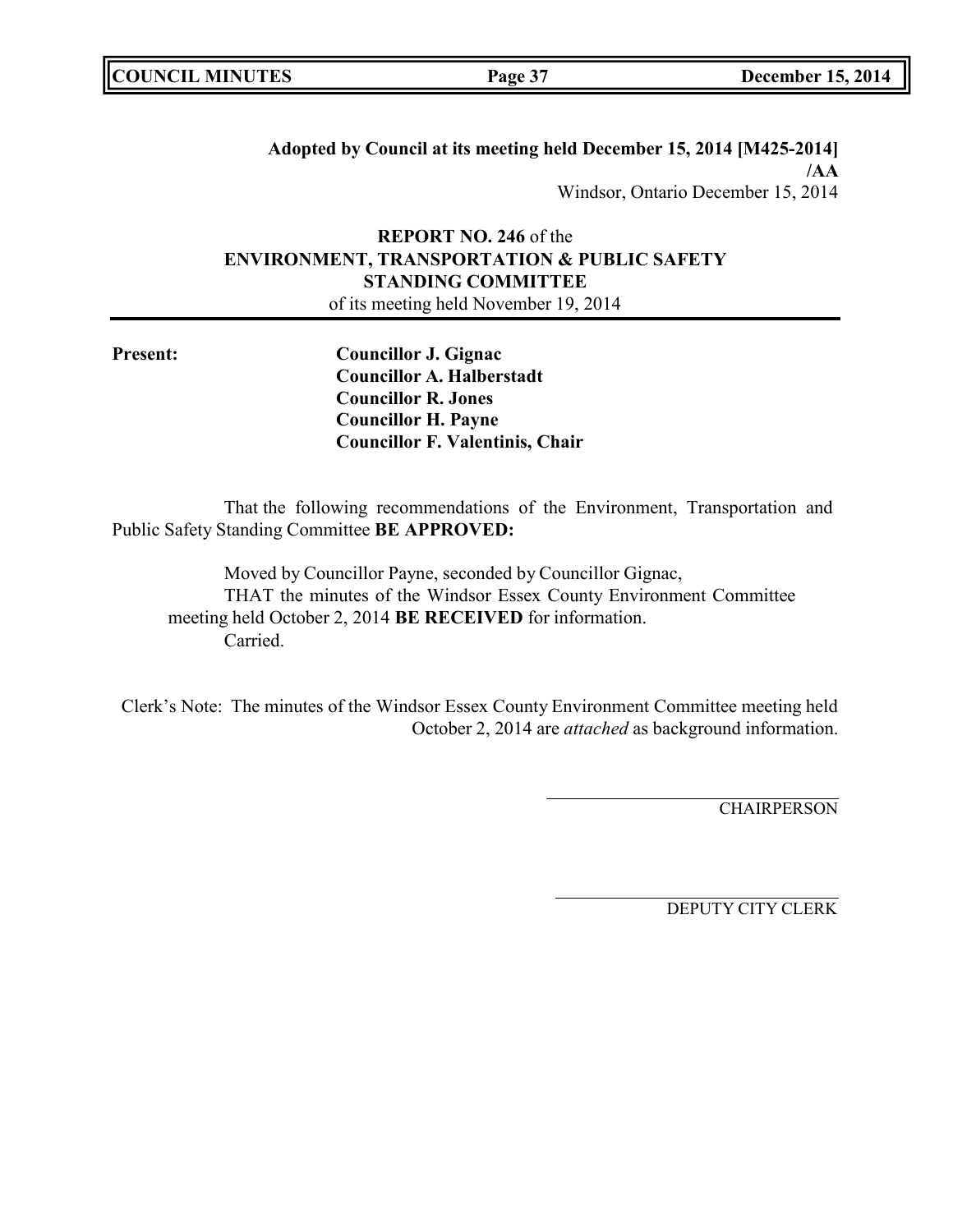| <b>COUNCIL MINUTES</b> | Page 38 | <b>December 15, 2014</b> |
|------------------------|---------|--------------------------|
|                        |         |                          |

## **Adopted by Council at its meeting held December 15, 2014 [M426-2014]** *M426-2014 AMENDED BY CR88/2014 ADOOTED BY COUNCIL ON APRIL 7, 2014* /AA

Windsor, Ontario December 15, 2014

## **REPORT NO. 252** of the **PLANNING & ECONOMIC DEVELOPMENT STANDING COMMITTEE** of its meeting held November 10, 2014

| <b>Present:</b> | <b>Councillor Irek Kusmierczyk</b><br><b>Councillor Bill Marra (Chair)</b> |
|-----------------|----------------------------------------------------------------------------|
|                 | <b>Councillor Ed Sleiman</b>                                               |
| <b>Regrets:</b> | <b>Councillor Drew Dilkens</b>                                             |
|                 | <b>Councillor Hilary Payne</b>                                             |

That the following recommendations of the Planning & Economic Development Standing Committee **BE APPROVED** as follows**:**

Moved by Councillor Kusmierczyk, seconded by Councillor Sleiman I. That the 3.66m (12ft) alley wide north-south alley located between Francois Road and Ellrose Avenue, south of Guy Street, as shown on Drawing CC-1658 *attached* hereto as Appendix "A", **BE ASSUMED** for subsequent closure;

II. That the 3.66m (12ft) alley wide north-south alley located between Francois Road and Ellrose Avenue, south of Guy Street, as shown on Drawing CC-1658 *attached* hereto as Appendix "A", **BE CLOSED AND CONVEYED** to the abutting property owners subject to the following:

i. Easements, subject to their being accepted in the City's standard form and in accordance with the City's standard practice, be granted to:

- a. Bell Canada, Cogeco Cable Canada LP, and Enwin Utilities Ltd (Hydro)
- ii. Conveyance Cost **BE SET** as follows:
	- Abutting properties zoned RD1.2:
		- 1. \$1.00 plus alley subsidy cost of \$99.00 **during** the alley subsidy program;
		- 2. \$1.00 plus deed preparation plus proportionate share of survey cost **after** the expiration of the alley subsidy program

III. That The City Planner **BE REQUESTED** to supply the appropriate legal description, in accordance with Drawing Number. CC-1658, *attached* hereto as Appendix "A"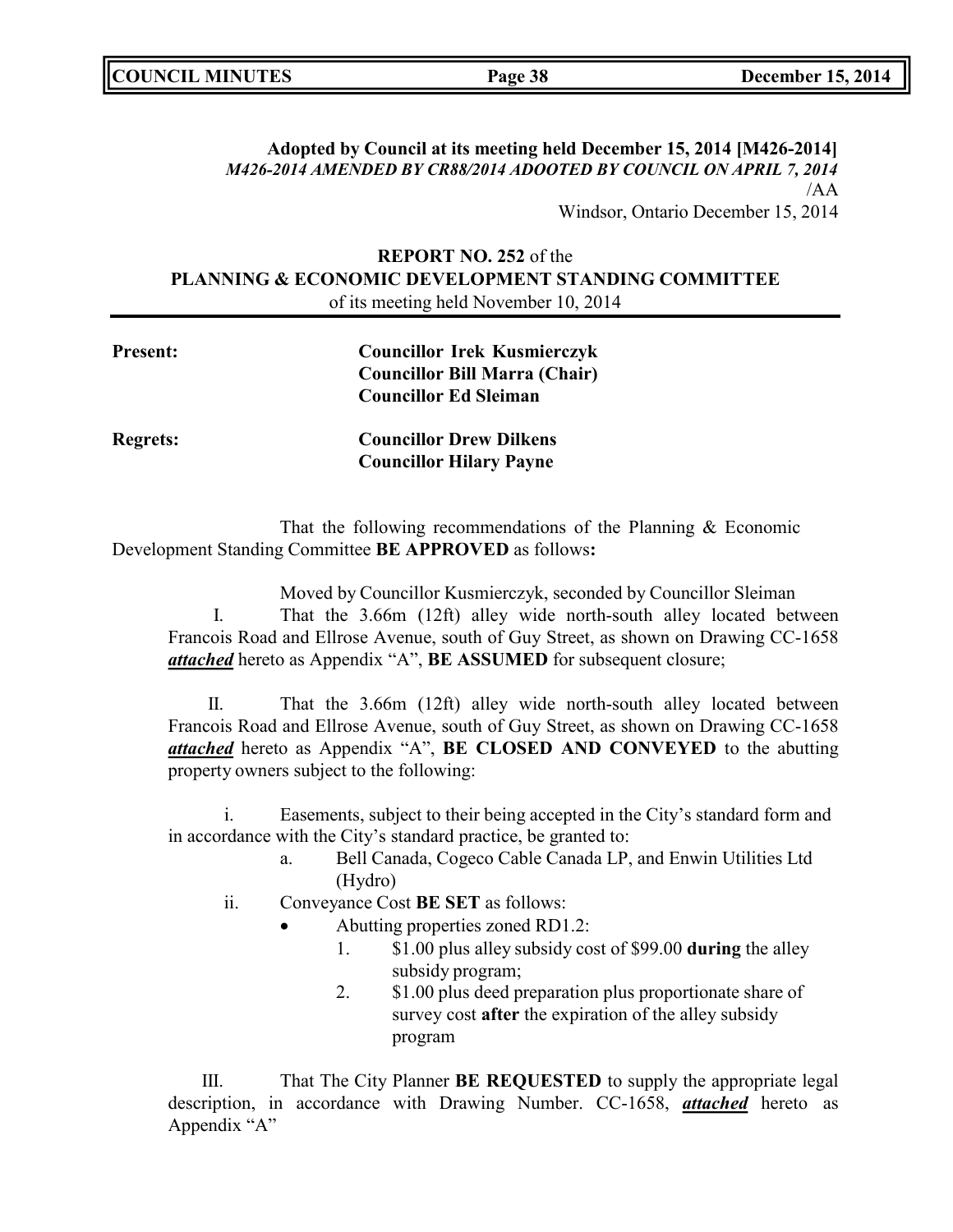IV. That The City Planner, or designate, **BE AUTHORIZED** to publish the required legal notice

V. That The City Solicitor **BE REQUESTED** to prepare the necessary by $law(s)$ 

VI. That The Chief Administrative Officer and City Clerk **BE AUTHORIZED** to sign all necessary documents approved as to form and content satisfactory to the City Solicitor

VII. That the matter **BE COMPLETED** electronically pursuant to By-law Number 366-2003

Carried.

## **LIVELINK 17412 SAA2014**

*Clerk's Note:*The administrative report authored by the City Planner dated October 22, 2014 meeting entitled "*Request under the Alley Closing Subsidy Program (ACSP) to close the north/south alley located between Francois Road and Ellrose Avenue, south of Guy Street*" is *attached* as background information.

**CHAIRPERSON** 

DEPUTY CLERK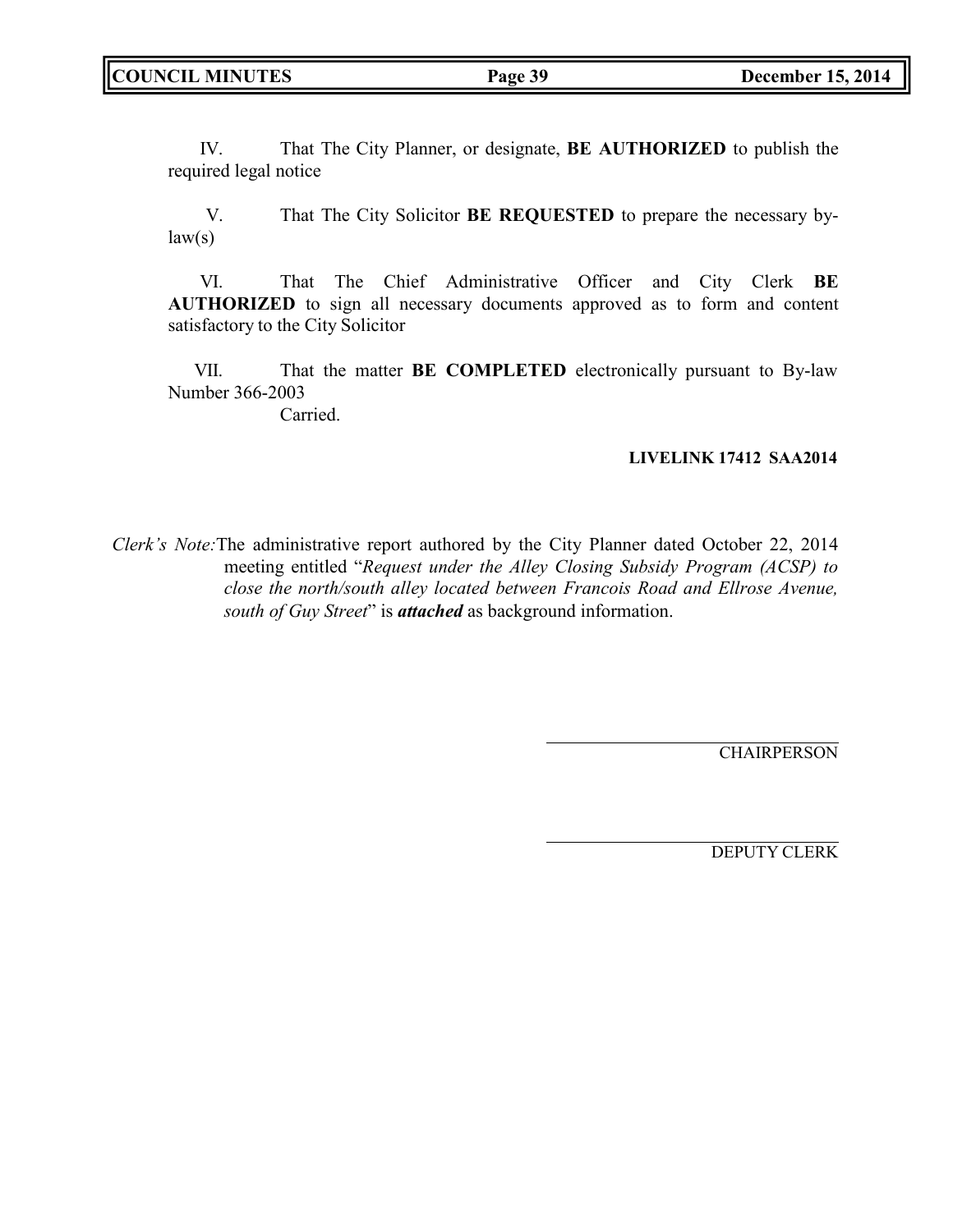## **Adopted by Council at its meeting held December 15, 2014 [M427-2014]** /AA Windsor, Ontario December 15, 2014

## **REPORT NO. 253** of the **PLANNING & ECONOMIC DEVELOPMENT STANDING COMMITTEE** of its meeting held November 10, 2014

| <b>Present:</b> | <b>Councillor Irek Kusmierczyk</b>   |  |
|-----------------|--------------------------------------|--|
|                 | <b>Councillor Bill Marra (Chair)</b> |  |
|                 | <b>Councillor Ed Sleiman</b>         |  |
| <b>Regrets:</b> | <b>Councillor Drew Dilkens</b>       |  |

That the following recommendations of the Planning & Economic Development Standing Committee **BE APPROVED** as follows**:**

**Councillor Hilary Payne**

Moved by Councillor Kusmierczyk, seconded by Councillor Sleiman

VIII. That the portion of the 4.27 metre (14 feet) wide east-west alley located east of Dougall Avenue, north of Eugenie Street West, abutting the north limit of the property known as 180 Eugenie Street West, as shown on Drawing No. CC-1665 *attached* hereto as Appendix "A", **BE ASSUMED** for subsequent closure;

IX. That the portion of the 4.27 metre (14 feet) wide east-west alley located east of Dougall Avenue, north of Eugenie Street West, abutting the north limit of the property known as 180 Eugenie Street West, as shown on Drawing No. CC-1665 *attached* hereto as Appendix "A", **BE CLOSED AND CONVEYED** to the abutting property owners. Prior to any conveyance, in the event that the property next north does not acquire their share of the alley an easement will be given in favour of the property next north for gas facilities, building exit and existing rainwater leader.

X. Conveyance Cost **BE SET** as follows:

Abutting properties zoned CD2.1: \$5.90 per square foot (\$63.50 per square metre) with no easements and \$2.95 per square foot (\$31.75 per square metre) with easements; deed preparation and survey cost are in addition to the conveyance price.

XI. That The City Planner **BE REQUESTED** to supply the appropriate legal description, in accordance with Drawing Number. CC-1665, *attached* hereto as Appendix "A"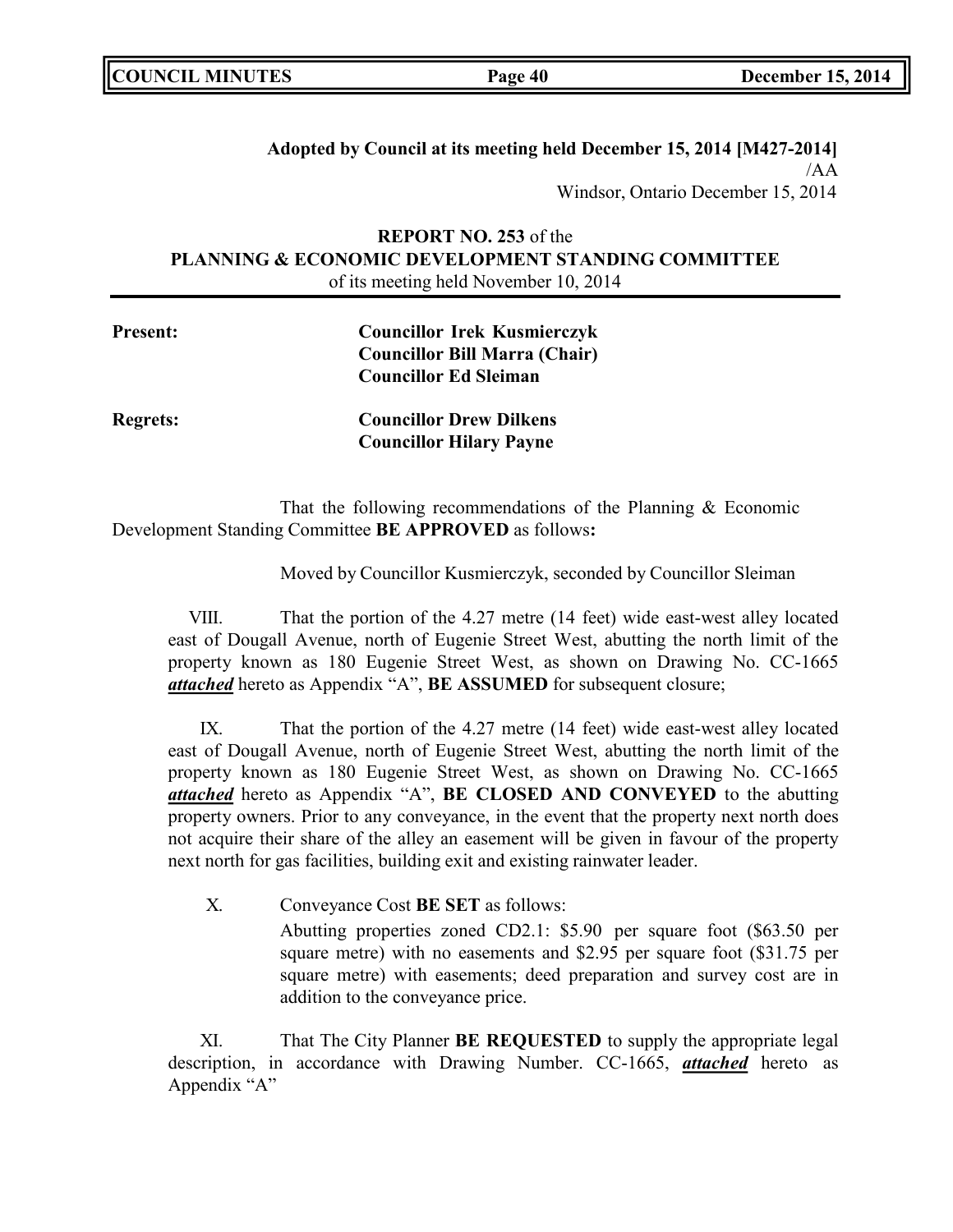XII. That The City Planner, or designate, **BE AUTHORIZED** to publish the required legal notice

XIII. That The City Solicitor **BE REQUESTED** to prepare the necessary by $law(s)$ 

XIV. That The Chief Administrative Officer and City Clerk **BE AUTHORIZED** to sign all necessary documents approved as to form and content satisfactory to the City Solicitor

XV. That the matter **BE COMPLETED** electronically pursuant to By-law Number 366-2003.

Carried.

## **LIVELINK 17408 SAA2014**

*Clerk's Note:*The administrative report authored by the City Planner dated October 23, 2014 meeting entitled "*Request to close part of the east/west alley located east of Dougall Avenue, north of Eugenie Street West, abutting the property known as 180 Eugenie Street West*" is *attached* as background information. Also *attached* is a memo from the City Planner dated November 20, 2014 providing additional information to this report.

**CHAIRPERSON** 

DEPUTY CLERK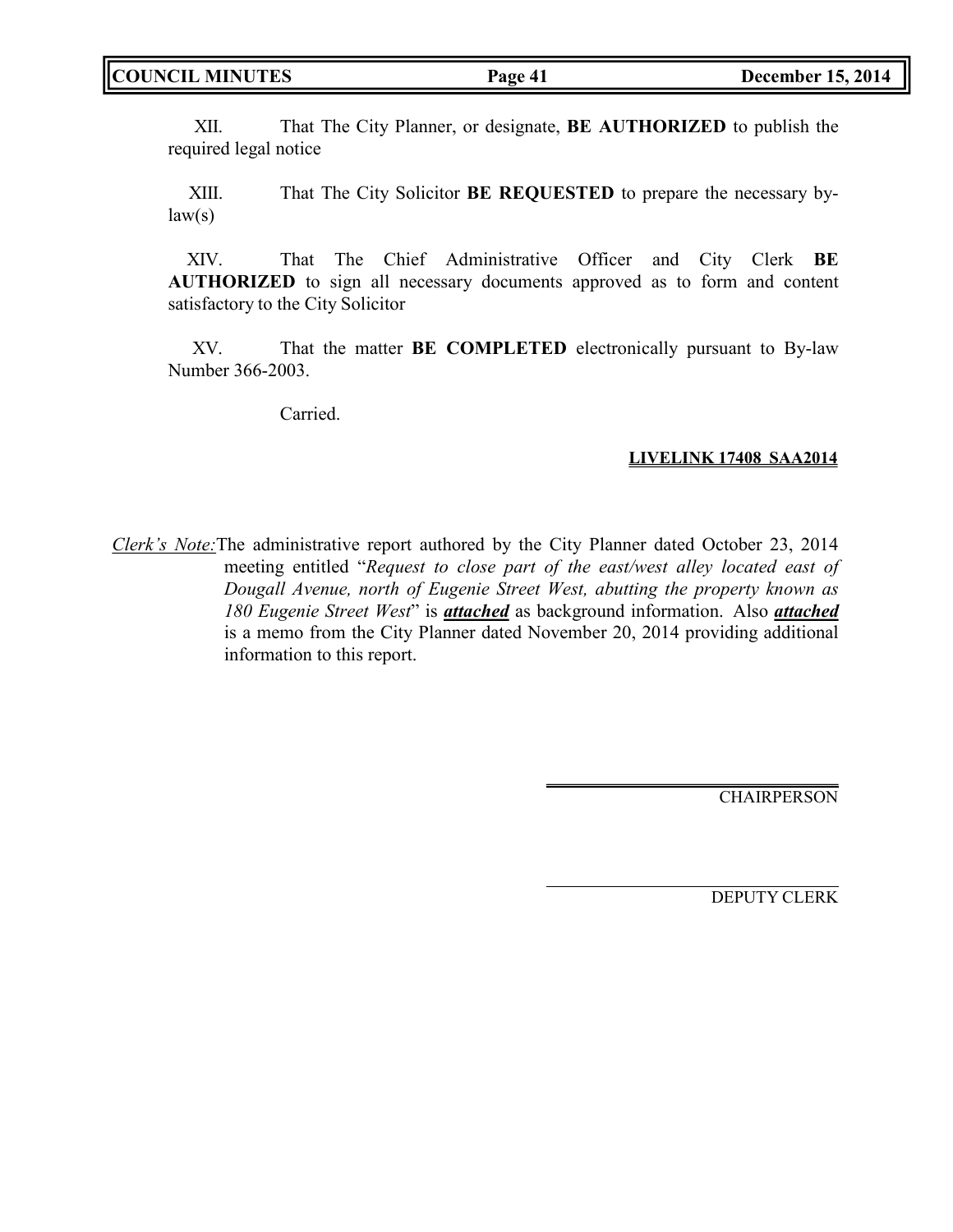| <b>COUNCIL MINUTES</b> | Page 42 | <b>December 15, 2014</b> |
|------------------------|---------|--------------------------|
|                        |         |                          |

## **Adopted by Council at its meeting held December 15, 2014 [M428-2014]** *M426-2014 AMENDED BY CR88/2014 ADOOTED BY COUNCIL ON APRIL 7, 2014* /AA

Windsor, Ontario December 15, 2014

## **REPORT NO. 254** of the **PLANNING & ECONOMIC DEVELOPMENT STANDING COMMITTEE** of its meeting held November 10, 2014

| Present:        | <b>Councillor Irek Kusmierczyk</b><br><b>Councillor Bill Marra (Chair)</b> |
|-----------------|----------------------------------------------------------------------------|
|                 | <b>Councillor Ed Sleiman</b>                                               |
| <b>Regrets:</b> | <b>Councillor Drew Dilkens</b>                                             |
|                 | <b>Councillor Hilary Payne</b>                                             |

That the following recommendations of the Planning & Economic Development Standing Committee **BE APPROVED** as follows**:**

Moved by Councillor Sleiman, seconded by Councillor Kusmierczyk XVI. That both the 4.6m (15ft) wide north-south alley and the 4.6m (15ft) wide east-west alley located between Academy Dr., Alexandra Ave., Labelle St. and Grand Marais Rd. W., as shown on Drawing CC-1661 *attached* hereto as Appendix "A", **BE ASSUMED** for subsequent closure;

XVII. That both the 4.6m (15ft) wide north-south alley and the 4.6m (15ft) wide east-west alley located between Academy Dr., Alexandra Ave., Labelle St. and Grand Marais Rd. W., as shown on Drawing CC-1661 *attached* hereto as Appendix "A", **BE CLOSED AND CONVEYED** to the abutting property owners subject to the following:

iii. Easements, subject to their being accepted in the City's standard form and in accordance with the City's standard practice, be granted to:

- a. Bell Canada, Cogeco Cable Canada LP, and Enwin Utilities Ltd (Hydro)
- iv. Conveyance Cost **BE SET** as follows:
	- Abutting properties zoned RD1.4:
		- 3. \$1.00 plus alley subsidy cost of \$99.00 **during** the alley subsidy program;
		- 4. \$1.00 plus deed preparation plus proportionate share of survey cost **after** the expiration of the alley subsidy program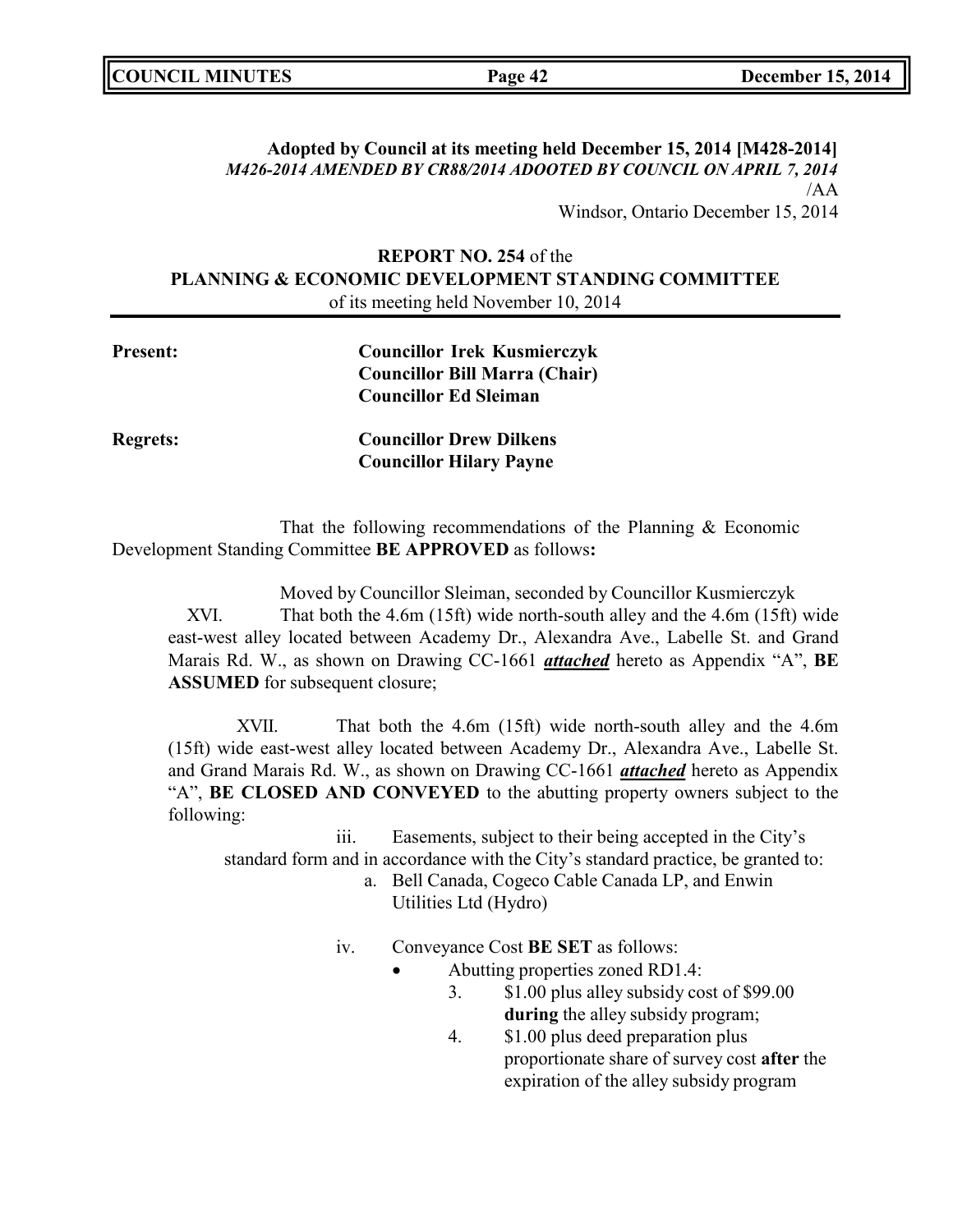XVIII. That The City Planner **BE REQUESTED** to supply the appropriate legal description, in accordance with Drawing Number. CC-1661, *attached* hereto as Appendix "A"

XIX. That The City Planner, or designate, **BE AUTHORIZED** to publish the required legal notice

XX. That The City Solicitor **BE REQUESTED** to prepare the necessary by-law(s)

XXI. That The Chief Administrative Officer and City Clerk **BE AUTHORIZED** to sign all necessary documents approved as to form and content satisfactory to the City Solicitor

XXII. That the matter **BE COMPLETED** electronically pursuant to Bylaw Number 366-2003

Carried.

## **LIVELINK 17411 SAA2014**

*Clerk's Note:*The administrative report authored by the City Planner dated October 22, 2014 meeting entitled background information.

**CHAIRPERSON** 

DEPUTY CLERK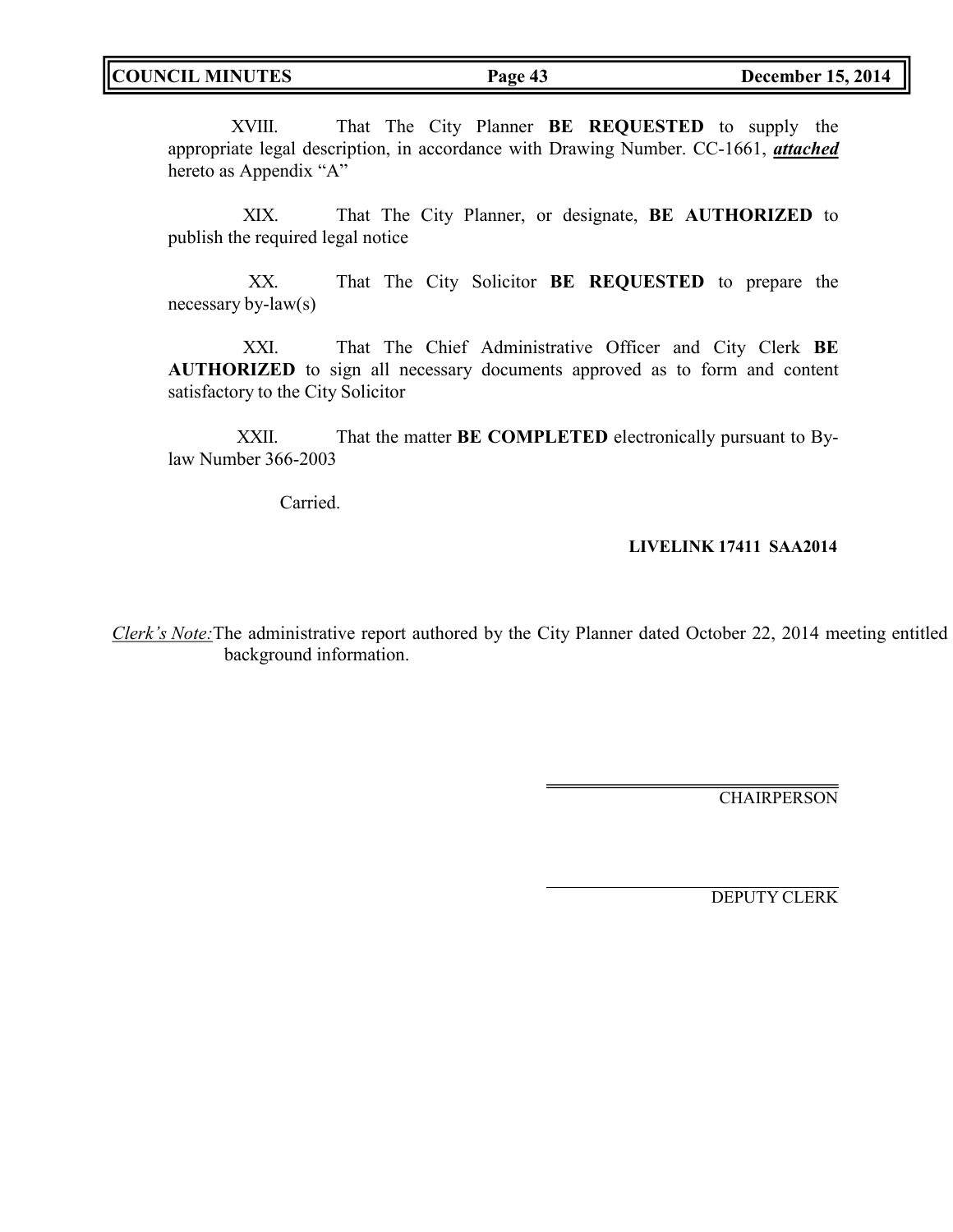## **Adopted by Council at its meeting held December 15, 2014 [M429-2014]** KK/

Windsor, Ontario December 15, 2014

**REPORT NO. 350** of the **Windsor Heritage Committee** at its meeting held November 12, 2014 5:30 o'clock p.m. Meeting Room 407, 400 City Hall Square East

## **Members present at the November 12, 2014 meeting:**

Robin Easterbrook, Chair Lynn Baker Simon Chamely Andrew Foot Jeffrey Mellow Noreen Slack

Your Committee submits the following recommendation:

Moved by L. Baker, seconded by S. Chamely,

That the request to demolish the building at 3294 Russell Street (Plan 40 Part Lot 8 west of Russell & Part Water Lot), in the Sandwich Heritage Conservation District **BE GRANTED.** Carried.

#### **LIVELINK #17357**

**Note:** The report of the Heritage Planner dated October 22, 2014 entitled "Commercial Building, 3294 Russell Street – Demolition Heritage Alteration Permit - *attached.*

**CHAIR** 

COMMITTEE COORDINATOR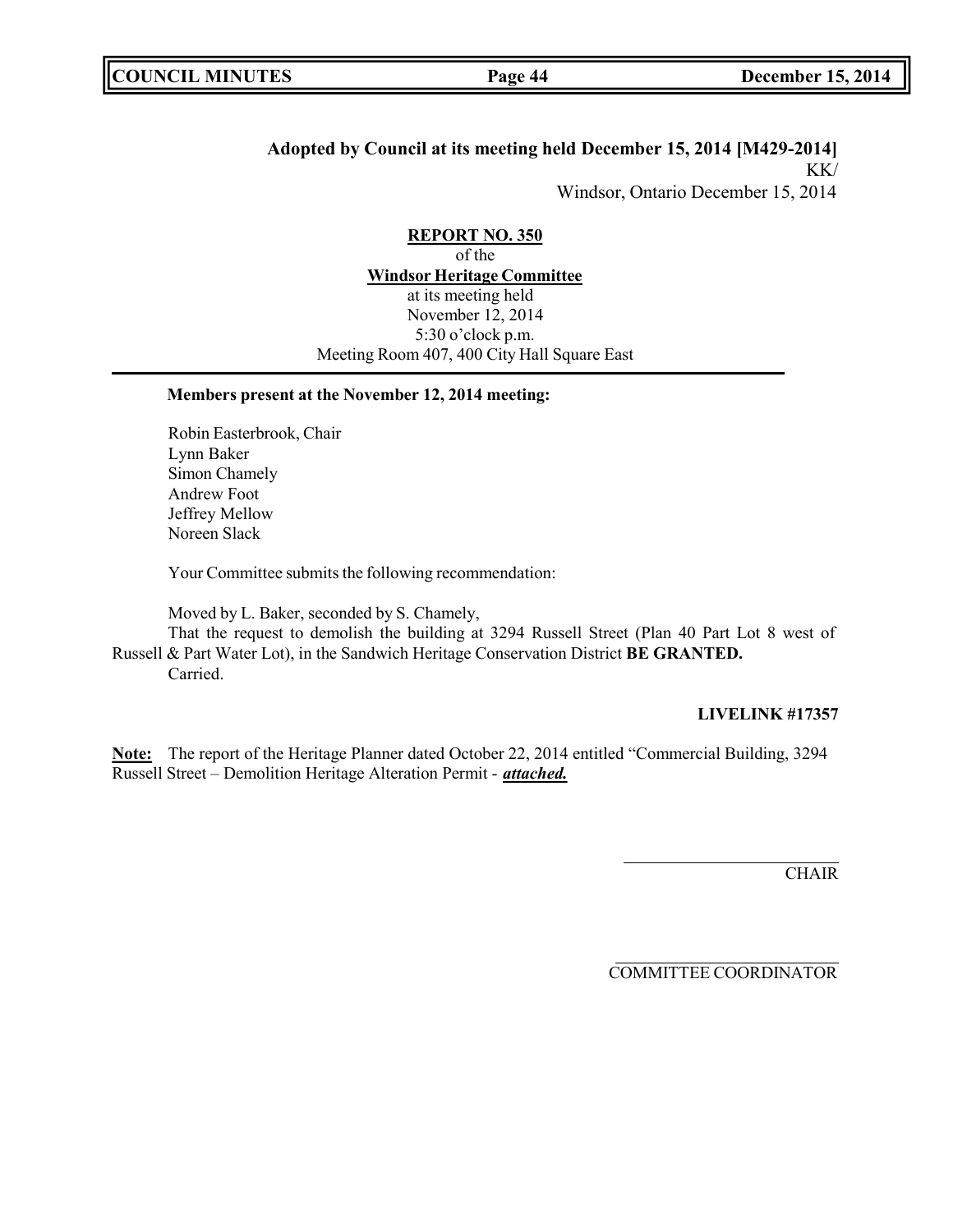| <b>COUNCIL MINUTES</b> | Page 45 | <b>December 15, 2014</b> |
|------------------------|---------|--------------------------|
|                        |         |                          |

**Adopted by Council at its meeting held December 15, 2014 [M436-2014]** VC/bm

# **SPECIAL MEETING OF COUNCIL – IN CAMERA December 15, 2014**

## **Meeting called to order at: 4:00 p.m.**

## **Members in Attendance:**

Mayor D. Dilkens Councillor F. Francis Councillor J. Elliott Councillor C. Holt Councillor R. Bortolin Councillor B. Marra Councillor J. Gignac Councillor P. Borrelli Councillor H. Payne Councillor E. Sleiman (arrives at 4:02 p.m.) Councillor I. Kusmierczyk

## **Also in attendance:**

| H. Reidel, Chief Administrative Officer                                    |
|----------------------------------------------------------------------------|
| J. Payne, Community Development and Health Commissioner and                |
| Corporate Leader Social Development, Health, Recreation and Culture        |
| M. Sonego, City Engineer and Corporate Leader Environmental Protection and |
| Transportation                                                             |
| V. Critchley, City Clerk/Licence Commissioner and Corporate Leader Public  |

- Engagement and Human Resources O. Colucci, Chief Financial Officer/City Treasurer and Corporate Leader Finance
- and Technology S. Askin-Hager, City Solicitor
- M. Stamp, Manager Real Estate Services (Item 2)

# **Verbal Motion is presented by Councillor Francis, seconded by Councillor Payne,**

## **to move in Camera for discussion of the following item(s):**

| Item No. | <b>Subject</b> | Section – Pursuant                    |    |
|----------|----------------|---------------------------------------|----|
|          |                | to Municipal Act,<br>2001,<br>amended | as |